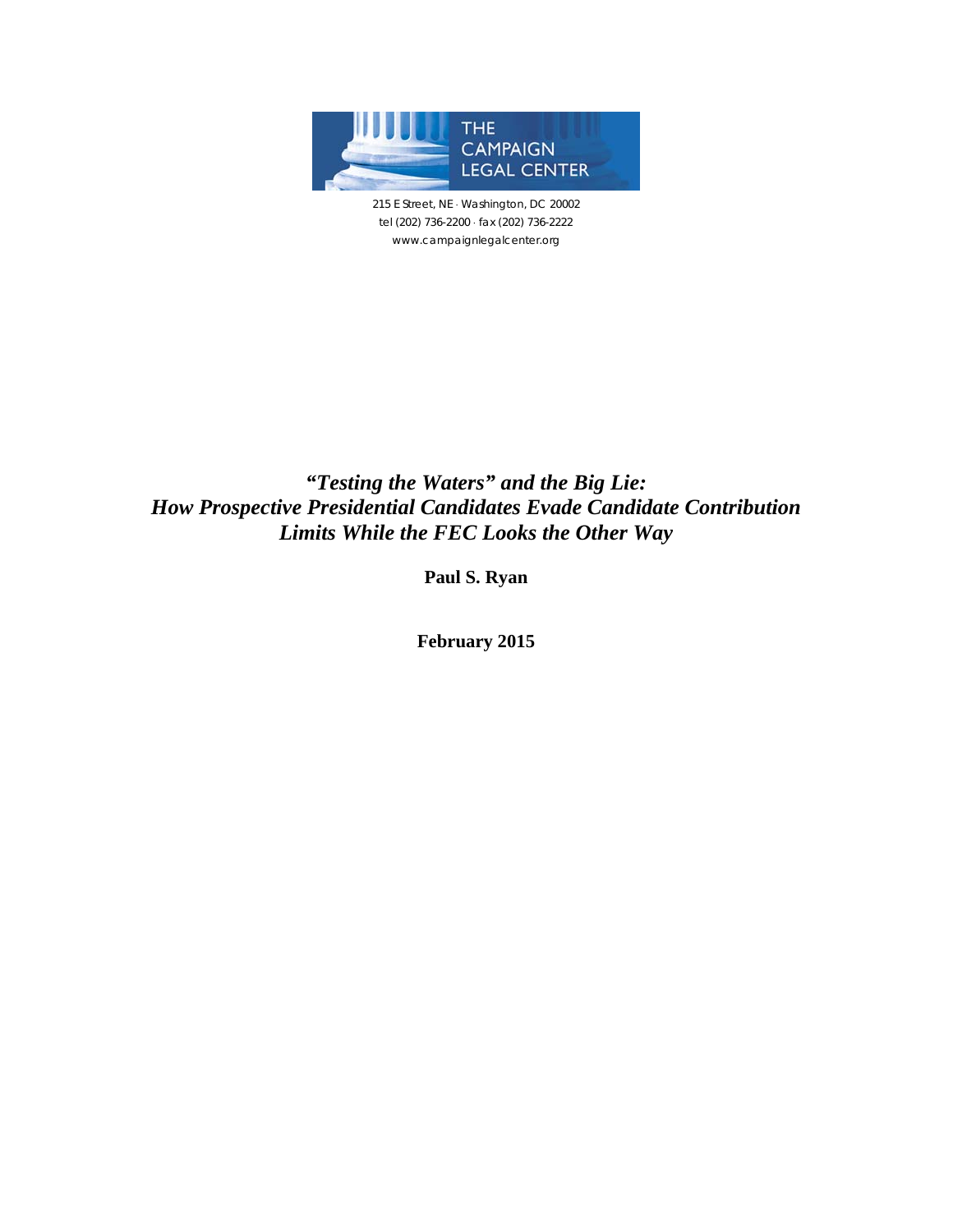#### **Executive Summary**

With the 2014 midterm elections behind us, public attention has shifted to the 2016 presidential election. News stories appear daily about prospective 2016 presidential candidates' repeated trips to Iowa and New Hampshire, extensive fundraising and campaign machine building. Yet none of the early frontrunners—former Governor Jeb Bush, Governor Scott Walker and more than a dozen other politicians—will even admit that they are "testing the waters" of a presidential campaign. Why is this? And how can it be?

The "why" part is easy to explain. Federal law requires an individual who is "testing the waters" of a federal candidacy to pay for those activities with funds raised in compliance with the federal candidate contribution restrictions—no individual contributions above \$2,700, no corporate or labor union funds. "Testing the waters" means activity "undertaken to determine whether the individual should become a candidate," including, for example, travel to see if there is sufficient support for one's candidacy. Prospective presidential candidates deny that they are "testing the waters" in order to evade the candidate contribution limits.

The "how" part is more difficult to explain. Among the long list of nearly 20 prospective 2016 presidential candidates, only Senator Lindsey Graham and former Senator Jim Webb appear to be complying with the federal campaign finance law requirement that "testing the waters" activities be paid for with candidate-permissible funds.

Many others are raising and spending funds outside the candidate contribution limits, through super PACs, 527 organizations, multicandidate PACs and  $501(c)(4)$  groups, to engage in activities that certainly appear to be for the purpose of determining whether the individual should become a candidate. These prospective 2016 candidates claim they are not "testing the waters," but they look more than a little bit wet.

Why does this matter? For more than 100 years federal law has restricted contributions to candidates and the Supreme Court has consistently upheld such restrictions as vital to reducing the threat of corruption that results from large contributions. Enforcement of the candidate contribution restrictions for "testing the waters" activities is crucial to protecting the integrity of elections and democratic governance.

The Federal Election Commission (FEC) seemed to understand this during the 1970s-80s, when the Commission regularly pushed back against prospective candidate efforts to evade federal law. Through a series of Advisory Opinions during the Commission's early years, it made clear that many of the activities being engaged in today by prospective 2016 candidates needed to be paid for with candidate-permissible funds. Under FEC guidance, "testing the waters" activities include, but are not limited to:

 Conducting a poll for the purpose of determining whether an individual should become a candidate;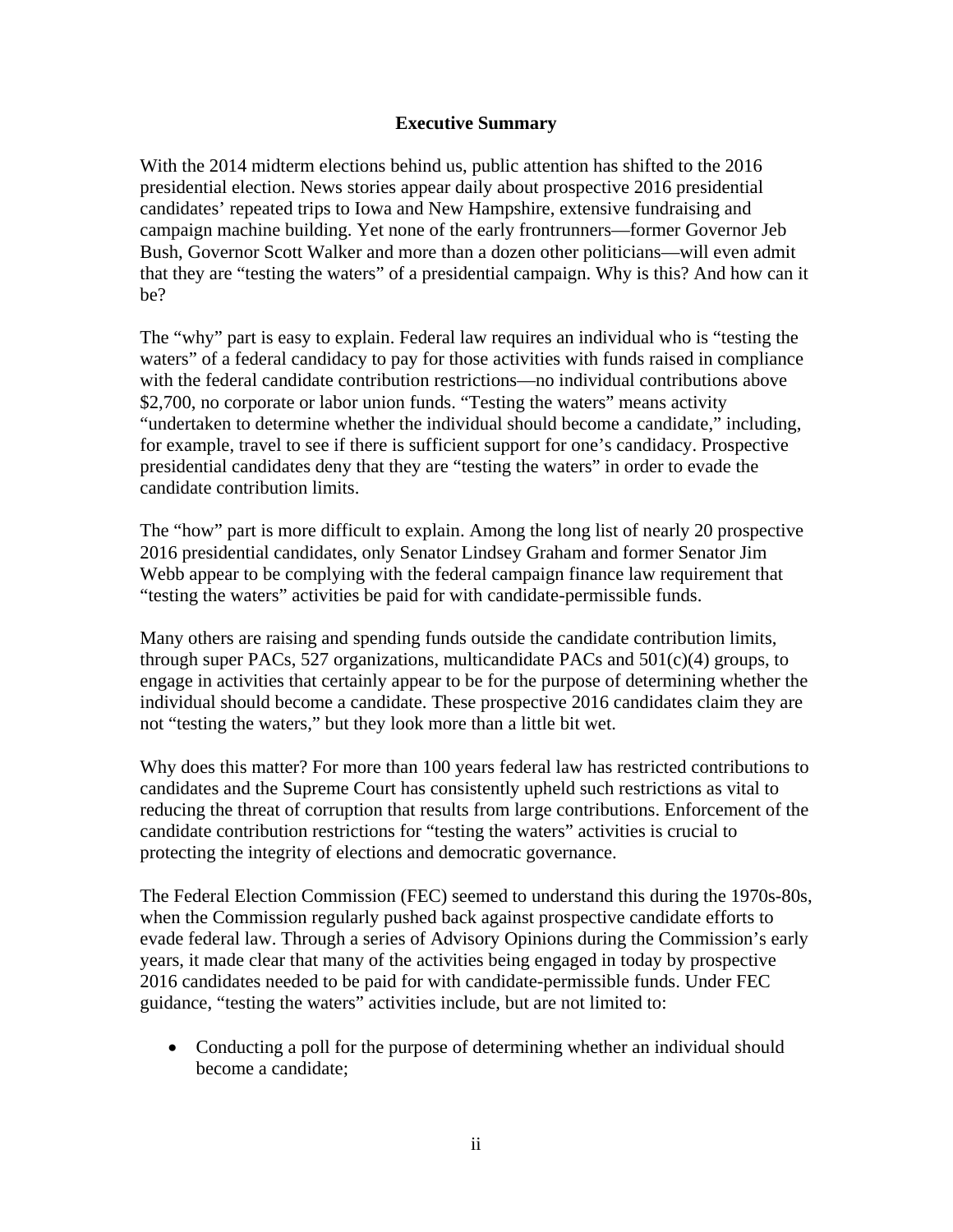- Telephone calls for the purpose of determining whether an individual should become a candidate;
- Travel for the purpose of determining whether an individual should become a candidate;
- Polling expenses for determining the favorability, name recognition, or relative support level of the candidate involved;
- Compensation paid to employees, consultants, or vendors for services rendered in connection with establishing and staffing offices in states other than the candidate's home state and in or near the District of Columbia;
- Administrative expenses, including rent, utilities, office supplies and equipment, in connection with establishing and staffing offices in states other than the candidate's home state and in or near the District of Columbia;
- Travel expenses to attend, address and rent hospitality suites at state political party conferences where the individual "indicates his potential interest in, and his ongoing consideration of whether to seek" his party's nomination;
- Travel expenses for private meetings with state party leadership to gauge support of a possible candidacy; and
- Expenses to set up "steering committees" in early caucus/primary states with the understanding that the committee will become the official campaign organization in the event the individual runs for office.

To be certain, during the 1970s-80s, some high-profile prospective presidential candidates (*e.g.*, Ronald Reagan, George H.W. Bush) got away with using multicandidate PACs to build political operations during the midterm elections that obviously served as the foundations for eventual presidential campaigns. But those operations, raising funds under the \$5,000 multicandidate PAC limit and spending them prior to the midterm election on activities purportedly aimed at the midterm elections, seem quaint compared to the post-midterm election unlimited fundraising and spending by prospective 2016 presidential candidates.

And though the FEC pushed back against prospective candidate abuses in the 1970s-80s, the Commission has failed to effectively enforce its "testing the waters" regulations in the intervening decades. Jeb Bush's reported plan to raise \$100 million in unlimited super PAC contributions during the first quarter of 2015 is not merely a difference in degree from his father's mid-80s activities; it is a difference in kind.

This paper aims to explain how we have arrived at this point in 2015, with Jeb Bush saying he has "decided to actively explore the possibility of running for President," former Hewlett-Packard CEO Carly Fiorina referring to herself as a "candidate" on Fox News, and Wisconsin Governor Scott Walker opening an office in Iowa, all the while denying that they are "testing the waters" of a presidential campaign.

Section I puts prospective candidate activities in historical context. Section II details the activities of some of the most talked-about prospective 2016 presidential candidates. And Section III details relevant federal laws and FEC guidance regarding "testing the waters."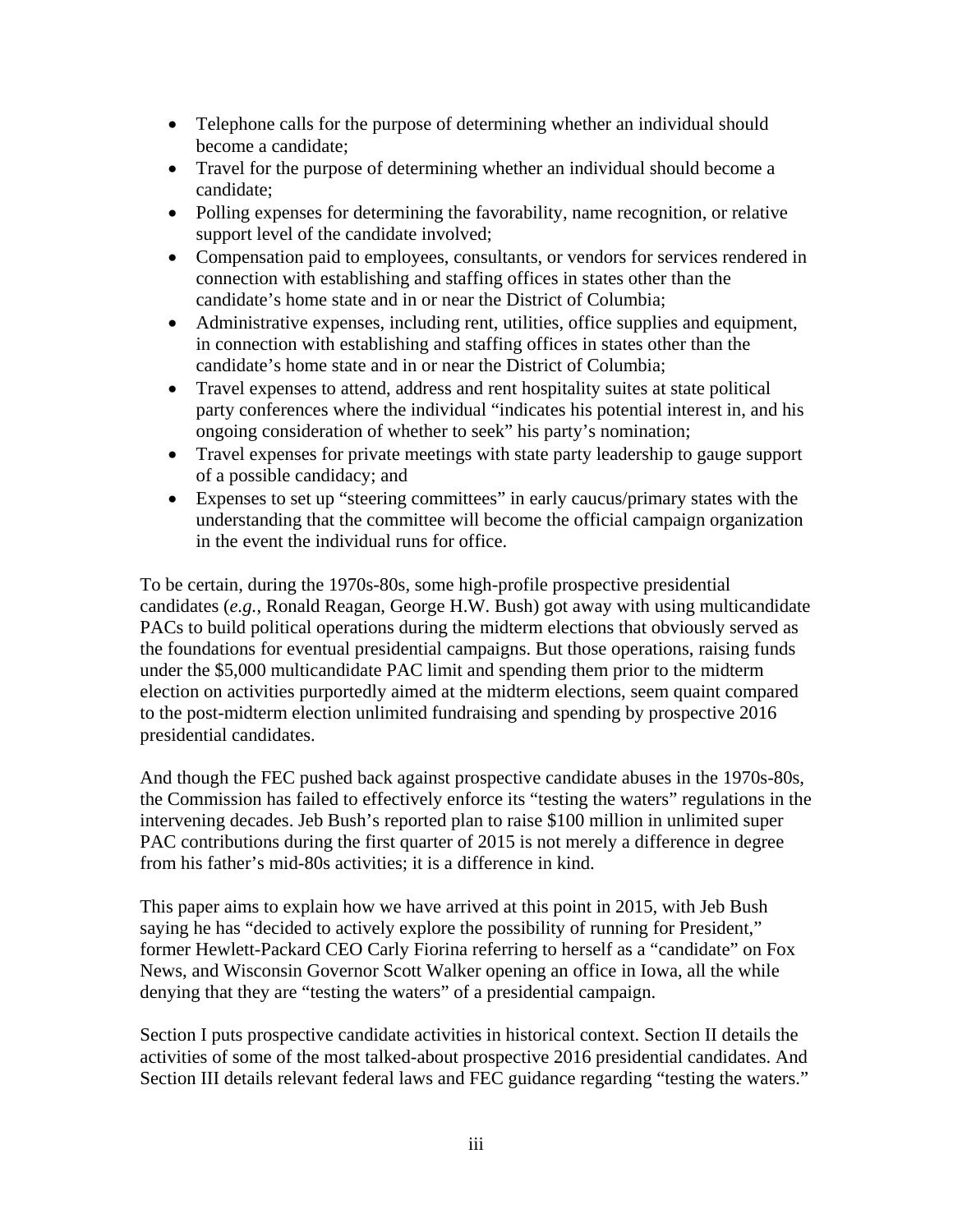The story is a long one, but the solution to these rampant abuses of federal campaign finance law is simple. The FEC needs to do its job and enforce the longstanding requirement that individuals "testing the waters" of federal candidacy by spending funds for the purpose of determining whether to run pay for those activities with funds raised under the candidate contribution restrictions.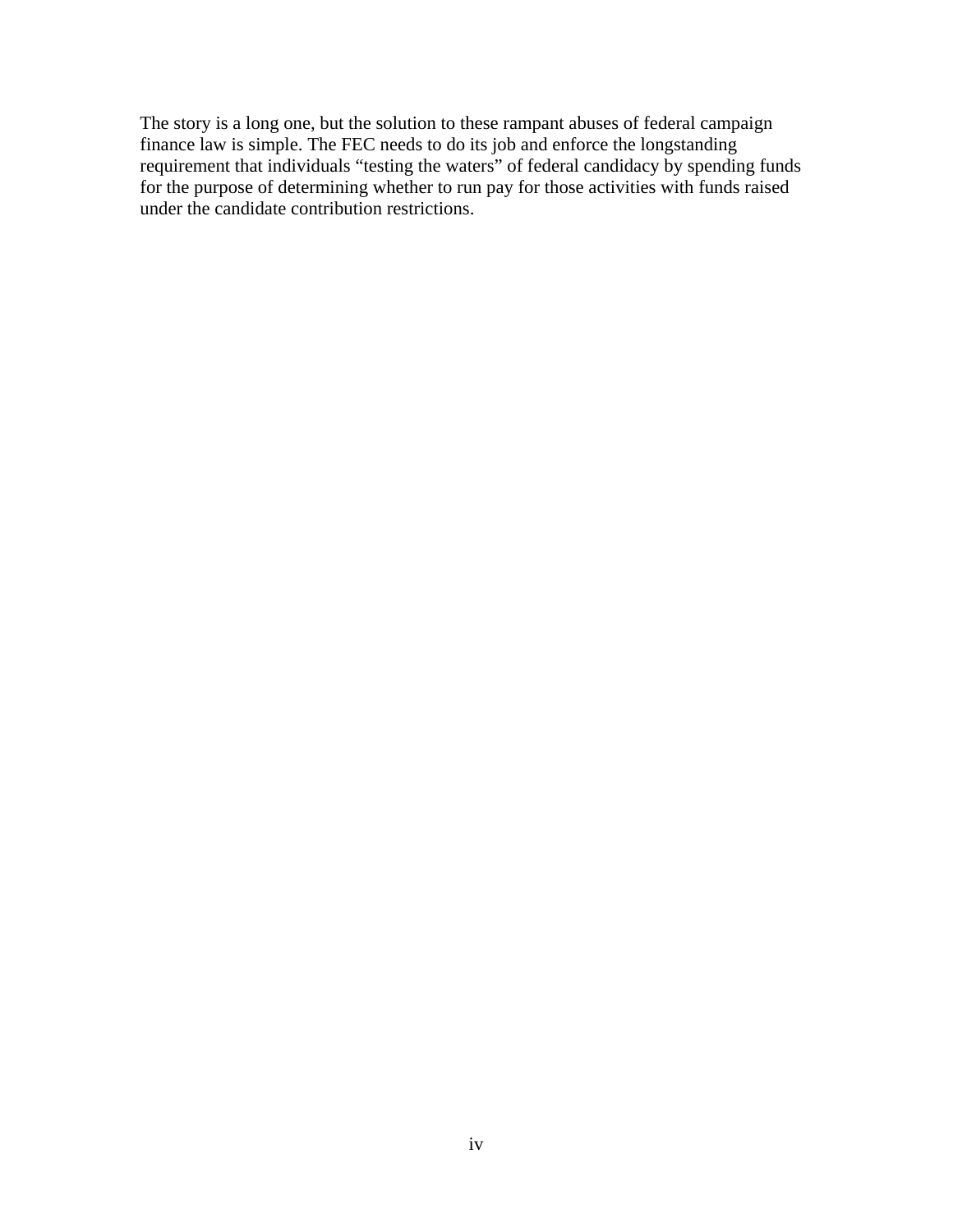# **Table of Contents**

|      |                                                                     | Page |  |  |
|------|---------------------------------------------------------------------|------|--|--|
|      |                                                                     |      |  |  |
|      |                                                                     |      |  |  |
|      |                                                                     |      |  |  |
| I.   |                                                                     |      |  |  |
| II.  |                                                                     |      |  |  |
| III. |                                                                     |      |  |  |
|      |                                                                     |      |  |  |
|      |                                                                     |      |  |  |
|      | 2. Registration and Reporting Requirements for Presidential         |      |  |  |
|      | 3. Contribution Restrictions on Presidential Candidate Committees33 |      |  |  |
|      | B. Organizations Commonly Used By Prospective Candidates 33         |      |  |  |
|      |                                                                     |      |  |  |
|      |                                                                     |      |  |  |
|      |                                                                     |      |  |  |
|      |                                                                     |      |  |  |
|      |                                                                     |      |  |  |
|      |                                                                     |      |  |  |
|      | C. Agency Law—FEC Guide, Regulations, Advisory Opinions and         |      |  |  |
|      |                                                                     |      |  |  |
|      | 2.                                                                  |      |  |  |
|      | 3. FEC Advisory Opinions and Enforcement Actions44                  |      |  |  |
|      | a.                                                                  |      |  |  |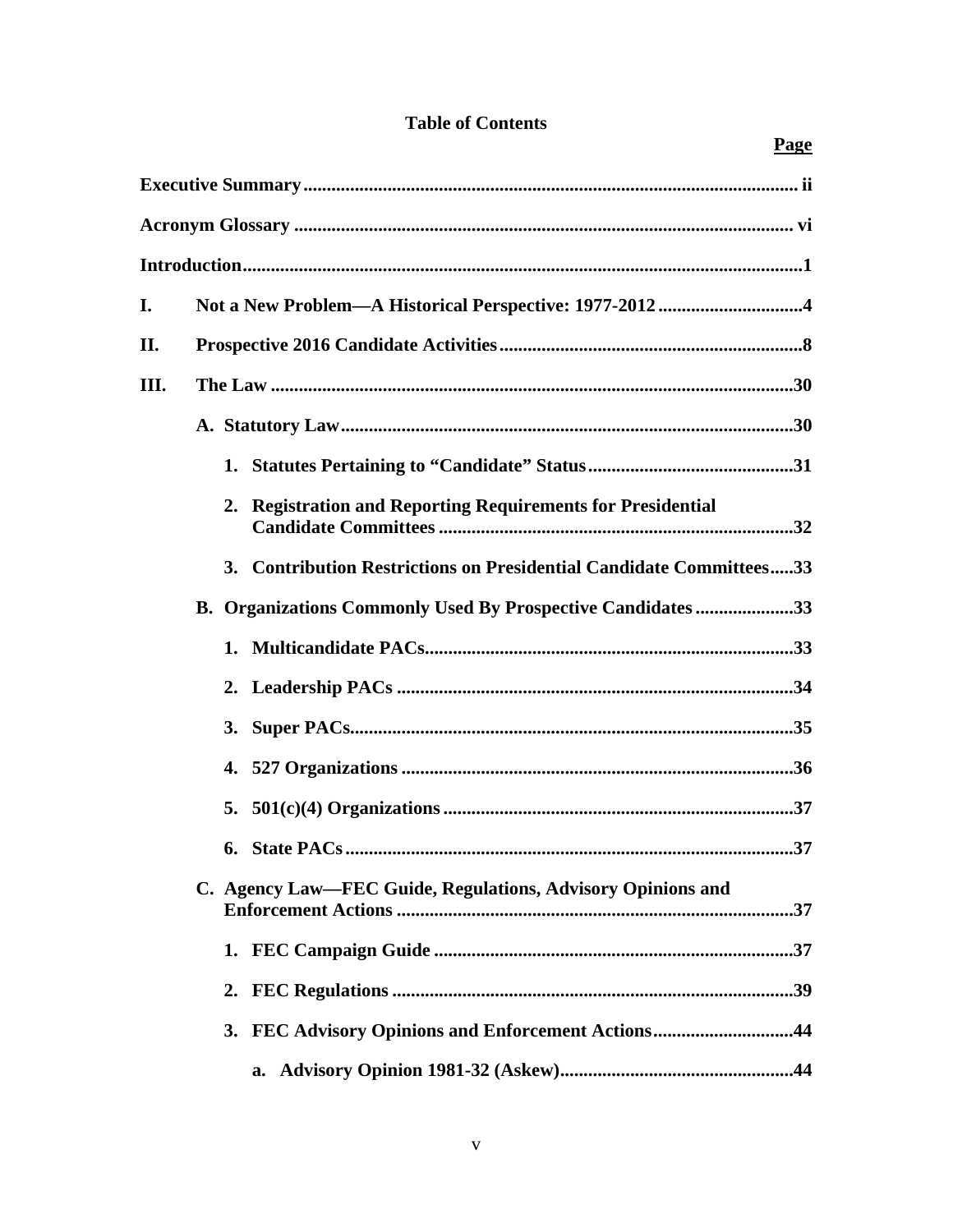| c. Advisory Opinion 1985-40 (Baker / Republican Majority |     |
|----------------------------------------------------------|-----|
| d. Advisory Opinion 1986-06 (George H.W. Bush / Fund for |     |
|                                                          |     |
|                                                          | .53 |
| <b>Acronym Glossary</b>                                  |     |
| <b>BCRA: Bipartisan Campaign Reform Act of 2002</b>      |     |

**FEC: Federal Election Commission** 

**FECA: Federal Election Campaign Act** 

**MUR: Matter Under Review** 

**PAC: Political Committee or Political Action Committee**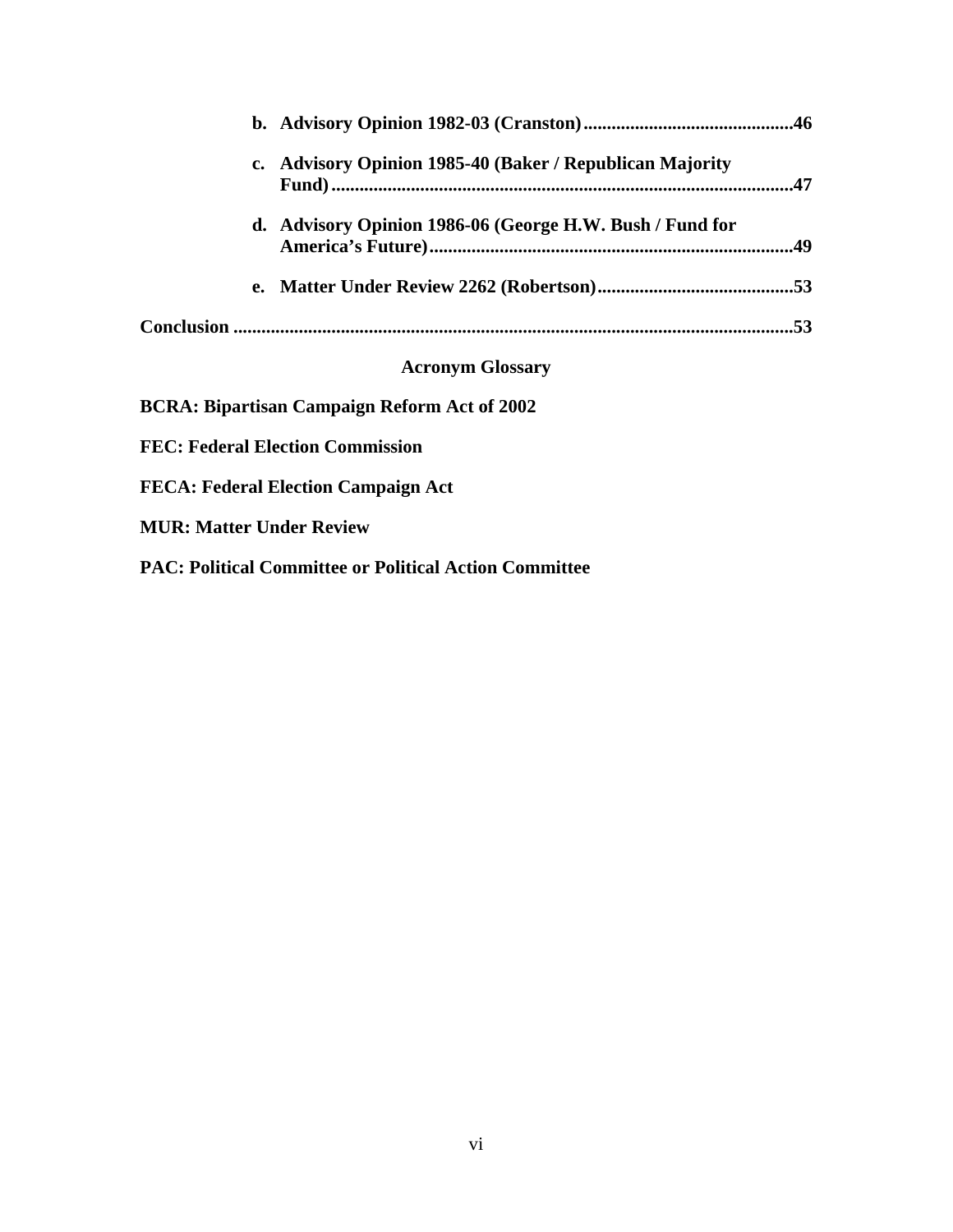#### **Introduction**

The 2014 midterm elections are behind us and political news reporters have turned to coverage of the 2016 presidential election. Despite the fact that there is not yet anyone admitting he or she is a candidate, reports are written daily about near-constant travel and fundraising and campaign machine building by prospective Republican 2016 presidential candidates, including former Governor Jeb Bush, Governor Scott Walker, Senators Cruz, Paul and Rubio and many others. The 2016 race is unfolding differently on the Democratic side. With former Secretary of State Hillary Clinton looking like the presumptive nominee, only former Senator Jim Webb has officially acknowledged "testing the waters" for a possible run for the nomination. With no one else seemingly willing to mount a challenge, Clinton appears to believe she has the luxury of laying low and holding off on the most visible forms of campaign building.

With all of this prospective candidate activity, a few reporters—though not enough—are asking the question, "When do the federal law candidate contribution restrictions kick in?" The answer might surprise even astute political observers, because reality does not seem to correspond with the laws on the books.

Federal law requires an individual who is "testing the waters" of a federal candidacy to pay for those activities with funds raised in compliance with the federal candidate contribution restrictions—no individual contributions above \$2,700, no corporate or labor union funds—*i.e.*, candidate-permissible funds.<sup>1</sup> The candidate registration and disclosure requirements, however, do not kick in until an individual actually becomes a candidate, at which point the individual must register a principal campaign committee with the Federal Election Commission (FEC) and, on the committee's first campaign finance report, disclose all funds raised and spent to "test the waters."

Put differently, an individual who is "testing the waters" of federal candidacy is exempt from disclosure requirements unless and until the individual becomes a candidate, but is subject to the candidate contribution restrictions for all "testing the waters" activities.

"Testing the waters" means activity "undertaken to determine whether the individual should become a candidate," including, for example, travel to see if there is sufficient support for one's candidacy. $2$ 

Among the long list of prospective 2016 presidential candidates, only Senator Lindsey Graham and former Senator Jim Webb appear to be complying with the federal campaign

 $\frac{1}{1}$  *See* 52 U.S.C. §§ 30116(a)(1)(A) (limiting contributions from individuals to candidates to \$2,000 per election),  $30116(c)(1)(C)$  (increasing the contribution limit for changes in the cost of living),  $30118(a)$ (prohibiting contributions by corporations and labor unions).

<sup>2</sup> FEC, FEDERAL ELECTION COMMISSION CAMPAIGN GUIDE: CONGRESSIONAL CANDIDATES AND COMMITTEES 1 (June 2014), http://fec.gov/pdf/candgui.pdf (emphasis added) (footnote omitted) (citations omitted) [hereinafter FEC CAMPAIGN GUIDE]. No comparable publication exists for presidential candidates, though the FEC makes clear in the introduction to this guide that "[i]t may be used by committees supporting Presidential candidates," though special rules apply to Presidential candidates seeking public funding. *Id*. at iii. *See also* 11 C.F.R. §§ 100.72, 100.131 and 101.3.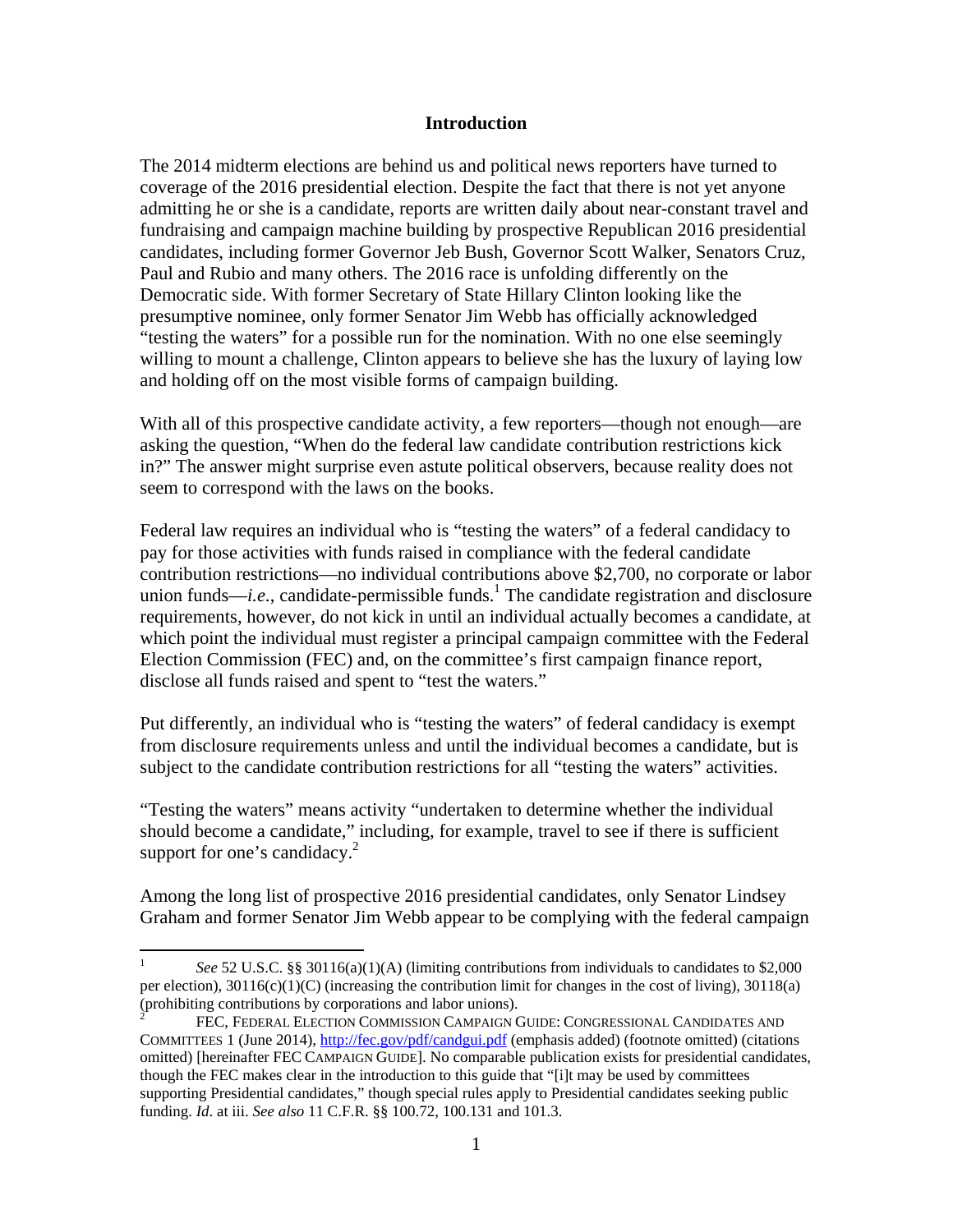finance law requirement that "testing the waters" activities be paid for with candidatepermissible funds. Webb announced in November 2014 that he had formed an "exploratory committee"<sup>3</sup> and Graham announced in January 2015 that he had formed a "testing the waters" committee.<sup>4</sup> Both organizations are raising funds in compliance with the \$2,700 contribution limit and ban on corporate/union funds.

By contrast to Graham and Webb, reporters have for months been writing about prospective presidential candidates using a myriad of political organizations to raise and spend money outside some or all of the federal candidate contribution restrictions including Jeb Bush, Bobby Jindal, Carly Fiorina, Jim Webb, Marco Rubio, Martin O'Malley, Mike Huckabee, Rick Perry, Rick Santorum, Scott Walker and Chris Christie.

The legal structures of the organizations being used by these prospective candidates vary a bit, $5$  but they all share a common characteristic: they can accept funds in excess of the \$2,700 limit applicable to candidates and "testing the waters" activities; some of them (*e.g.*, super PACs, 527 organizations, 501(c)(4) organizations) can also accept corporate/union contributions, which may not be accepted by federal candidates or used to pay for "testing the waters" activities.

Prospective candidate use of corporate/union funds, or any individual contributions exceeding \$2,700, to pay for "testing the waters" activities—*i.e.*, activities to determine whether to become a presidential candidate—violates federal campaign finance law.<sup>6</sup>

Why does this matter? For more than 100 years federal law has restricted contributions to federal candidates.<sup>7</sup> The U.S. Supreme Court has upheld laws restricting contributions to candidates because they reduce the threat of real and apparent corruption.<sup>8</sup> For example,

 $\frac{1}{3}$  *See* WEBB 2016 EXPLORATORY COMMITTEE, http://www.webb2016.com/ (last visited Feb. 18, 2015) ("In that spirit I have decided to launch an Exploratory Committee to examine whether I should run for President in 2016.").

<sup>4</sup> *See* SECURITY THROUGH STRENGTH, http://www.securitythroughstrength.com/ (last visited Feb. 18, 2015) ("Security Through Strength is the political committee helping United States Senator Lindsey Graham (R-SC) 'test the waters' for a potential 2016 run for president. The committee will fund the infrastructure and operations allowing Graham to travel the country, listen to Americans, and gauge support for a potential presidential candidacy.").

<sup>5</sup> The most common organizational structures being used in the 2016 presidential election cycle are super PACs and multicandidate PACs (a.k.a. leadership PACs). A small number of prospective candidates in this election cycle, and many prospective candidates in past election cycles, have also utilized 527 organizations,  $501(c)(4)$  organizations and state PACs. All of these types of organizations are described in greater detail in Section III, below.

Except under limited circumstances discussed in Section III below, whereby the eventual presidential candidate committee reimburses a federal multicandidate committee (a.k.a. leadership PAC) for "testing the waters" expenditures.

<sup>7</sup> *See, e.g.*, Tillman Act, ch. 420, 34 Stat. 864 (1907) (prohibiting contributions from corporations to federal candidates).

<sup>8</sup> *See, e.g.*, Buckley v. Valeo, 424 U.S. 1 (1976) (upholding the individual contribution limit); FEC v. Beaumont, 539 U.S. 146 (2003) (upholding ban on corporate contributions).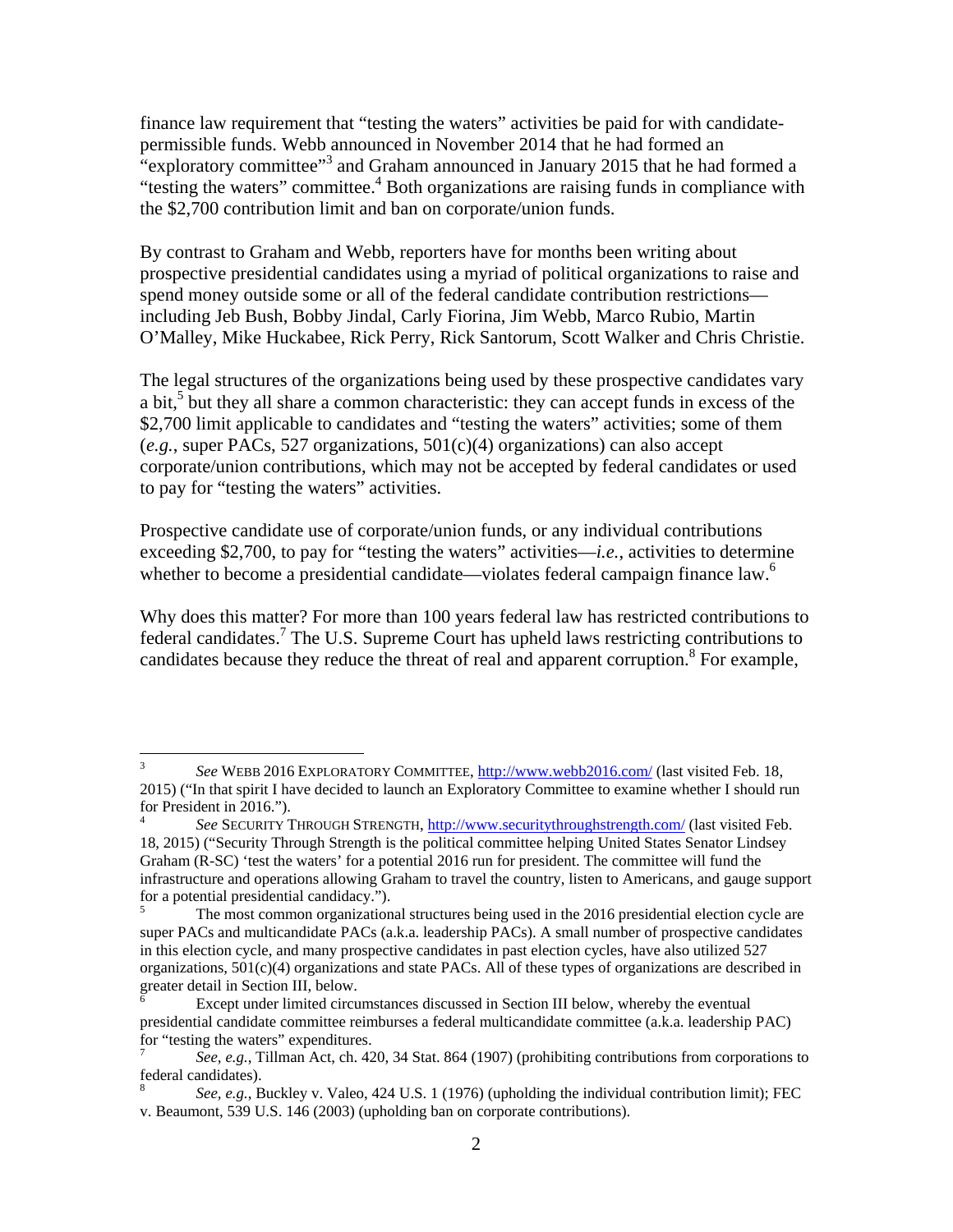in the Court's 1976 decision in *Buckley v. Valeo* upholding the \$1,000 contribution limit,<sup>9</sup> the Court explained:

It is unnecessary to look beyond the Act's primary purpose to limit the actuality and appearance of corruption resulting from large individual financial contributions in order to find a constitutionally sufficient justification for the \$1,000 contribution limitation. . . . To the extent that large contributions are given to secure a political quid pro quo from current and potential office holders, the integrity of our system of representative democracy is undermined. . . .

Of almost equal concern as the danger of actual quid pro quo arrangements is the impact of the appearance of corruption stemming from public awareness of the opportunities for abuse inherent in a regime of large individual financial contributions. $^{10}$ 

The \$1,000 candidate contribution limit challenged and upheld in *Buckley* has since been increased and is \$2,700 for the 2016 presidential election.<sup>11</sup>

Regulation of "testing the waters" activities is crucial to maintaining the effectiveness of our corruption-preventing candidate contribution restrictions. The FEC seemed to understand this during the 1970s-80s, when the Commission regularly pushed back against prospective candidate efforts to evade federal law. Through a series of Advisory Opinions during the Commission's early years, it made clear that many of the activities being engaged in today by prospective 2016 candidates needed to be paid for with candidate-permissible funds. The Commission's most generous-to-prospective-candidates Advisory Opinion came in 1986, when the Commission permitted then-Vice President Bush to use a multicandidate PAC to engage in some "party building" and state/local candidate support activities prior to the 1986 midterm election—and even that opinion drew dissents from two out of six commissioners.<sup>12</sup>

Regardless of whether one agrees with the FEC's 1986 opinion that a prospective presidential candidate could raise funds under the \$5,000 multicandidate PAC during a

<sup>-&</sup>lt;br>9 Federal Election Campaign Act Amendments of 1974, § 101(a), Pub. L. No. 93-443, 88 Stat. 1263. The Bipartisan Campaign Reform Act of 2002, Pub. L. No. 107-155, 116 Stat. 81 (BCRA), then increased the candidate contribution limit to \$2,000 and provided for its adjustment in every odd-numbered year to account for changes in the cost of living. BCRA § 307, 116 Stat. at 102 (codified at 52 U.S.C.  $§ 30116(a)(1)(A), (c)$ ). In 2016, the limit on contributions from individuals to candidates is \$2,700. Price Index Adjustments for Expenditure Limitations and Lobbying Bundling Disclosure Threshold, 80 Fed. Reg. 5750, 5752 (Feb. 3, 2015).

<sup>10</sup> Buckley, 424 U.S. at 26-27 (footnote omitted). *See also* Citizens United v. FEC, 558 U.S. 310, 345 (2010) ("*Buckley* first upheld . . . FECA's limits on direct contributions to candidates. The *Buckley* Court recognized a 'sufficiently important' governmental interest in 'the prevention of corruption and the appearance of corruption.'"); McCutcheon v. FEC, 134 S. Ct. 1434, 1442 (2014) ("This case does not involve any challenge to the base limits, which we have previously upheld as serving the permissible objective of combatting corruption.").

<sup>&</sup>lt;sup>11</sup> See supra note 9 and accompanying text.<br><sup>12</sup> See FEC Advisory Opinion 1986-06 (Fund for America's Future).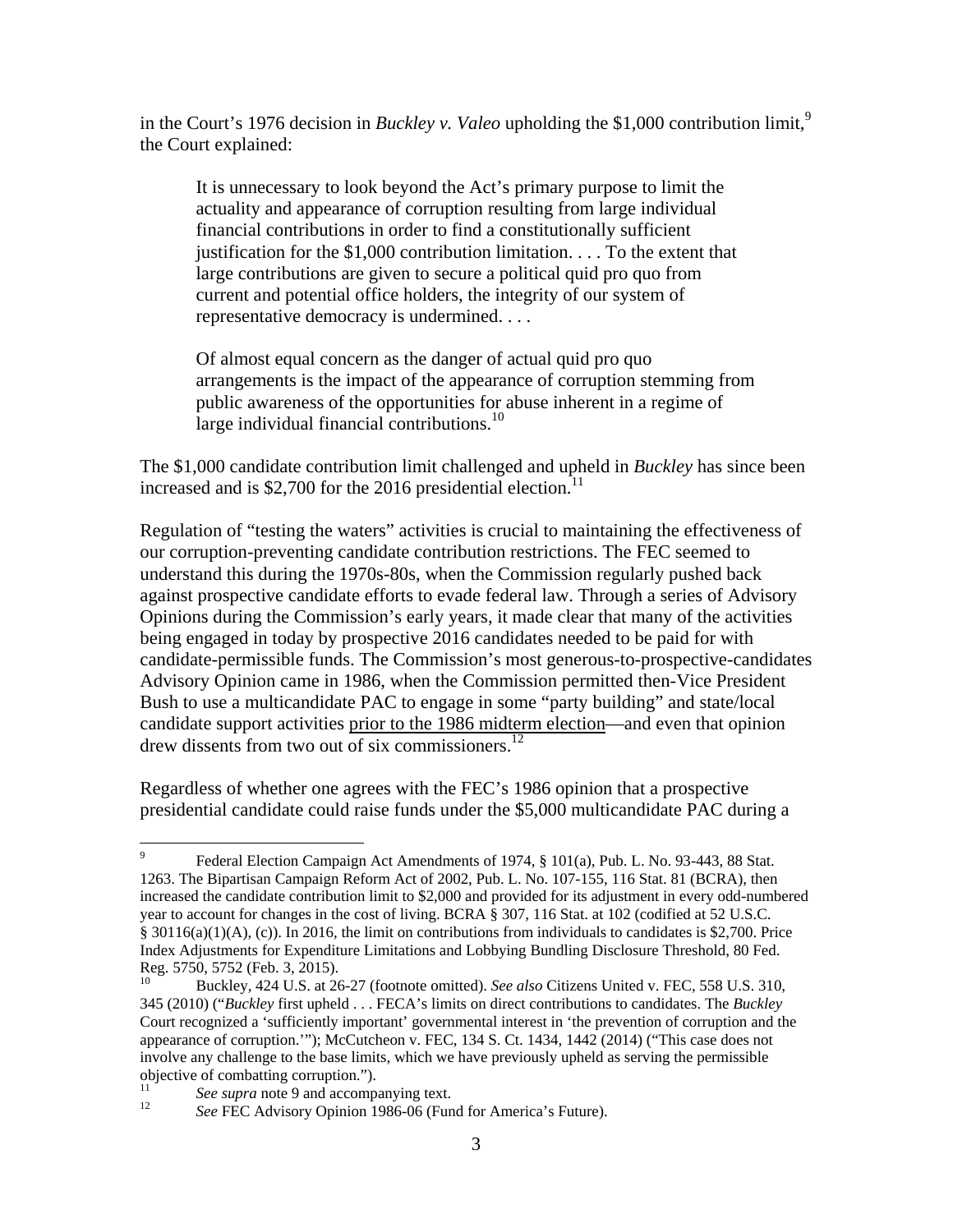midterm election year for the purported purposes of "party building" and supporting other candidates, the Commission has never approved the use of unlimited funds to pay for activities of the sort prospective 2016 presidential candidates are engaged in today, less than a year before the presidential caucus and primaries begin. But for decades the FEC has failed to adequately enforce its "testing the waters" regulations and things have gotten progressively worse. Jeb Bush's reported plan to raise \$100 million in unlimited super PAC contributions during the first quarter of 2015 is not merely a difference of degree from his father's mid-80s activities, it is a difference of kind.

This paper aims to explain all of this. Section I puts prospective candidate activities in historical context. Section II details the activities of some of the most talked-about prospective 2016 presidential candidates. And Section III details relevant federal laws and FEC guidance regarding "testing the waters."

The FEC's lack of enforcement of candidate contribution limits with respect to "testing the waters" activities is inexcusable. It is time for the FEC to end this long-existing and recently worsening abuse of federal campaign finance law.

# **I. Not a New Problem—A Historical Perspective: 1977-2012**

Prospective presidential candidates' use of entities other than federal candidate campaign committees (*e.g.*, federal multicandidate PACs, federal leadership PACs, federal super PACs, state PACs,  $501(c)(4)$  organizations, 527 organizations) to evade campaign finance restrictions while laying the foundation for a presidential campaign is nothing new. Indeed, Colby College Professor of Government and Campaign Legal Center board member Anthony Corrado published a book on the topic in 1992, *Creative Campaigning: PACs and the Presidential Selection Process*, detailing the history of this practice from its inception in 1977 through the early  $1990s$ .<sup>13</sup>

Contribution limits were first imposed on presidential candidates for the 1976 election. It took only one election cycle campaigning under a contribution limit for Ronald Reagan and his lawyers to find a way around the limit. In January 1977, Reagan converted his 1976 candidate campaign committee (\$1,000 contribution limit) into a multicandidate PAC (\$5,000 contribution limit)—the type of committee that exists to support other peoples' campaigns, not the founder's own campaign.<sup>14</sup> Reagan named the multicandidate committee Citizens for the Republic,<sup>15</sup> and used \$1.6 million left over from his 1976 presidential campaign to begin his 1980 campaign while skirting the \$1,000 limit that would apply if he had converted his 1976 campaign committee into a 1980 campaign committee.

<sup>13</sup>  $13$  ANTHONY CORRADO, CREATIVE CAMPAIGNING: PACS AND THE PRESIDENTIAL SELECTION PROCESS (1992).

Such multicandidate political committees are often referred to casually as "leadership PACs," though as a technical legal matter, a "leadership PAC" is a specific type of multicandidate PAC that is established by federal candidate or officeholder other than that candidate/officeholder's authorized campaign committee. *See* 52 U.S.C. § 30104(i)(8)(B).<br><sup>15</sup> CORRADO, *supra* note 13, at 2.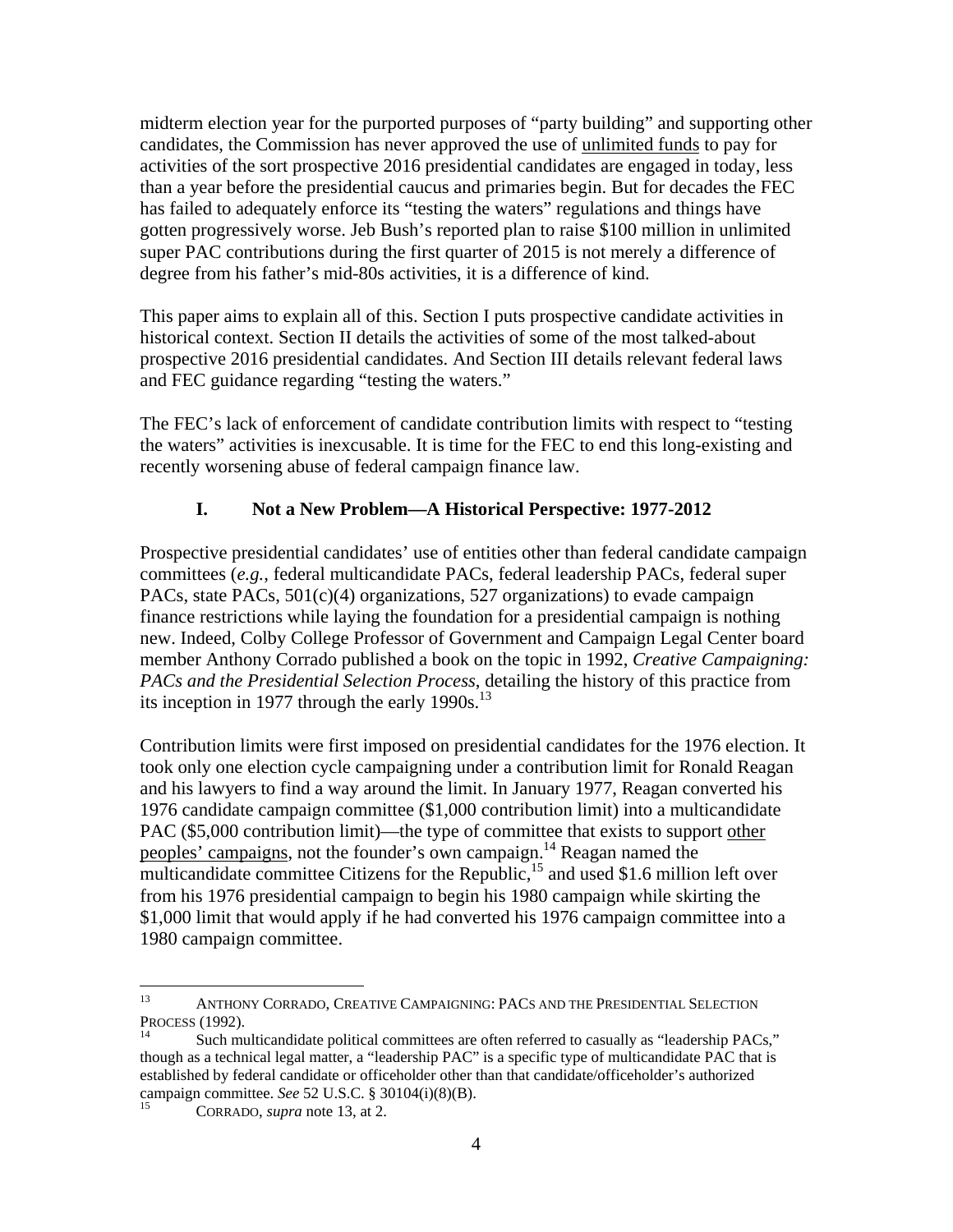Using a strategy successfully employed by Richard Nixon in the years preceding his 1968 victory, Reagan planned to support conservative candidates and causes to lay a foundation for his 1980 presidential run.16 Corrado's description of Reagan's Citizens for the Republic PAC is worth quoting at length:

Reagan and his advisors soon realized that this committee could also be used to conduct a wide range of campaign-related activities that would keep Reagan in the public spotlight and allow him to expand his political organization for a possible run in 1980. This insight became the operative principle that determined most of the PAC's subsequent actions. The surplus funds from the 1976 campaign were used as "seed money" to finance an extensive fundraising operation, which raised close to \$5 million and developed a list of approximately 300,000 active donors, all of whom were likely prospects for future campaign contributions. The PAC used some of these funds to hire a staff, cover administrative costs, and make contributions to Republican candidates and party organizations. Most of the funds, however, were used to retain professional consultants, finance political outreach programs, organize volunteer recruitment efforts, publish a committee newsletter, subsidize Reagan's travel and public appearances, and host receptions. These operations were aimed at increasing Reagan's presence in crucial primary states, improving his support among party activists, and maintaining his public visibility. The committee thus served as a scaled-down campaign committee, providing Reagan with the essential resources and services needed to launch his 1980 campaign. $17$ 

Reagan could have simply re-designated his 1976 presidential campaign committee as his 1980 presidential campaign committee; doing so would have been the approach most consistent with the letter of campaign finance laws. As explained in greater detail in Section III, federal campaign finance law defines "expenditure" as money spent "for the purpose of influencing" an election for federal office.<sup>18</sup> A person who makes more than \$5,000 in "expenditures" seeking election to federal office—*i.e.*, spends more than \$5,000 for the purpose of influencing their own election to office—is a "candidate" under federal law<sup>19</sup> and must register a candidate campaign committee with the FEC within 15 days. $20$ 

Reagan seemingly had every intention of spending the \$1.6 million left over from his 1976 campaign, as well as additional funds raised by Citizens for the Republic PAC under a \$5,000 limit, "for the purpose of influencing" his 1980 campaign. But Reagan's lawyers knew they could tell a different story to the FEC, namely, that Reagan was

 $16\,$ 16 *Id.* at 2 n.3 (citing *Reaganites to Back G.O.P. Conservatives*, N.Y. TIMES, Feb. 1, 1977, at A12; HERBERT E. ALEXANDER, FINANCING THE 1980 ELECTION (1983)).<br>
<sup>17</sup> *Id.* at 2 (emphasis added) (endnote omitted).<br>
<sup>18</sup> 52 U.S.C. § 30101(9)(A)(i) (defining "expenditure").<br>
<sup>19</sup> 6. i.d. § 20101(2) (defining "expendidate").

<sup>&</sup>lt;sup>19</sup> *See id.* § 30101(2) (defining "candidate"). *Id.* § 30102(e)(1).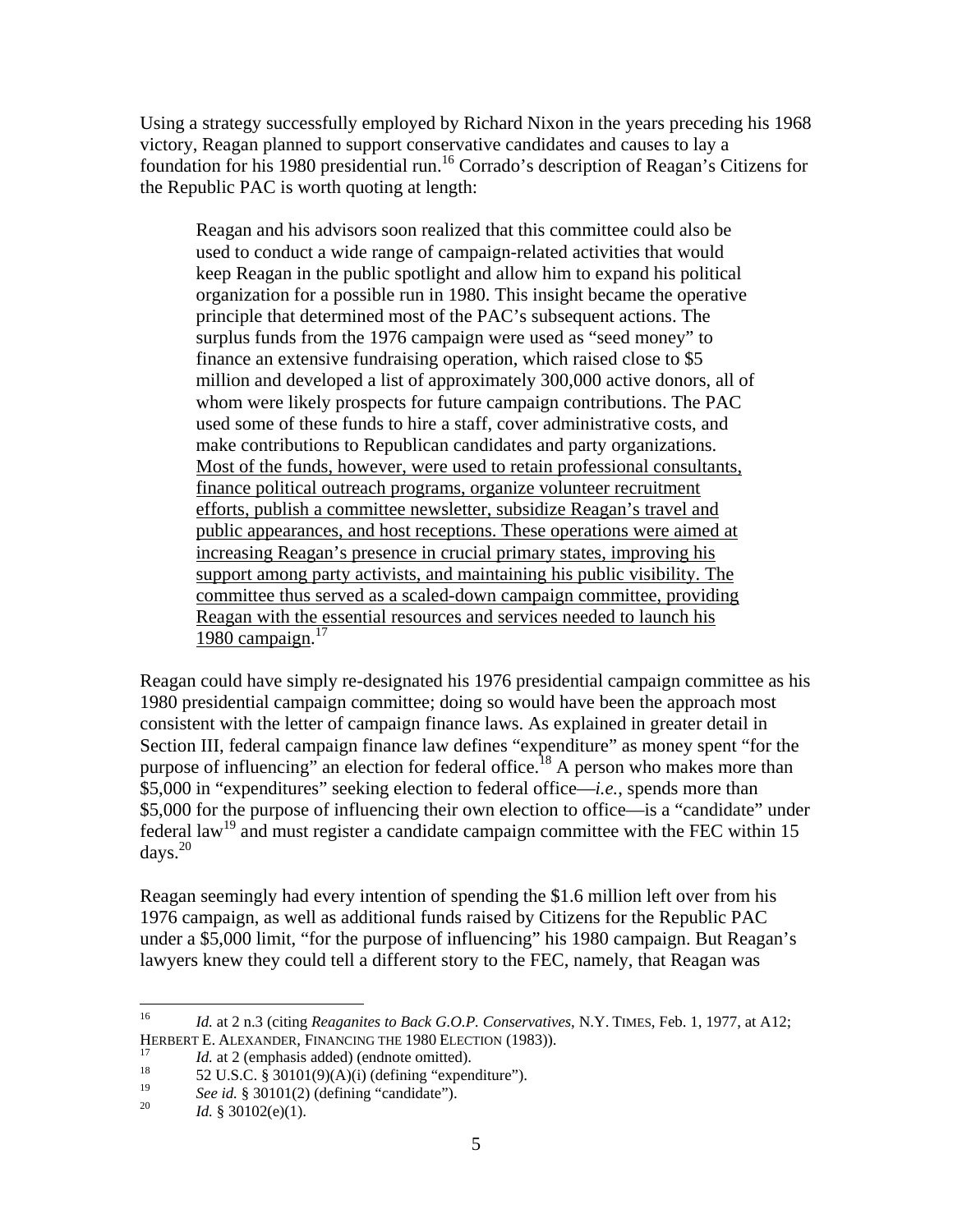simply supporting other candidates and causes he liked. By doing so, Reagan raised funds under the \$5,000 per year multicandidate PAC contribution limit, instead of under the then-\$1,000 (now \$2,700) per election candidate contribution limit. Consequently, Reagan was able to hit up his wealthiest supporters for \$5,000 in 1977, \$5,000 in 1978 and \$5,000 in 1979, before launching his official campaign in March 1979 and then going back to the same supporters again for a \$1,000 contribution to his 1980 candidate campaign committee. $2<sup>1</sup>$ 

As Corrado explained: "By maintaining this façade, Reagan was able to spend two years running for president in direct violation of the spirit of the presidential campaign finance regulations and the major provisions of [Federal Election Campaign Act (FECA)]. A new loophole in the campaign finance system was thus created."<sup>22</sup>

Reagan and his Citizens for the Republic PAC created the roadmap for skirting the candidate contribution limit and others immediately followed suit. Leading up to the 1980 election, four of the ten major presidential candidates sponsored multicandidate PACs (Reagan, Bush, Connally and Dole).<sup>23</sup> Leading up to the 1984 election, five of the nine major presidential candidates sponsored multicandidate PACs, with Walter Mondale becoming the first Democrat to take advantage of the multicandidate PAC strategy.<sup>24</sup> And, according to Corrado, a "virtual explosion in the number of candidate-sponsored PACs occurred in advance of the 1988 prenomination contest."<sup>25</sup>

This "virtual explosion" prior to the 1988 presidential election is noteworthy because, while nine of the fourteen major presidential candidates established federal multicandidate PACs, three others pushed the legal boundaries even farther. Republican Pete du Pont relied on a state PAC formed in Delaware, while Democrats Gary Hart and Reverend Jesse Jackson set up nonprofit organizations, the Center for a New Democracy

 $21$ 21 Reagan finally registered a presidential campaign committee with the FEC in March 1979—yet maintained his position as Chairman of Citizens for the Republic PAC until November 1979. A group called the National Committee for Effective Congress filed a complaint with the FEC alleging that Citizens for the Republic PAC and the Reagan For President committee should be deemed "affiliated" committees under federal law—meaning treated as a single political committee. The FEC seemingly did not examine Reagan's activities prior to his March 1979 campaign launch for possible "testing the waters" violations, nor did it consider the complainant's "affiliation" argument. But the FEC did conclude that Citizens for the Republic PAC had made illegal in-kind contributions to the Reagan For President committee during the period of time in 1979 when Reagan was both a self-identified presidential candidate and Chairman of Citizens for the Republic PAC. The violations related to mass mail sent out by Citizens for the Republic PAC promoting Reagan's candidacy, the Reagan For President committee's free use of some Citizens for the Republic PAC equipment, Citizens for the Republic PAC's payment of certain Reagan travel expenses, etc. Finally in 1984, Conciliation Agreements were signed between the FEC, the Reagan For President committee and the Citizens for the Republic PAC, with the campaign committee paying a \$4,000 fine and the PAC paying a \$1,000 fine. *See* General Counsel's Brief, MUR 950 (Aug. 25, 1983); *see also* Conciliation Agreement (In Re Reagan for President), and Conciliation Agreement (In Re Citizens for the Republic Committee), MUR 950 (Feb. 24, 1984), *available at* http://fec.gov/disclosure\_data/mur/950.pdf.<br>
<sup>22</sup> CORRADO, *supra* note 13, at 4.<br> *Id.* at 73.<br> *Id.* at 76.<br> *Id.* at 77.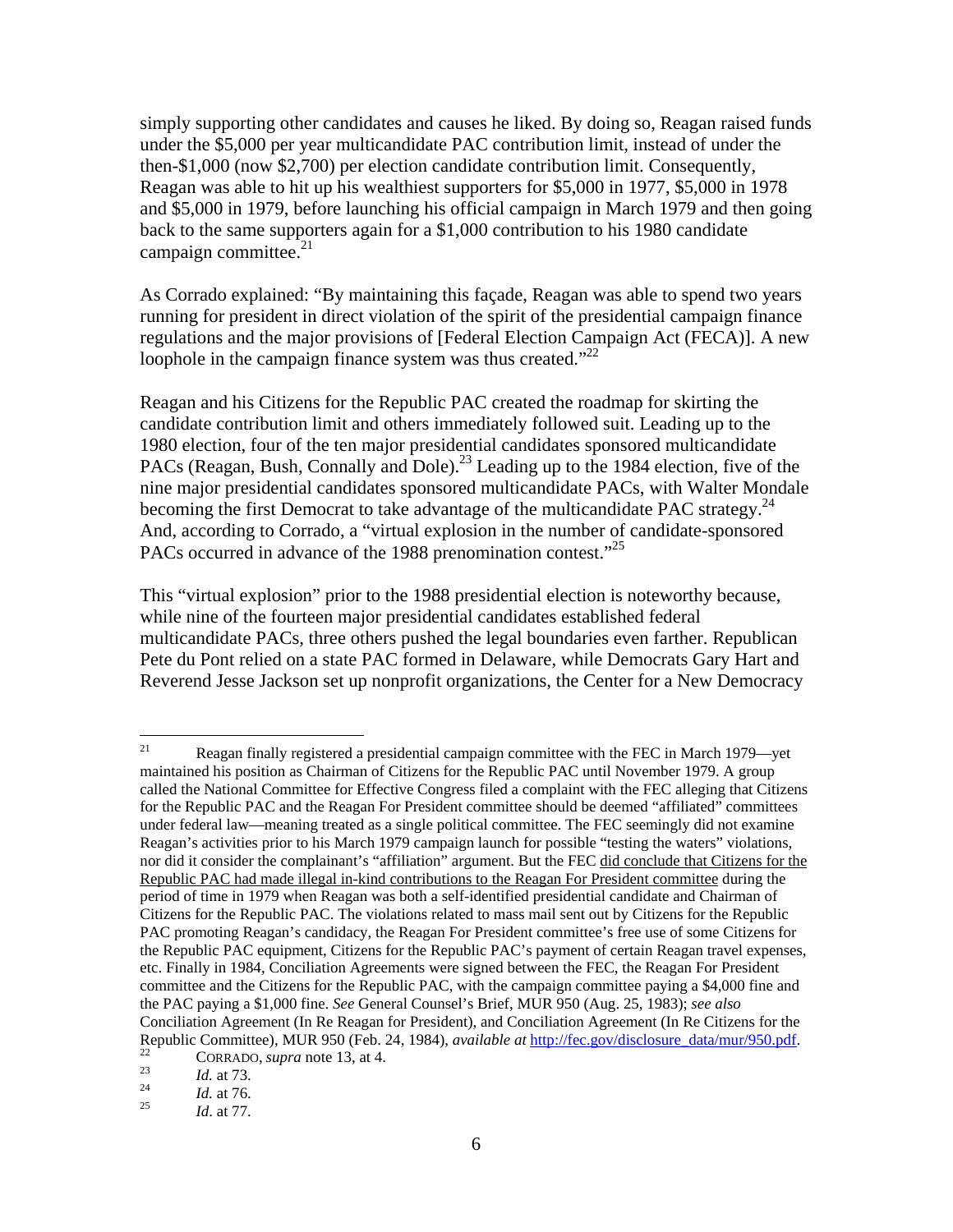and the National Rainbow Coalition, respectively, which were not registered as PACs anywhere. $26$ 

The significance of this development in the 1988 election cycle cannot be overstated. Although the use of federal multicandidate PACs to skirt the candidate contribution limit was an unfortunate development in campaign practice that undermined the federal law \$1,000 candidate contribution limit, at least those working through a federal multicandidate PAC were still bound by a \$5,000 contribution limit and the federal law ban on corporate and labor union contributions. The use of nonprofit organizations not registered as PACs meant fundraising free of any contribution limits or restrictions, while the use of state PACs meant fundraising subject only to the restrictions of the particular state's laws, creating the opportunity for prospective candidates to cherry-pick states with no restrictions on contributions.

So by the 1988 presidential election cycle, nearly all of the vehicles popular today for skirting federal candidate contribution limits were in use—federal multicandidate PACs, state PACs and various nonprofit entities.

The 2012 presidential election cycle—the first following the Supreme Court's landmark 2010 decision in *Citizens United v. FEC*—added a new element to presidential elections: the super PAC. Nearly every major candidate in the 2012 cycle was supported by a dedicated super PAC once their campaign was in full swing. However, super PACs were not utilized during the 2012 cycle by prospective candidates for "testing the waters" activities.

Eventual 2012 Republican Party nominee Mitt Romney, for example, used a variety of entities to lay the foundation of his campaign before establishing a formal campaign committee. He maintained a federal multicandidate PAC, as well as state PACs in Iowa, New Hampshire, South Carolina, Michigan and Alabama.27 According to *USA Today*, Romney's federal multicandidate PAC raised \$7.4 million in 2010, but contributed only \$827,708—less than 12%—to other candidates and committees.<sup>28</sup> The rest was absorbed by fundraising, staff and other administrative costs. Similarly, according to the *New York Times*, his Alabama PAC, which was permitted by state law to accept unlimited individual and corporate contributions, raised more than \$440,000 in 2010 and donated only "\$21,500—less than 5 percent of what it has raised—to state and local candidates in Alabama."29 The *New York Times* reported that a "vast majority of the just over \$300,000 Mr. Romney's Alabama PAC has reported spending [in 2010 had] been directed back to the Boston headquarters of Free and Strong America, paying for, among other expenses, a significant part of the salaries of Mr. Romney's political staff, who will almost certainly form the core of his presidential campaign if he decides to run."<sup>30</sup>

<sup>26</sup> 

<sup>&</sup>lt;sup>26</sup><br>
27 Michael Luo, *Romney, Weighing Run, Leans on State PACs*, N.Y. TIMES, Nov. 20, 2010,<br>
28 Mith://www.nytimes.com/2010/11/21/us/politics/21romney.html?\_r=2.

Fredreka Schouten, GOP fundraising avoids campaign limits through PACs ahead of 2012, USA TODAY, Dec. 30, 2010, http://www.usatoday.com/news/washington/2010-12-30-1Agopprez30\_ST\_N.htm. 29 Luo, *supra* note 27. 30 *Id.*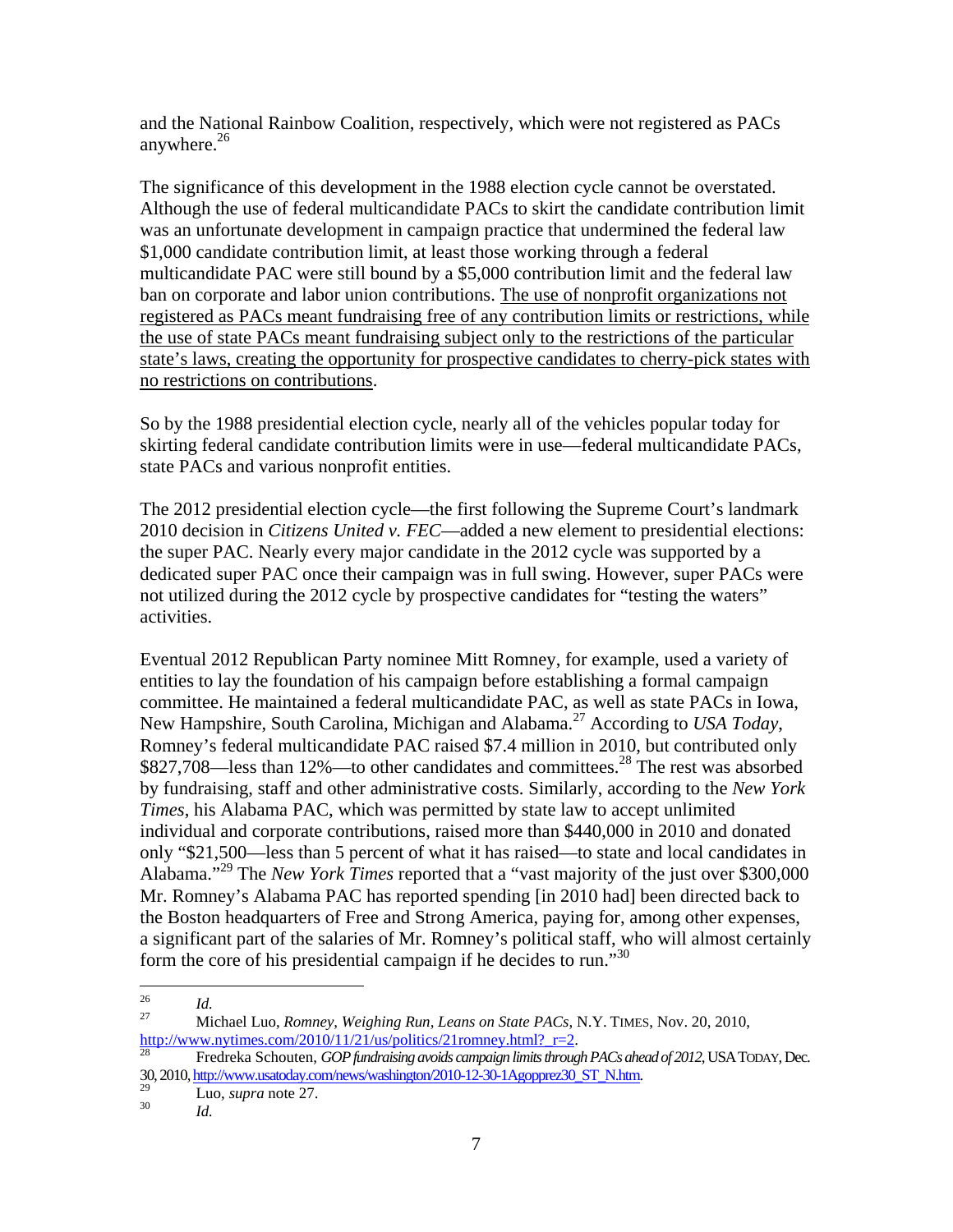Romney was not alone. *Politico* reported early in 2011 that Newt Gingrich raised more than \$14 million dollars in 2010 through both his 527 group American Solutions for Winning the Future (\$13.7 million), and his federal multicandidate PAC American Solutions PAC (\$737,000).<sup>31</sup> *Politico* described the 527 organization's activities, based on reports filed with the IRS:

The group—which has helped Gingrich remain a player in policy and political discussions—pays for advertising, office space, polling, a slick web presence and Gingrich and his staffers' travels around the country. It's raised \$52 million since its launch, and it maintains a 19-person staff and one of the biggest supporter lists in Republican politics, which could be rented by a potential Gingrich presidential campaign. $32$ 

To the extent that Romney and/or Gingrich paid "testing the waters" expenses including any travel, polling or staff expenses incurred in the process of determining to run for president—with corporate funds or funds from candidate-permissible sources that exceeded \$2,500 per donor, they violated federal law. The FEC has made no public mention of investigations or enforcement actions regarding possible "testing the waters" violations by these candidates.

# **II. Prospective 2016 Candidate Activities**

Nearly all of the prospective candidates in the 2016 presidential election are raising and spending funds outside the \$2,700 federal candidate contribution limit, with many also receiving corporate contributions. And though the list of prospective 2016 candidates contains far more Republicans than Democrats, over the past decades prospective candidates from both major parties have raised and spent non-candidate-permissible funds while laying the foundations of their eventual presidential campaigns.<sup>33</sup>

<sup>31</sup> 31 Kenneth P. Vogel, *Newt Gingrich haul far outpaces other 2012 hopefuls*, POLITICO, Feb. 5, 2011, http://www.politico.com/news/stories/0211/48864.html.<br><sup>32</sup> *Id.* For example, then-Senator Barack Obama spent more than \$3.7 million through his federal

leadership PAC, Hope Fund, during the 2005-06 election cycle before launching his presidential election campaign, with only \$728,000 being distributed as contributions to other candidates. *See Hope Fund Summary: 2006 Cycle*, CTR. FOR RESPONSIVE POLITICS, http://www.opensecrets.org/pacs/expenditures. php?cmte=C00409052&cycle=2006.

Similarly, then-Senator Hillary Clinton spent more than \$2.9 million though her federal leadership PAC, HILLPAC, in 2005-06, before launching her presidential election campaign, with only \$600,000 being distributed as contributions to other candidates. *See HILLPAC Summary: 2006 Cycle*, CTR. FOR RESPONSIVE POLITICS, http://www.opensecrets.org/pacs/lookup2.php?strID=C00363994&cycle=2006 (last visited Feb. 18, 2015).

Democratic Senator Chris Dodd of Connecticut spent more than \$1.2 million through his federal leadership PAC, CHRIS PAC, in 2005-06 before launching his presidential election campaign, including more than \$400,000 in administrative expenses. By contrast, Dodd spent only \$116,000 through CHRIS PAC in 2009-10, with nearly all of it contributed to other candidates. *See CHRIS PAC Summary:2006 Cycle*, CTR. FOR RESPONSIVE POLITICS, http://www.opensecrets.org/pacs/lookup2.php?strID=C00391961& cycle=2006 (last visited Feb. 18, 2015).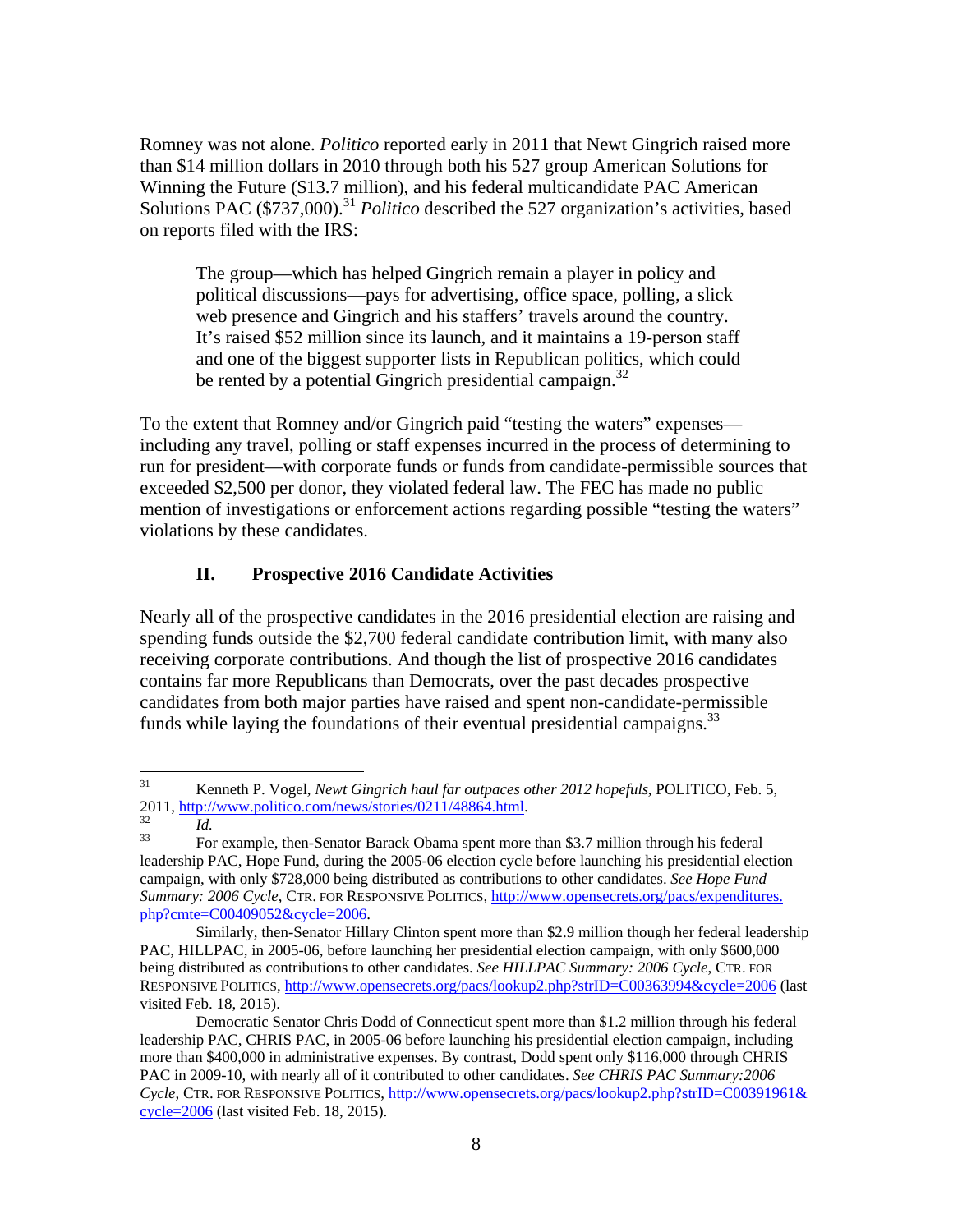Here is what we know so far about potential "testing the waters" activities by prospective 2016 presidential candidates (in alphabetical order).

# **Joe Biden**

When asked on *Good Morning America* in January 2015 whether there is a chance that he would challenge Hillary Clinton for the Democratic Party's 2016 presidential nomination, Vice President Joe Biden laughingly replied "Yes. There's a chance, but I haven't made my mind up about that, we've got a lot of work to do between now and then. There's plenty of time[.]"<sup>34</sup> "He added that he doesn't think a decision on a bid needs to be made 'until the summer,' noting that the race is 'wide open on both sides' and repeated that his focus right now is his duties as vice president."<sup>35</sup>

But while Clinton is supported by the super PACs Ready for Hillary and Priorities USA Action, Biden, according to the *Wall Street Journal*, "is one of the few potential candidates with no political organization, nonprofit, foundation, or campaign staff-inwaiting."<sup>36</sup> It remains to be seen the extent to which Biden will engage in "testing the waters" activities and how he will pay for such activities. Time will tell whether Biden engages in legally questionable pre-candidacy activities as so many of his prospective candidate counterparts seem to be doing.

### **John Bolton**

In November 2014, former U.S. Ambassador to the United Nations John Bolton told *The Daily Caller* that "he is considering a run for president in 2016 as a Republican."<sup>37</sup> Bolton reportedly commented that "we don't know who is in and who is out yet, so I want to see a little bit of what happens" and that "he plans to continue ramping up his activities in the John Bolton PAC and SuperPAC."<sup>38</sup> Bolton created both a multicandidate PAC ("John Bolton PAC")<sup>39</sup> and a super PAC ("John Bolton Super  $PAC$ ")<sup>40</sup> in March 2013. According to FEC disclosure records, Bolton's super PAC received more than 80 contributions in excess of \$5,000 in 2014, including several \$500,000 contributions. Oddly, as of February 2, 2015, Bolton's super PAC website donation page was only soliciting contributions up to \$5,200—the 2013-14 election cycle amount a candidate could permissibly receive from a married couple contributing jointly (*i.e.*, 2x\$2,600). According to the "news" page on the John Bolton PAC website, Bolton traveled to Iowa in late January 2015 to speak at the Iowa Freedom Summit—a wellknown proving ground for prospective presidential candidates.<sup>41</sup> In late January 2015,

 $34$ 34 Lucy McCalmont, *Joe Biden on 2016: 'There's a chance'*, POLITICO, Jan. 21, 2015, http://www.politico.com/story/2015/01/joe-biden-hillary-clinton-election-2016-democrats-114436.html. 35 *Id*. 36 Byron Tau, *With No Organization, Biden Would Enter 2016 Race at Disadvantage*, WALL ST. J.,

Jan. 22, 2015, http://blogs.wsj.com/washwire/2015/01/22/with-no-organization-biden-would-enter-2016-

Alex Pappas, *With Eyes On Rand And Hillary, John Bolton Says He Is Mulling Presidential Bid,* THE DAILY CALLER, Nov. 5, 2014, http://dailycaller.com/2014/11/05/with-eyes-on-rand-and-hillary-john-<br>bolton-says-he-is-mulling-presidential-bid/.

<sup>&</sup>lt;sup>38</sup><br> *Id.* See JOHN BOLTON PAC, <u>http://www.boltonpac.com/</u> (last visited Feb. 18, 2015).<br> *See JOHN BOLTON SUPER PAC*, <u>http://boltonsuperpac.com/</u> (last visited Feb. 18, 2015).<br> *See News*, JOHN BOLTON PAC, <u>http://www</u>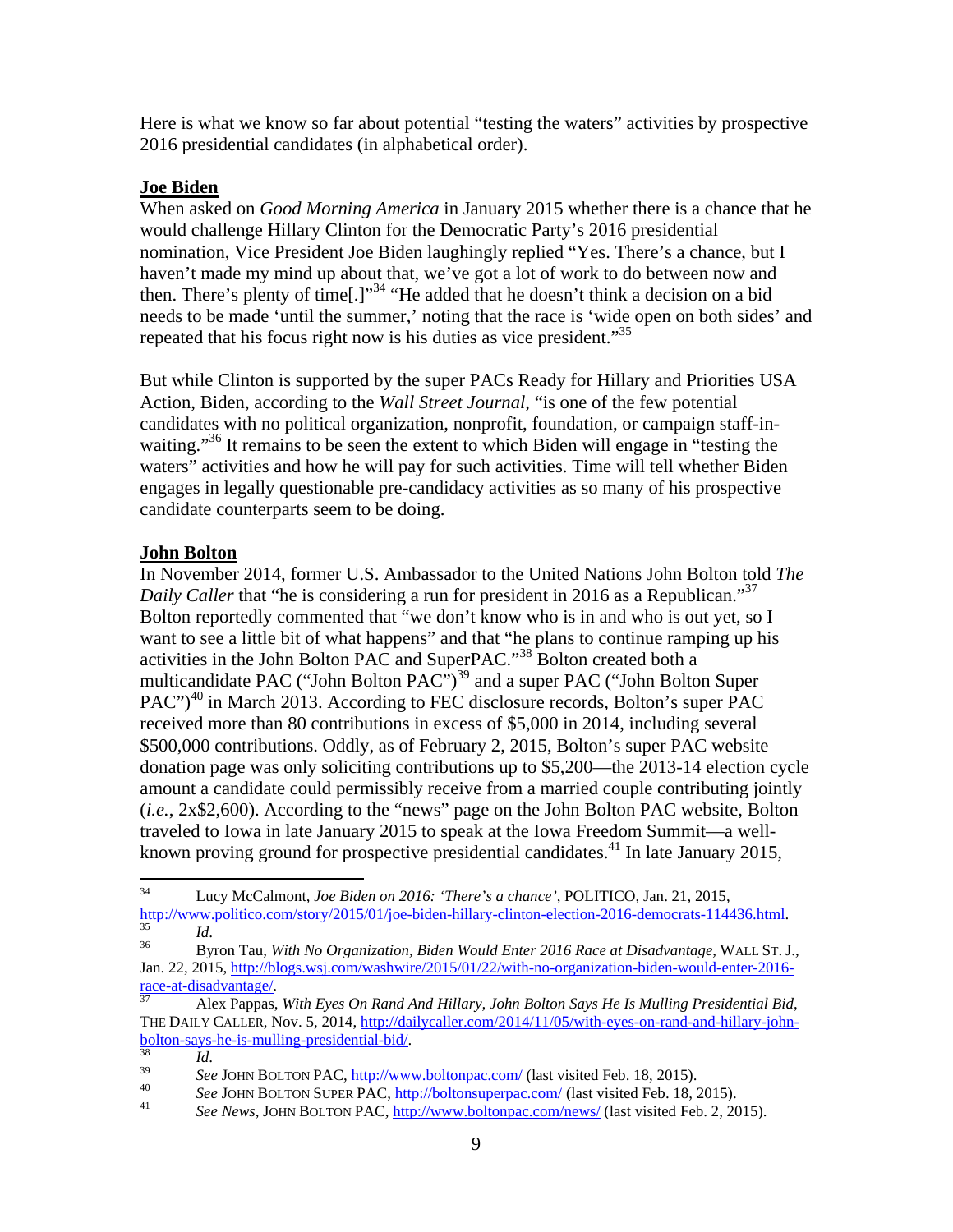Bolton reportedly told a *Boston Herald* columnist "I'm not saying no" and that he will make an official announcement soon.42 And after appearing at the Iowa Summit, Bolton made his way to New Hampshire for an early February appearance.<sup>43</sup> To the extent Bolton uses funds raised from individual donors in amounts exceeding the \$2,700 candidate contribution limit, or any corporate/union funds, to pay for "testing the waters" activities to determine whether he should run for president, he is violating federal campaign finance law.<sup>44</sup>

### **Jeb Bush**

Former Florida Governor Jeb Bush announced in mid-December 2014 that he was planning to "launch a political action committee tasked with 'exploring a presidential bid.'"<sup>45</sup> Bush reportedly said: "I have decided to actively explore the possibility of running for President of the United States." This sounds like an intention to test the waters—*i.e.*, engage in activities to determine whether to become a candidate. Yet Bush went on in early January to set up a super PAC and a multicandidate PAC, two entities eligible to accept funds exceeding the \$2,700 limit that applies to "testing the waters" fundraising.<sup>46</sup> If Bush, through either of these PACs, uses funds in excess of \$2,700 per donor and/or corporate or union funds to pay for "testing the waters" activities, he will have violated federal campaign finance law.

To date, Bush has been on a fundraising tear. According to *Bloomberg Politics*, "Bush tore through Washington [in late January], impressing the lobbyists and potential donors he met for the first time and leaning on old family friends to help raise huge sums of money as he considers a run for the White House."<sup>47</sup> "Bush's allies are citing a firstquarter fundraising goal of \$100 million as they approach donors around the country."<sup>48</sup>

 $42$ 42 Adriana Cohen, *Adriana Cohen: No man better than John Bolton for our top job*, BOSTON HERALD, Feb. 1, 2015, <u>http://www.bostonherald.com/news\_opinion/columnists/adriana\_cohen/2015/01/</u><br>adriana\_cohen\_no\_man\_better\_than\_john\_bolton\_for\_our.

See Matt Stout, *Next stop NH: John Bolton mulls run for president*, BOSTON HERALD, Feb. 2, 2015, http://www.bostonherald.com/news\_opinion/local\_coverage/herald\_bulldog/2015/01/<br>next\_stop\_nh\_john\_bolton\_mulls\_run\_for\_president.

As explained in Part III(C)(2), FEC regulations permit a seldom-used, limited circumstance cure to such a violation. Under 11 CFR §§ 110.2(l) and 9034.10, if the "testing the waters" activities were paid for by a multicandidate PAC, and the eventual candidate uses her authorized committee to reimburse the multicandidate PAC within 30 days of becoming a candidate, the multicandidate PAC's payment is not deemed to be an illegal in-kind contribution to the candidate. This cure is not available to entities other than multicandidate PACs (*i.e.*, cure not available to super PACs, 527 organizations, etc.). And I have not found examples of it being utilized in recent presidential election cycles. So this paper assumes that the cure will unlikely be used by 2016 presidential candidates.

<sup>45</sup> Jose A. DelReal, *Jeb Bush forms PAC to explore presidential run*, WASH. POST, Dec. 16, 2014, http://www.washingtonpost.com/blogs/post-politics/wp/2014/12/16/jeb-bush-forms-pac-to-explore-<br>presidential-run/

Robert Costa, *Jeb Bush and his allies form leadership PAC and super PAC, both dubbed Right to Rise*, WASH. POST, Jan. 6, 2015, <u>http://www.washingtonpost.com/blogs/post-politics/wp/2015/01/06/jeb-<br>bush-forms-new-pac-right-to-rise/.</u>

bush-forms-new-pac-right-to-rise/. 47 Michael C. Bender, *Revving Up, Jeb Bush Rolls Through Washington*, BLOOMBERG POLITICS, Jan. 22, 2015, http://www.bloomberg.com/politics/articles/2015-01-22/revving-up-jeb-bush-rolls-throughwashington.<br><sup>48</sup> *Id.*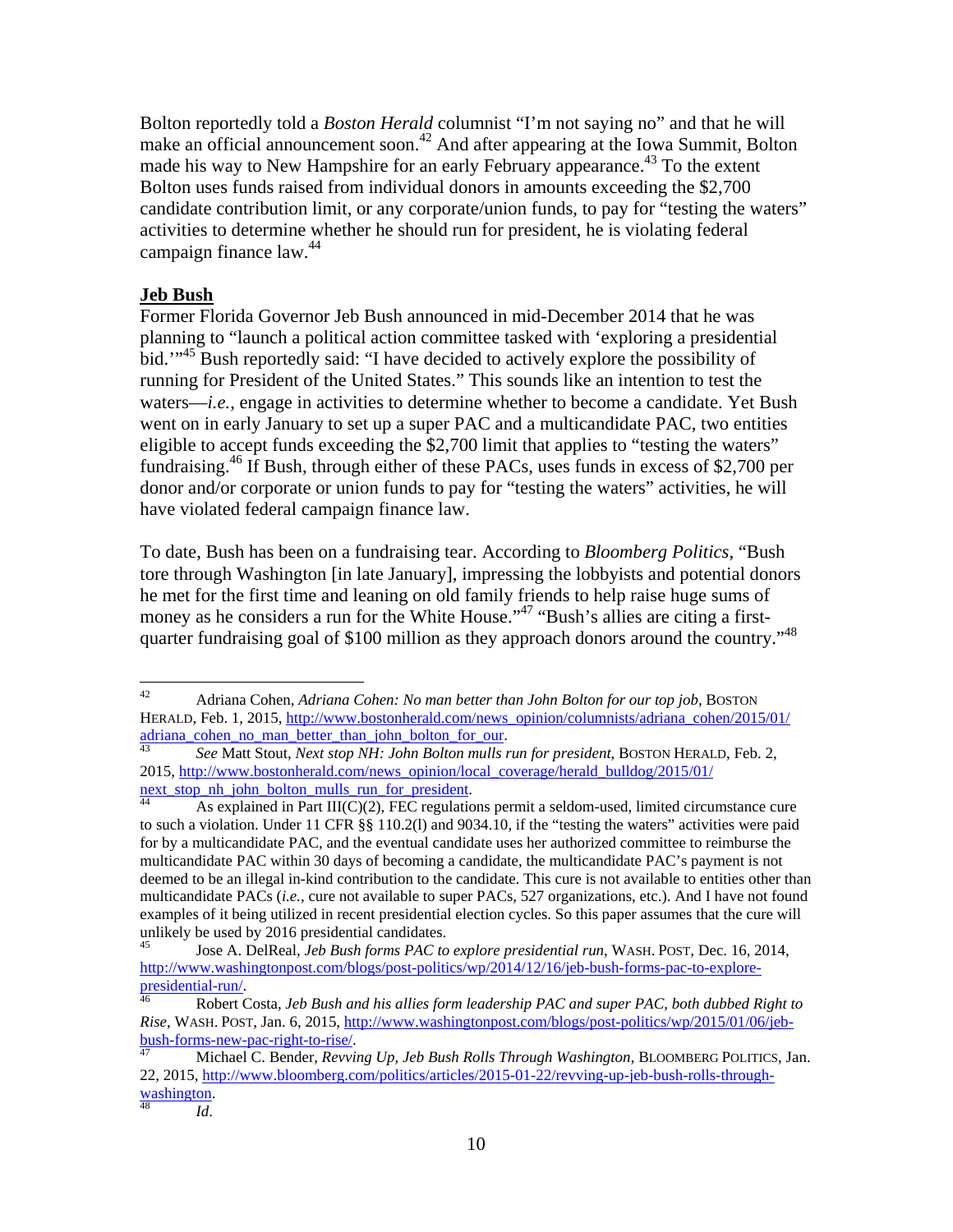According to those who attended one of the D.C. fundraisers, "Bush's team said they planned to hold 60 fundraisers around the U.S. by March 31"—a "frenetic pace of nearly one per day [that] will be focused mostly in the biggest states where the most political money is available: Florida, New York, Texas, and California."<sup>49</sup> Bush is reportedly scheduled to hold a \$25,000 per person fundraising dinner in Chicago on February 18 and is aiming at a two-event total of \$2 million for his day in Chicago. $50$ 

*CNN* reported in late January that, since forming his super PAC and multicandidate PAC in early January, Jeb Bush has been "putting an acute focus on raising money and building what his growing team of aides describe as a 'shock and awe' campaign operation."51 "Bush's mission in these early days of the cycle is to keep his head down and raise as much money as possible in an effort to muscle out his closest Republican rivals, hire a talented staff and build a high-octane campaign apparatus that can go the distance against Hillary Clinton in 2016."52 One Bush-aligned strategist told *CNN*: "He is still in the process of considering whether to run, but we are building and organizing. It's a pretty muscular financial and political organization."53

If all of this "campaign operation" building, coast to coast travel and fundraising does not constitute "testing the waters"—*i.e.*, activities for the purpose of determining whether Jeb Bush will become a candidate—it is difficult to imagine what would constitute "testing the waters." To the extent Bush uses funds raised from individual donors in amounts exceeding the \$2,700 candidate contribution limit, or any corporate/union funds, to pay for "testing the waters" activities to determine whether he should run for president, he is violating federal campaign finance law.<sup>54</sup>

#### **Ben Carson**

Retired neurosurgeon Ben Carson is reportedly considering a presidential run and "says he'll announce before May 1 whether he'll seek the presidency."<sup>55</sup> His supporters have formed a super PAC named the National Draft Ben Carson for President Committee and raised more than \$12 million since 2013, including several contributions of \$50,000 or more and more than 25 contributions in excess of \$5,000. According to the "FAQ" page on the super PAC's website, the "goal of the committee is not only to persuade Dr. Carson to run for president, but also to lay the organizational and financial groundwork necessary to secure the nomination and ultimately elect him as president in 2016.<sup>556</sup>

<sup>49</sup> 

<sup>49</sup>*Id*. 50 Greg Hinz, *Jeb Bush, Mark Kirk ramp up Illinois fundraising*, CRAIN'S CHICAGO BUSINESS, Feb. 3, 2015, http://www.chicagobusiness.com/article/20150203/BLOGS02/150209937/jeb-bush-mark-kirk-<br>ramp-up-illinois-fundraising.

<sup>&</sup>lt;sup>51</sup> Peter Hamby, *Jeb's invisible man strategy*, CNN, Jan. 27, 2015, <u>http://www.cnn.com/2015/01/26/</u><br>politics/jeb-bush-presidential-campaign-2016/.

politics<sup>52</sup> *Id. Id. Id.* 53 *Id.* 53 *Id.* 54 **As explained in Part III(C)(2), it may be possible to cure such a violation in certain, very limited 6.** 

circumstances. See discussion *supra* note 44.<br>
55 David Lightman, *Ben Carson: 'A lot of doors opening' to White House bid*, SACRAMENTO BEE,<br>
Jan. 22, 2015, http://www.sacbee.com/news/politics-government/article7959123.ht

Jan. 22, 2015, http://www.sacbee.com/news/politics-government/article7959123.html. 56 *See FAQ*, NAT'L DRAFT BEN CARSON FOR PRESIDENT COMMITTEE, http://www.runbenrun.org/faq (last visited Feb. 18, 2015).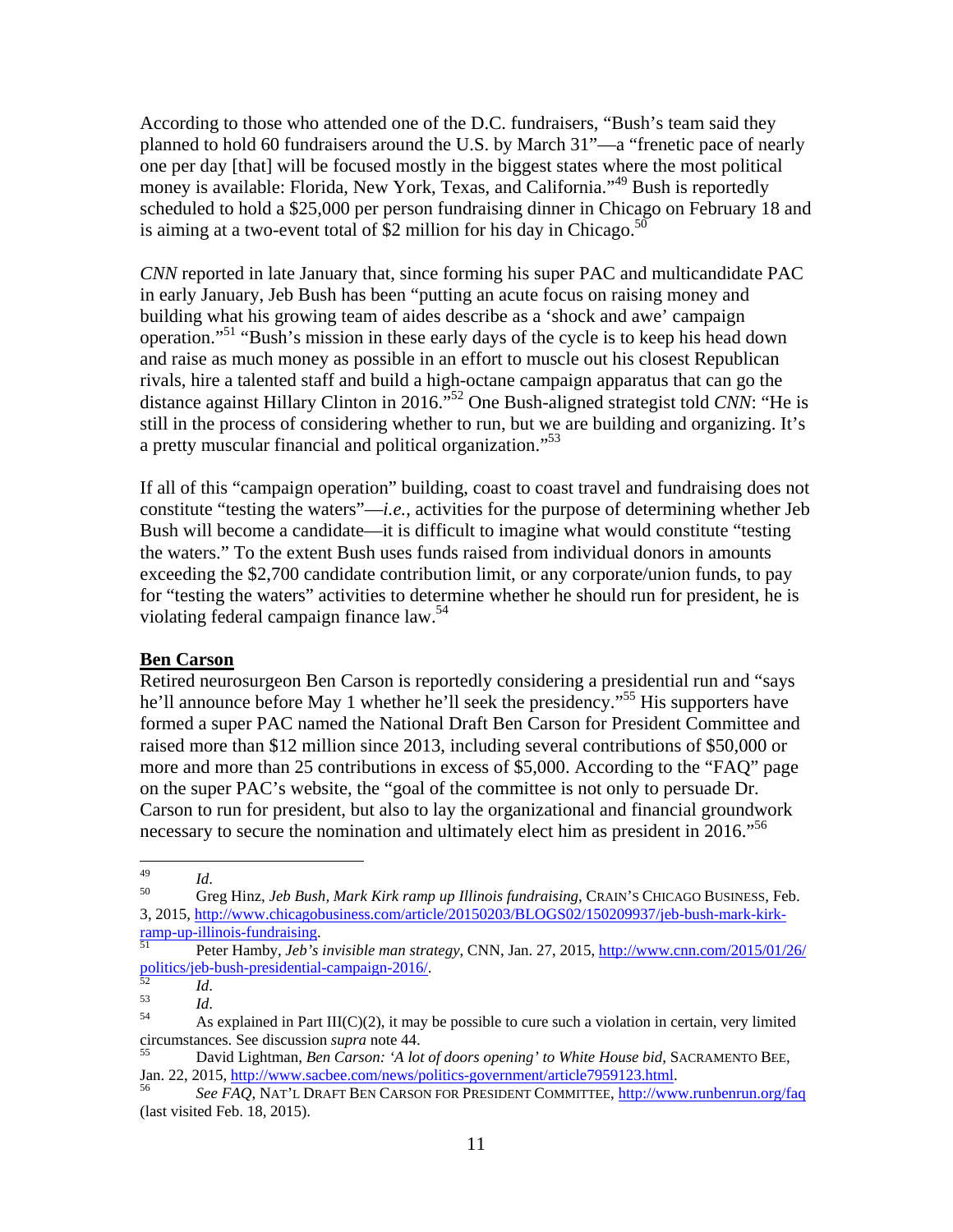According to the super PAC's website, in the event Carson becomes a candidate, the super PAC "will change its name but will continue its organizational and fundraising efforts in order to secure a strong, influential, nationwide grassroots network in support of presidential candidate Dr. Ben Carson."57 According to other reporting, however, the "man behind the Draft Ben Carson for President Committee has launched a new super PAC that will snap into action when Carson announces a presidential bid."<sup>58</sup> Unlike many other prospective 2016 presidential candidates, however, Carson appears not to be involved in setting up and operating these super PACs. If Carson is indeed not involved in operating this "super draft committee," then its activities do not constitute "testing the waters" by Carson.

Carson is, however, actively considering a presidential campaign and he is directly associated with at least one non-candidate PAC. In August 2014, *CNN* reported that Carson was "taking a significant step toward a 2016 presidential run by forming a political action committee" called "One Nation—also the title of Carson's book released earlier this year."<sup>59</sup> According to the *CNN* piece, Carson told a group of supporters in Florida at the time: "Now is the time to start all of the appropriate exploration and investigation, and put down the structure that is necessary."60 It appears Carson's announcement of his new PAC's name may have been premature, as another PAC with the name One Nation has been registered with the FEC since 2009. Carson did, however, create the USA First  $PAC^{61}$  in August 2014, which has been operating as a multicandidate PAC, raising \$430,000 in the second half of 2014, in contributions up to \$5,000. Carson is also listed as the Chairman of the "Save Our Healthcare Project" of American Legacy PAC, another multicandidate PAC that accepts contributions up to \$5,000 per donor per year.<sup>62</sup>

According to the *Washington Times*, "possible 2016 presidential candidate Ben Carson has tapped Ryan Rhodes, a top political insider, to oversee his Iowa campaign—and he also plans to launch an exploratory committee in the coming two to three weeks[.]"<sup>63</sup> This announcement was immediately followed by Carson's trip to the Iowa Freedom Summit—a trip that was seemingly part of "testing the waters" process.

To the extent Carson uses funds raised from individual donors in amounts exceeding the \$2,700 candidate contribution limit, or any corporate/union funds, to pay for "testing the

<sup>57</sup> 

<sup>57</sup>*Id*. 58 Rosie Gray, *Draft Ben Carson Activist Launches New Super PAC*, BUZZFEED NEWS, Jan. 5, 2015, http://www.buzzfeed.com/rosiegray/draft-ben-carson-activist-launches-new-super-pac#.ihMzkb57x. 59 Dana Davidsen, *Ben Carson's big 2016 move*, CNN, Aug. 1, 2014, http://politicalticker.blogs.

cnn.com/2014/08/01/ben-carsons-big-2016-move/. 60 *Id*. 61 *See* USA FIRST PAC, http://usafirstpac.nationbuilder.com/ (last visited Feb. 18, 2015) ("USA First

Political Action Committee is a grassroots organization founded by Dr. Benjamin S. Carson, Sr. to further engage American citizens in the democratic process and to support restorative political candidates.).

<sup>62</sup> *See Meet Our Team*, AMERICAN LEGACY PAC, http://www.americanlegacypac.org/meet-our-team/ (last visited Feb. 18, 2015).

<sup>63</sup> Cheryl K. Chumley, *Ben Carson to launch exploratory committee 'within the next two or three weeks'*, WASH. TIMES, Jan. 16, 2015, http://www.washingtontimes.com/news/2015/jan/16/ben-carson-tolaunch-exploratory-committee-within-/.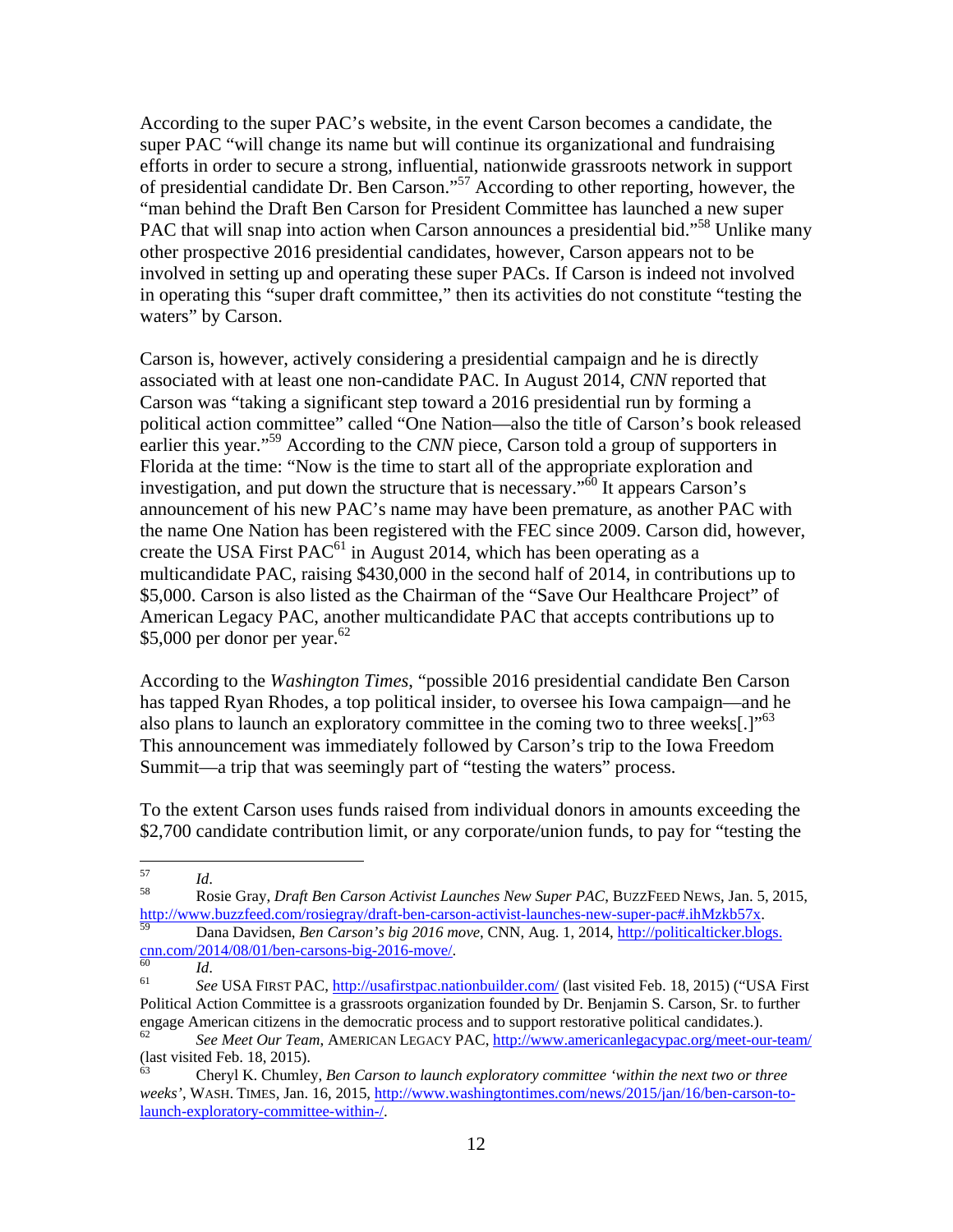waters" activities to determine whether he should run for president, he is violating federal campaign finance law.<sup>64</sup>

# **Hillary Clinton**

Former Senator and Secretary of State Hillary Clinton is clearly the frontrunner for the Democratic Party's 2016 presidential nomination, but her campaign committees for past elections were dissolved years ago and she has not played a direct role in creating any new political committees in recent years. Like Ben Carson, Hillary Clinton is supported by a super PAC, named Ready for Hillary, which she reportedly is not directly involved with establishing or operating. According to the *Wall Street Journal*, Ready for Hillary "raised nearly \$9 million in 2014, more than twice as much as the previous year and more than the groups affiliated with most Republicans known to be considering a 2016 presidential bid."65 The *Wall Street Journal* explained: "The Ready for Hillary group is not directly affiliated with Mrs. Clinton, but is collecting names and email addresses of her supporters that it will make available to her campaign should she decide to run."<sup>66</sup> What the article fails to mention is that, as a super PAC, Ready for Hillary would be prohibited from giving its supporter database to Hillary Clinton; instead, a Clinton campaign committee would be required to pay fair market value for such a list. At any rate, if Hillary Clinton is indeed not involved in operating this "super draft committee," then its activities do not constitute "testing the waters" by Clinton.

Clinton will also be supported by the super PAC Priorities USA Action and, perhaps, the  $501(c)(4)$  Organizing for Action—both groups are run by former Obama campaign manager and White House Deputy Chief of Staff Jim Messina, who has already announced that Priorities USA will support Clinton.<sup>67</sup> The super PAC reported \$363,000 in receipts during the 2014 election cycle. The  $501(c)(4)$  group is not required to disclose its fundraising to the public. Because Clinton is not involved in operating these organizations, their activities do not constitute "testing the waters" by Clinton.

Clinton is a board member of the Bill, Hillary and Chelsea Clinton Foundation and her travel paid for by the foundation in 2013 has been characterized by the Republican research arm America Rising as possibly politically-related, according to a *Politico* article.<sup>68</sup> Foundation payment for any "testing the waters" travel would violate federal law. However, according to *Politico*, "Clinton spokesman Nick Merrill said in a statement responding to America Rising that 'her foundation travel in 2013 did not

<sup>64</sup> As explained in Part III( $C(2)$ , it may be possible to cure such a violation in certain, very limited circumstances. See discussion *supra* note 44. 65 Rebecca Ballhaus, *Ready for Hillary PAC Raised Nearly \$9 Million in 2014*, WALL ST. J., Feb. 1,

<sup>2015,</sup> http://blogs.wsj.com/washwire/2015/02/01/ready-for-hillary-pac-raised-nearly-9-million-in-2014/. 66 *Id*. 67 *Obama Campaign Manager Jim Messina: "We Want Hillary Clinton To Be The Next President,"* 

*<sup>&</sup>quot;It's Her Turn And Her Time,"* REAL CLEAR POLITICS, Feb. 2, 2015, http://www.realclearpolitics.com/ video/2015/02/02/obama campaign\_manger\_jim\_messina\_we\_want\_hillary\_clinton\_to\_be\_the\_next\_presi dent\_of\_the\_united\_states.html.<br><sup>68</sup> Maggie Haberman, *Clinton Foundation reports spike in travel expenses*, POLITICO, Nov. 19,

<sup>2014,</sup> http://www.politico.com/story/2014/11/clinton-foundation-travel-expenses-113053.html.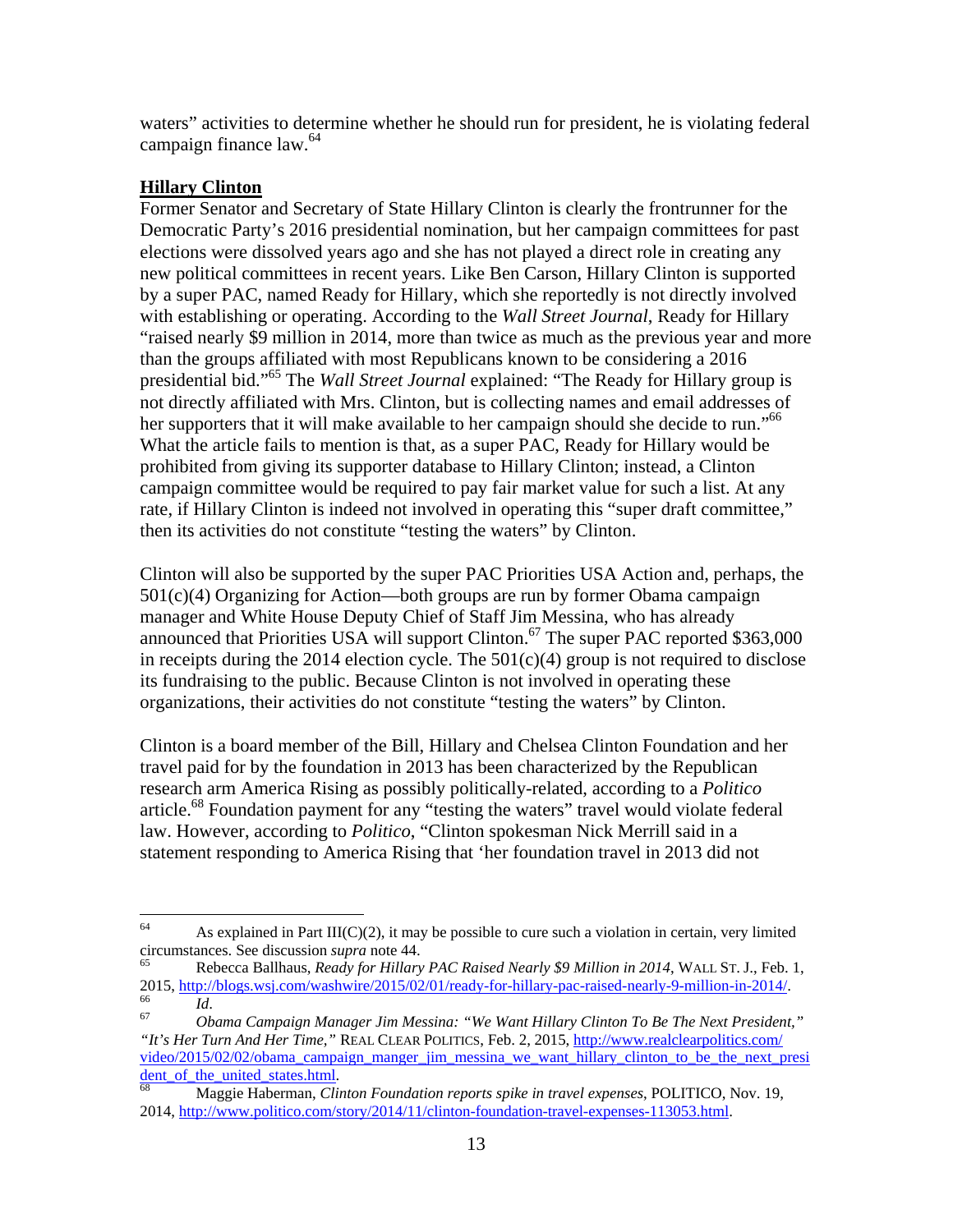intersect at all with any political travel. There was no overlap. Period. The accusation is patently, but not surprisingly given its source, false."<sup>69</sup>

Nevertheless, though Clinton is not publicly affiliated with any formal political organizations, she is reportedly "assembling a massive campaign team-in-waiting."<sup>70</sup> According to the *Washington Post*, "[a]t this point, without so much as an announcement, she has settled on—at the least—a campaign chairman, a campaign manager, a chief strategist and lead pollster, another pollster, a lead media adviser, a communication director, a deputy communications director, a focus group director and a communications strategist. She is also closing in on a New York City campaign headquarters and a date to make all of this official."<sup>71</sup>

To the extent Clinton uses funds raised from individual donors in amounts exceeding the \$2,700 candidate contribution limit, or any corporate/union funds, to pay for recruiting and/or hiring staff for "testing the waters" or actual campaign activities, or to engage in any other "testing the waters" activities to determine whether she should run for president, she is violating federal campaign finance law.

# **Chris Christie**

With respect to running for the Republican Party's 2016 presidential nomination, New Jersey Governor Chris Christie has for years reportedly been "giving it a lot of thought."<sup>72</sup> On January 23, 2015, Christie registered the Leadership Matters for America PAC with the FEC—which appears to be multicandidate PAC (*i.e.*, \$5,000 contribution limit), not a super PAC, though no contribution limit is listed on the "contribute" page of the PAC's website. $73$ 

According to a January 26, 2015 *Huffington Post* article, "New Jersey Gov. Chris Christie has taken his firmest step yet toward running for president, launching an organization that allows him to raise money for a potential 2016 campaign. Opening the political action committee allows Christie to begin to hire staffers, build the foundations of a campaign operation and travel across the country as he weighs a final decision on a run. He's not expected to announce a final decision until spring."74 The article notes that "[i]n the past several months, Christie has courted donors, convened late-night briefing sessions on foreign policy and made repeated visits to early-voting states[,]" and that

<sup>69</sup> 

<sup>&</sup>lt;sup>69</sup> Id.<br><sup>70</sup> Anne Gearan and Dan Balz, *Official or not, Hillary Clinton builds a massive 2016 team-inwaiting*, WASH. POST, Feb. 6, 2015, http://www.washingtonpost.com/politics/official-or-not-hillaryclintons-2016-campaign-is-already-well-underway/2015/02/06/a78fc358-ac8d-11e4-ad71-

<sup>&</sup>lt;sup>71</sup> *Id. Id. Zatemagas Corbett Daly, Chris Christie confidante says N.J. gov. mulling WH run, CBS NEWS, Sept. 27, Particular 12* 

<sup>2011, &</sup>lt;u>http://www.cbsnews.com/news/chris-christie-confidante-says-nj-gov-mulling-wh-run/.</u><br> *Contribute*, LEADERSHIP MATTERS FOR AMERICA PAC, <u>https://leadershipmattersforamerica.org/</u><br>
<u>Contribute</u>/ (last visited Feb. 18,

contribute/ (last visited Feb. 18, 2015). 74 Jill Colvin, *Chris Christie Launching Political Action Committee For Potential 2016 Presidential Campaign*, HUFFINGTON POST, Jan. 26, 2015, http://www.huffingtonpost.com/2015/01/26/chris-christiepac\_n\_6544408.html.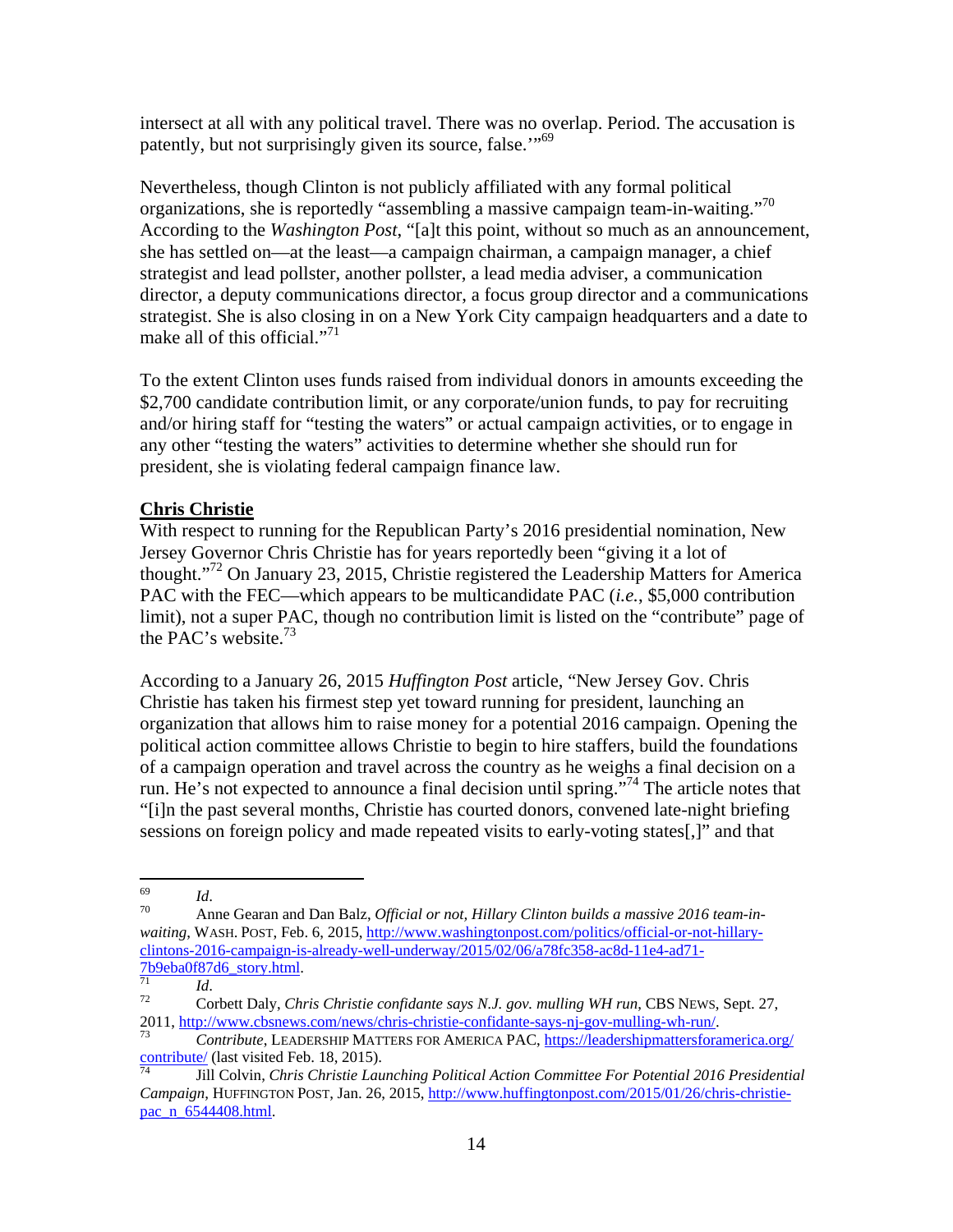"[h]is PAC's early hires include fundraisers and operators with presidential campaign experience."<sup>75</sup>

*National Journal* reported in late January 2015 that "Gov. Chris Christie is tapping Phil Valenziano, a former top campaign official for Mitt Romney and Iowa Gov. Terry Branstad, as his top Iowa operative as he builds out a team for a potential presidential run[.]<sup>"76</sup> And like other prospective 2016 presidential candidates, Christie spoke at the Iowa Freedom Summit in January.77 In early February, Christie embarked on a "trade mission" to the United Kingdom, "a trip that will give Christie a chance to strengthen his foreign policy credentials as he prepares for a potential presidential run."<sup>78</sup>

To the extent Christie uses funds raised from individual donors in amounts exceeding the \$2,700 candidate contribution limit, or any corporate/union funds, to pay for "testing the waters" activities to determine whether he should run for president, he is violating federal campaign finance law.<sup>79</sup>

# **Ted Cruz**

Senator Ted Cruz has been identified as a "likely Republican presidential contender[]" and in late January 2015 participated in a panel discussion with two other likely contenders—Senators Rand Paul and Marco Rubio—"that offered a preview of the themes expected to dominate the 2016 election."80 The panel "took place at a private meeting of wealthy donors hosted by Freedom Partners, a tax-exempt group that serves as the hub of a political network supported by Charles and David Koch and other conservative financiers."81 Also at the Freedom Partners meeting, "[t]op officials in the Koch brothers' political organization . . . released a staggering \$889 million budget to fund the activities of the billionaires' sprawling network ahead of the 2016 presidential contest."<sup>82</sup> And like many other prospective 2016 presidential candidates, Cruz traveled to Iowa in late January 2015 to speak at the Iowa Freedom Summit.<sup>83</sup>

<sup>75</sup> 

<sup>75</sup>*Id*. 76 Shane Goldmacher, *Chris Christie to Tap Ex-Romney Aide to Lead Iowa Effort*, NAT'L J., Jan. 23, 2015, http://www.nationaljournal.com/twenty-sixteen/chris-christie-to-tap-ex-romney-aide-to-lead-iowa-<br>effort-20150123.

<sup>17</sup> *Id.* Ashley Killough, *Chris Christie trade mission to UK has political overtones*, CNN, Feb. 1, 2015,<br>http://www.cnn.com/2015/02/01/politics/christie-london-trip/.

As explained in Part III(C)(2), it may be possible to cure such a violation in certain, very limited circumstances. See discussion *supra* note 44.

circumstances. See discussion *supra* note 44. 80 Matea Gold, *Ted Cruz, Rand Paul and Marco Rubio decry income inequality, clash over foreign policy*, WASH. POST, Jan. 26, 2015, http://www.washingtonpost.com/blogs/post-politics/wp/2015/01/26/ted -cruz-rand-paul-and-marco-rubio-decry-income-inequality-clash-over-foreign-policy/. 81 *Id*. 82 Fredreka Schouten, *Koch brothers set \$889 million budget for 2016*, USA TODAY, Jan. 27, 2015,

http://www.usatoday.com/story/news/politics/2015/01/26/koch-brothers-network-announces-889-millionbudget-for-next-two-years/22363809/. 83 Jennifer Jacobs, *Prominent speakers at the Iowa Freedom Summit*, DES MOINES REG., Jan. 24,

<sup>2015,</sup> http://www.desmoinesregister.com/story/news/politics/2015/01/18/iowa-freedom-summitspeakers/21934883/.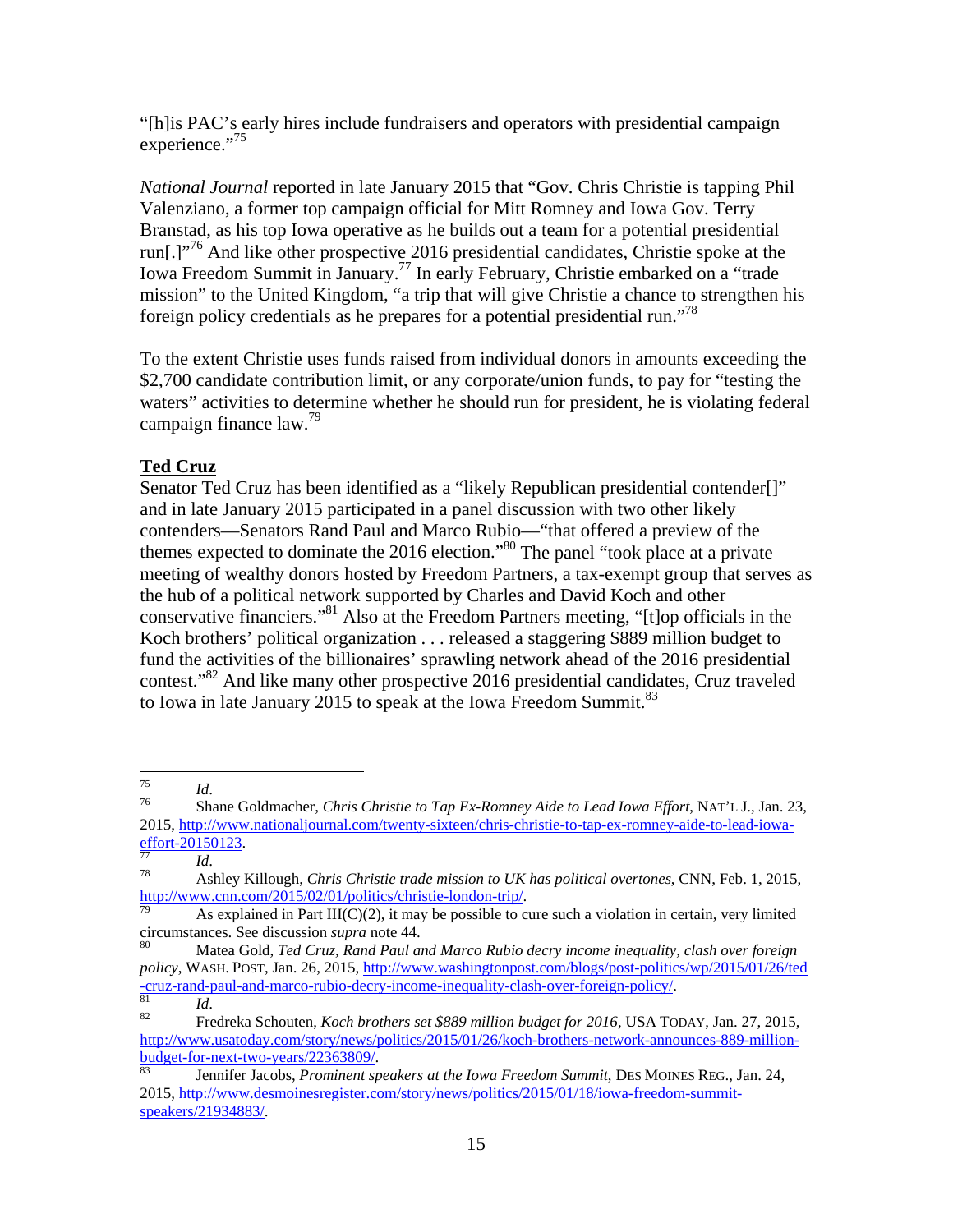Unlike non-federal-officeholder prospective 2016 presidential candidates, Senator Cruz is prohibited by the federal law "soft money" ban from raising unlimited contributions into a super PAC or other entity. Senator Cruz does operate a "leadership PAC," Jobs, Growth & Freedom Fund, which raises money under a \$5,000 per year contribution limit. Cruz's leadership PAC reported raising just over \$2 million during the 2-year election cycle that ended December 31, 2014.

To the extent Cruz uses funds raised from individual donors in amounts exceeding the \$2,700 candidate contribution limit to pay for "testing the waters" activities to determine whether he should run for president, he is violating federal campaign finance law.<sup>84</sup>

#### **Carly Fiorina**

Former Hewlett-Packard CEO Carly Fiorina has made clear that she is "seriously considering a run for the White House in 2016<sup> $,85$ </sup> and in June 2014 set up a super PAC, Unlocking Potential PAC, which raised \$1.8 million through the end of 2014, including several contributions of \$100,000 or more. In December 2014, *National Journal* reported that Fiorina had "authorized members of her inner circle to seek out and interview candidates for two key positions on her presidential campaign: political director and communications director."86 Then in early January 2015, *CNN* reported that Fiorina had "hired a top Republican National Committee spokeswoman to join her political action committee, another signal she is taking steps toward a bid for the White House later this year[.]"<sup>87</sup> The new hire, Sarah Isgur Flores, joined Fiorina's super PAC and "[s]hould Fiorina transition the PAC's operations into a presidential campaign, Isgur Flores would serve as deputy campaign manager, according to the PAC."<sup>88</sup>

Fiorina attended and spoke at the Iowa Freedom Summit in January 2015. In early February 2015, Fiorina self-identified as a "candidate," telling *Fox News*: "I think many candidates are at the point now where we're starting to assess political support and financial support, build a team. I am doing all those things as well."89 Responding to a question regarding building name recognition, Fiorina responded: "The way you deal with that is to get out and meet people, go to Iowa, to go to New Hampshire, to go to the early states and make sure that people understand what you believe in and who you are and what you want to accomplish. And so as I continue to consider this, that's what I'm

<sup>84</sup> <sup>84</sup> As explained in Part III(C)(2), it may be possible to cure such a violation in certain, very limited circumstances. See discussion *supra* note 44.

Katie Pavlich, *Carly Fiorina Reminds Hillary: Traveling is an Activity, Not an Accomplishment*, TOWNHALL.COM, Feb. 3, 2015, http://townhall.com/tipsheet/katiepavlich/2015/02/03/carly-fiorina-<br>n1952085.

Tim Alberta, *Carly Fiorina Hiring for Presidential Campaign*, NAT'L J., Dec. 18, 2014, http://www.nationaljournal.com/politics/carly-fiorina-hiring-for-presidential-campaign-20141218. 87 Chris Moody, *With eye on a presidential bid, Carly Fiorina hires Republican Party spokeswoman*,

CNN, Jan. 2, 2015, http://www.cnn.com/2015/01/02/politics/carly-fiorina-hires-republican-party-<br>spokeswoman/.

<sup>&</sup>lt;sup>88</sup> *Id. Id. Id. Id.* 89 *Id. Is Carly Fiorina the Republicans' 2016 dark horse?*, FOXNEWS.COM, Feb. 3, 2015, http://www.foxnews.com/transcript/2015/02/03/is-carly-fiorina-republicans-2016-dark-horse/ (transcript from "The Kelly File" broadcast Feb. 2, 2015).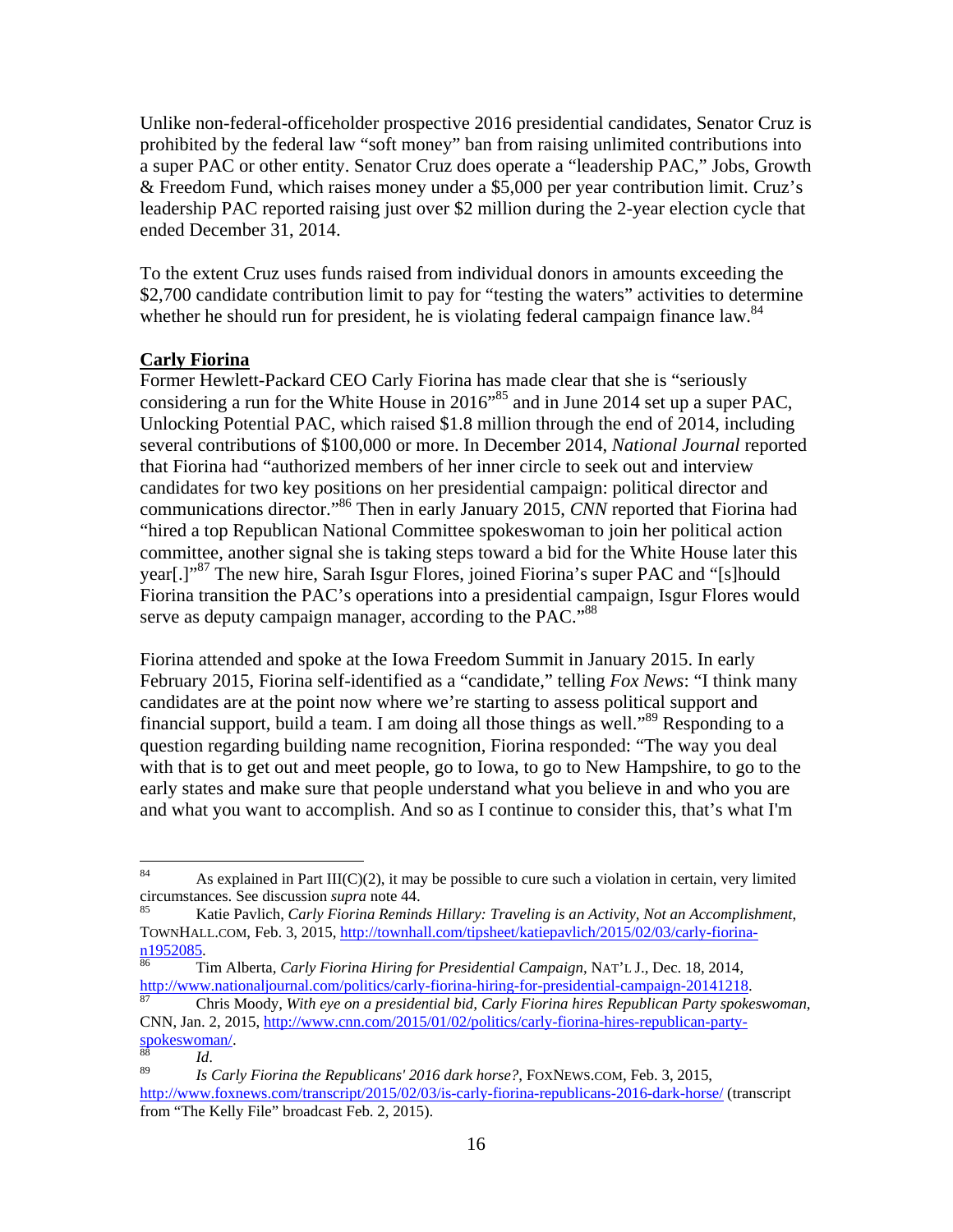going to continue to do."90 To this end, Fiorina "will return to New Hampshire" to "give a keynote talk at a Feb. 10 'Politics and Eggs' breakfast, an event sponsored by the New England Council that has become a rite of passage for presidential candidates."<sup>91</sup>

Based on Fiorina's own remarks, as well as her recent activities, Fiorina may already be a 2016 presidential "candidate" for the purposes of the law and, at the very least, is seemingly "testing the waters" of such a candidacy. To the extent Fiorina uses funds raised from individual donors in amounts exceeding the \$2,700 candidate contribution limit, or any corporate/union funds, to pay for "testing the waters" activities to determine whether she should run for president, or to actually campaign for president, she is violating federal campaign finance law.

# **Lindsey Graham**

As noted in the introduction, among the long list of prospective 2016 presidential candidates, only two prospective candidates appear to be complying with the federal campaign finance law requirement that individuals "testing the waters" of a presidential campaign use funds raised under the \$2,700 candidate contribution limit to pay for such activities.<sup>92</sup> Senator Lindsey Graham is one of them. Graham announced in late January 2015 that he had formed a "testing the waters" committee called Security Through Strength.<sup>93</sup> Contributions made via the organization's website are limited to \$2,700 per person, and the donation page makes clear that corporate contributions are not permitted.<sup>94</sup> In the event that Senator Graham decides to run for president, contributions that have been made to his "testing the waters" committee will be treated as contributions to his presidential campaign committee—*i.e.*, any donor who has given the maximum \$2,700 to his "testing the waters" effort will not be able to contribute any more to his primary election campaign. Senator Graham's approach to exploring a 2016 presidential run appears to be in full compliance with federal campaign finance law and should be emulated by other prospective candidates.

# **Mike Huckabee**

Former Arkansas governor and 2008 presidential candidate Mike Huckabee activities related to another presidential campaign reportedly began in July 2013 when he met with

<sup>90</sup> 

<sup>&</sup>lt;sup>90</sup>*Id. Id. Id. Sames Pindell, <i>Former HP CEO Carly Fiorina to test waters for potential run at N.H. event, Pulmer HP CEO Carly Fiorina to test waters for potential run at N.H. event,* BOSTON GLOBE, Jan. 12, 2015, http://www.bostonglobe.com/metro/2015/01/12/former-hewlett-packardceo-carly-fiorina-returns-new-hampshire-next-month/UmO7vjB77VNw1qllH5W25L/story.html.<br><sup>92</sup> This allegation that all but two prospective candidates are not complying with federal campaign

finance law assumes that prospective candidates currently using federal multicandidate PACs to pay for "testing the waters" activities will not reimburse such PACs using candidate-permissible funds once the controlling individual creates a presidential campaign committee. If history is a reliable guide, this is a safe assumption. See discussion of "reimbursement" option in Part III(B)(2), below.

<sup>93</sup> *See* SECURITY THROUGH STRENGTH, http://www.securitythroughstrength.com/ (last visited Feb. 18, 2015) ("Security Through Strength is the political committee helping United States Senator Lindsey Graham (R-SC) 'test the waters' for a potential 2016 run for president. The committee will fund the infrastructure and operations allowing Graham to travel the country, listen to Americans, and gauge support for a potential presidential candidacy.").

<sup>94</sup> *See Donate Today*, SECURITY THROUGH STRENGTH, https://secure.campaignsolutions.com/ securitythroughstrength/donation1/?initiativekey=05V6JP5P4RK8 (last visited Feb. 18, 2015).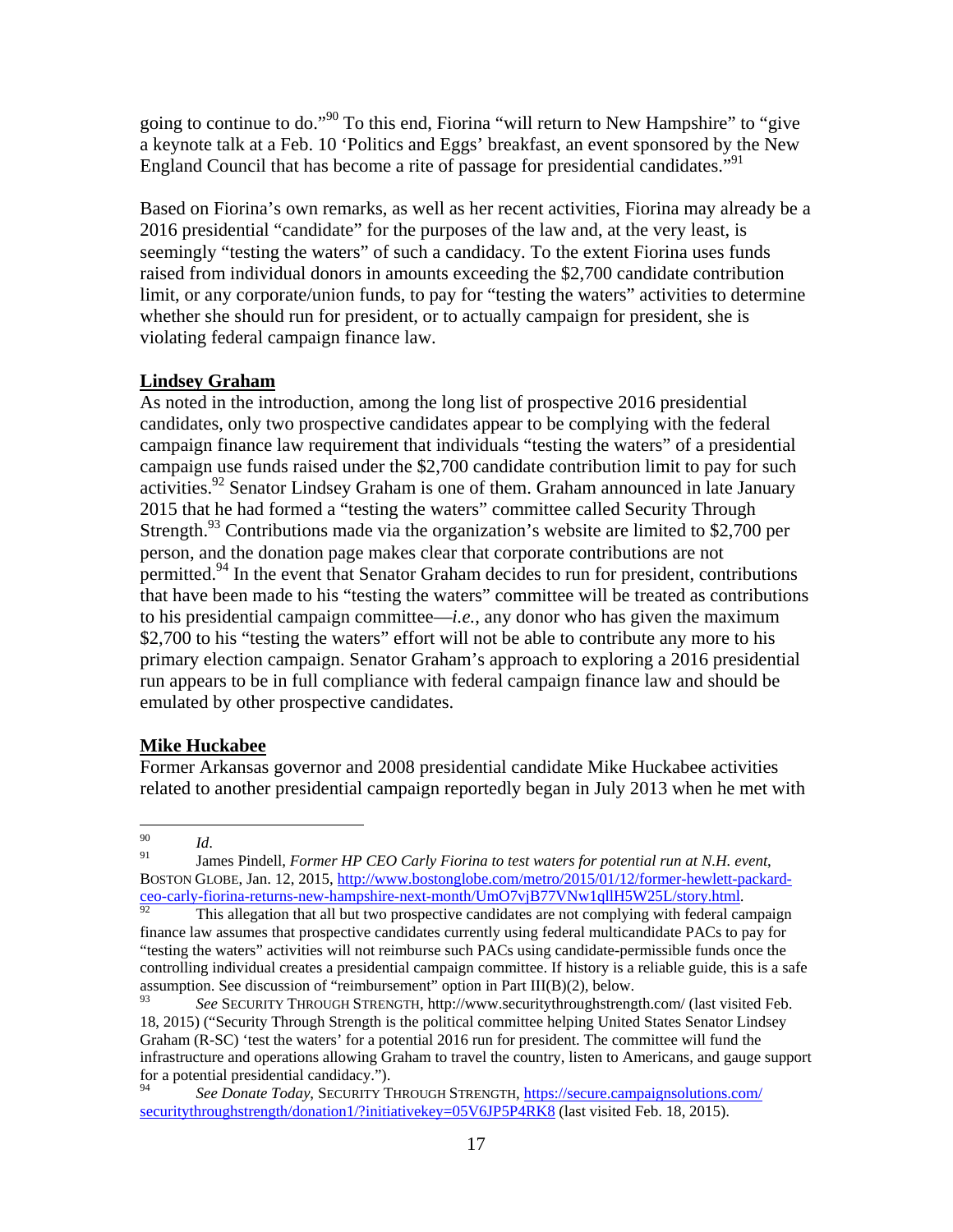Chip Saltsman, who had managed his 2008 campaign.95 According to the *Washington Post*, Saltsman encouraged Huckabee to call him when he was ready to "start mapping out a run" and Huckabee did so a "couple days later" and said, "Let's go."<sup>96</sup> Huckabee then formed a 501(c)(4) organization, America Takes Action, "to serve as an employment perch for his political team"—the group employs Saltsman and strategist Bob Wickers, Sarah Huckabee and a communications director, Alice Stewart, who is also a veteran of the 2008 Huckabee campaign."97

By November 2014, Huckabee was "reconnecting with activists and enlisting staff to position himself in a growing field of potential Republican presidential candidates."<sup>98</sup> Huckabee led "more than 100 pastors and GOP insiders from early primary states on a 10-day overseas trip with stops in Poland and England" in mid-November [.]"<sup>99</sup> And advisers were reportedly already scouting real estate for a possible presidential campaign headquarters and Huckabee was scheduled in November to hold "private meetings with powerful GOP financiers in Las Vegas, New York and California, gauging their interest in being bundlers for his possible campaign and asking for pledges of five-to-six-figure donations to his aligned organizations."100 According to comments made by Huckabee's daughter in November 2014, his "heart is into it" and "[h]e is personally engaged and more aggressive in taking on meetings. He can't wait to get back to South Carolina and  $I<sub>0</sub>$ wa."<sup>101</sup>

In early January 2015, the *Washington Post* reported that Huckabee left his *Fox News* show to "decide whether he wants to run for president."102 Huckabee announced his departure on air, explaining: "I cannot bring myself to rule out another Presidential run. I say goodbye, but as we say in television, stay tuned. There's more to come."<sup>103</sup> According to the *Washington Post*, ending his show was a "requirement for laying the groundwork for a presidential run. As a policy, Fox ends relationships with commentators who form exploratory committees or seriously intend to run for office."<sup>104</sup> An unnamed Huckabee aide said that Huckabee "would not form a presidential exploratory committee before April. Instead, the aide said, Huckabee will work with his non-profit group and his PAC on various projects, and will only formally create a new political entity if he decides to launch a campaign."<sup>105</sup>

<sup>95</sup> 95 Tom Hamburger and Robert Costa, *Mike Huckabee rebuilds political team with eye on another presidential run*, WASH. POST, Nov. 12, 2014, http://www.washingtonpost.com/politics/mike-huckabeerebuilds-political-team-with-eye-on-another-presidential-run/2014/11/12/8cb28ccc-69b3-11e4-b053-<br>65cea7903f2e story.html.

<sup>65</sup>cea7903f2e\_story.html.<br><sup>97</sup> *Id.*<br><sup>98</sup> *Id. Id.*<br><sup>100</sup> *Id.* 101 *Id.* 102 *Id.* 102 Robert Costa and Katie Zezima, *Huckabee to depart Fox News to consider 2016 presidential run*, WASH. POST, Jan. 3, 2015, http://www.washingtonpost.com/blogs/post-politics/wp/2015/01/03/huckabeeto-depart-fox-news-to-consider-2016-presidential-run/. 103 *Id*. 104 *Id*. 105 *Id*.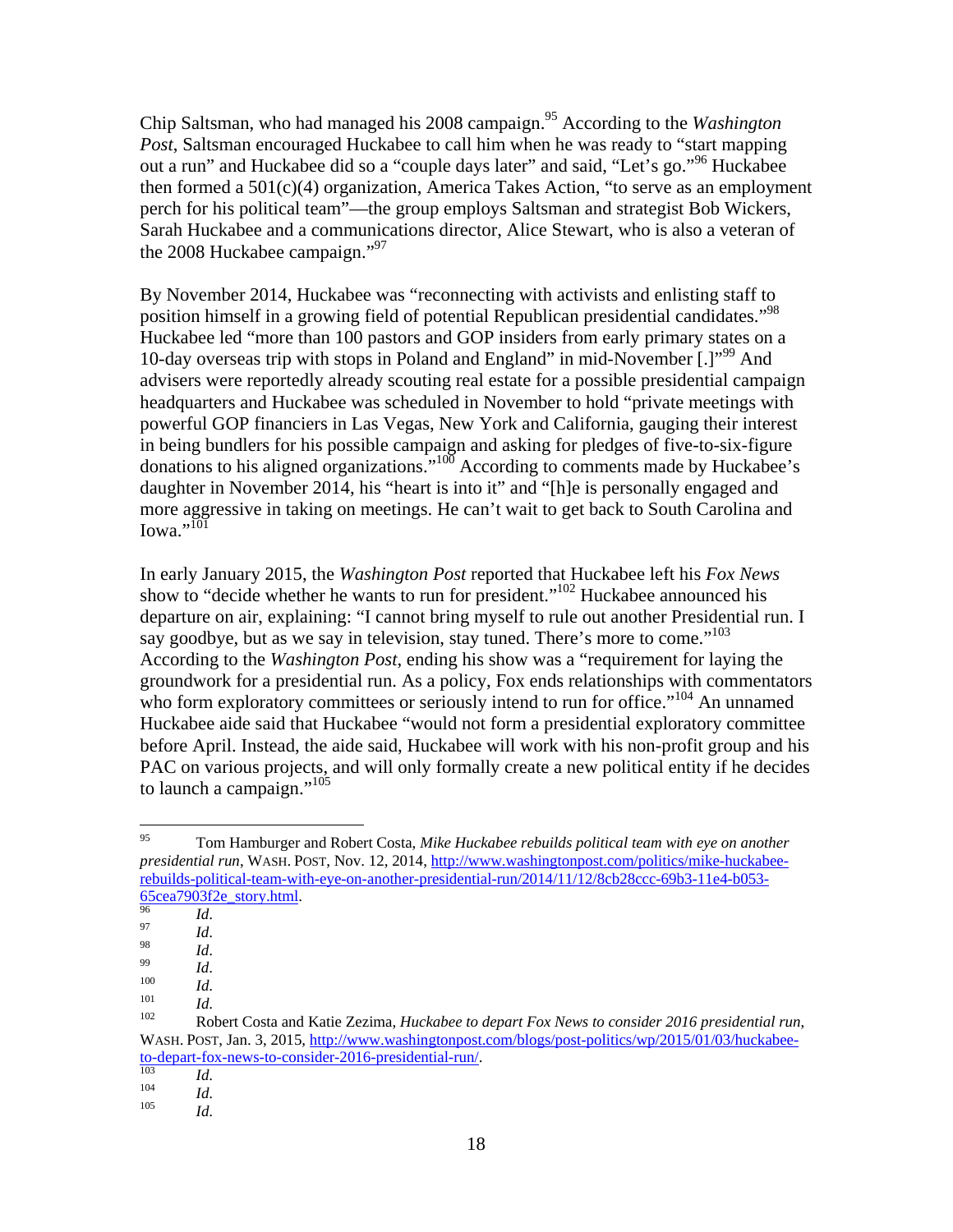Huckabee joined many other prospective 2016 presidential candidates as a speaker at the January  $2015$  Iowa Freedom Summit<sup>106</sup> and has been touring the nation promoting his new book, *God, Guns, Grits, and Gravy*. On a book tour stop in Sarasota, Florida, Huckabee "sounded very much like a man getting closer to making a second run for the White House as he explained why 2016 might be his year." Huckabee explained that "[e]ight years ago, most people didn't know who I was," and explained further: "I think that is a very different equation for me going into this particular cycle. I think the money will be very different for me. And hopefully the political support. And I'd like to believe the results will be, too." $107$ 

In addition to raising and spending an undisclosed amount through his  $501(c)(4)$  America Takes Action, which can accept unlimited donations, Huckabee has also operated a multicandidate PAC, Huck PAC, since April 2008, which reported receiving more than \$2 million in contributions during the 2013-14 election cycle.

To the extent Huckabee uses funds raised from individual donors in amounts exceeding the \$2,700 candidate contribution limit, or any corporate/union funds, to pay for "testing the waters" activities to determine whether he should run for president, he is violating federal campaign finance law.108

### **Bobby Jindal**

Louisiana Governor Bobby Jindal is reportedly considering a 2016 presidential election campaign, with his political aspirations presently being supported by at least three organizations—a  $501(c)(4)$  organization called America Next,<sup>109</sup> a federal multicandidate PAC called Stand Up to Washington PAC,110 and a federal super PAC called Believe Again.111 According to *Politico*, "Jindal plans to rebrand and ramp up his fundraising efforts in the coming months as he eyes a presidential bid" and will soon "change the name of his federal political action committee, currently called Stand Up to Washington, to match that of a super PAC that's already in place to back his potential 2016 run. Both entities will soon be called Believe Again, according to an adviser."<sup>112</sup>

Jindal's formal relationship with the super PAC is unclear, though the name-change plans suggest a close relationship. The *Washington Examiner* reported: "[T]he decision by the

<sup>106</sup> 

<sup>106</sup>*Id*. 107 Jeremy Wallace, *On Sarasota stopover, a more confident Huckabee*, HT POLITICS, Jan. 31, 2015, http://politics.heraldtribune.com/2015/01/31/sarasota-stopover-confident-huckabee/.<br><sup>108</sup> As explained in Part III(C)(2), it may be possible to cure such a violation in certain, very limited

circumstances. See discussion *supra* note 44.<br><sup>109</sup> See AMERICANEXT.ORG, <u>http://americanxt.org</u> (last visited Feb. 18, 2015).

<sup>&</sup>lt;sup>110</sup> See David Sherfinski, *Bobby Jindal's PAC boosted candidates in early presidential states in 2014*, WASH. TIMES, Dec. 3, 2014, <u>http://www.washingtontimes.com/news/2014/dec/3/bobby-jindal-pac-</u><br>candidates-early-presidential.<br> $\frac{M}{111}$  Melinda Daslattic S

Melinda Deslatte, Super PAC created to boost Bobby Jindal presidential bid, NOLA.COM, Jan. 22, 2015, http://www.nola.com/politics/index.ssf/2015/01/super\_pac\_created\_to\_boost\_bob.html. 112 Katie Glueck, *Gov. Bobby Jindal to rename PAC, ramp up cash quest*, POLITICO, Jan. 30, 2015,

http://www.politico.com/story/2015/01/bobby-jindal-pac-2016-114777.html; *see also* BELIEVE AGAIN, http://believeagain.gop/ (last visited Feb. 18, 2015).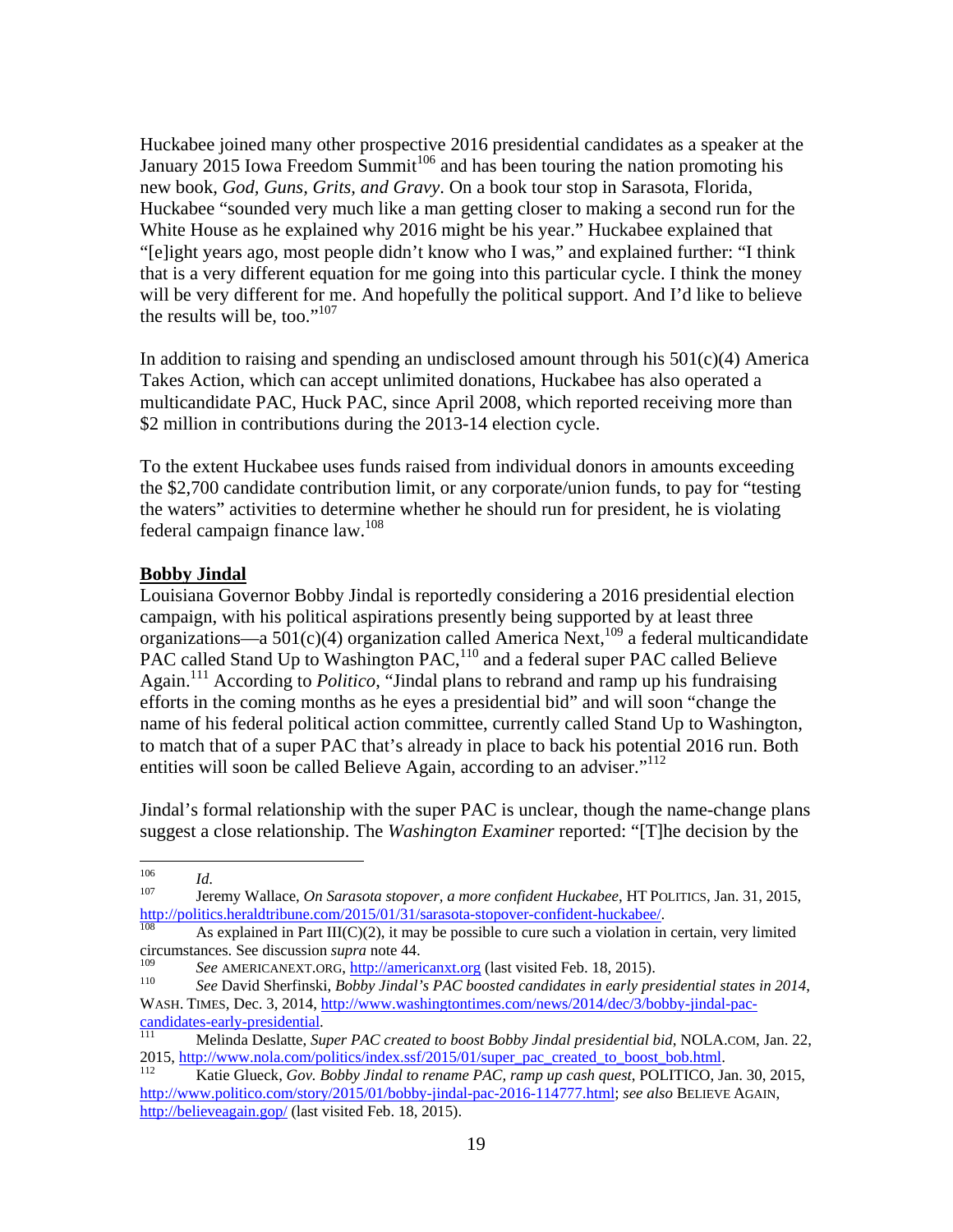governor's closest supporters to move ahead with Believe Again didn't happen in a vacuum: They wouldn't have moved if they didn't think he was running. Jindal has been signaling for some time that he intends to seek the White House, and the opening of a super PAC on his behalf was necessary if he hoped to be sufficiently resourced to prevail in what is expected to be crowded, competitive GOP primary."<sup>113</sup>

Jindal's 501(c)(4) group, America Next, reportedly raised \$3.1 million in unlimited contributions from undisclosed donors in 2014,<sup>114</sup> while his multicandidate PAC, Stand Up To Washington, raised \$274,000 in 2014 according to a disclosure report filed with the FEC. The just-launched super PAC has not yet reported any fundraising data to the FEC. According to Curt Anderson, a GOP operative who has worked on all of Jindal's campaigns since his first governor's race in 2003, the 501(c)(4) America Next has provided Jindal with a "platform to travel the country, build relationships with donors and generate headlines."<sup>115</sup>

To the extent Jindal uses funds raised from individual donors in amounts exceeding the \$2,700 candidate contribution limit, or any corporate/union funds, to pay for "testing the waters" activities to determine whether he should run for president, he is violating federal campaign finance  $law.<sup>116</sup>$ 

### **Martin O'Malley**

Former Maryland Governor Martin O'Malley is reportedly considering a challenge to presumed candidate Hillary Clinton for the Democratic Party's 2016 presidential election nomination. Though O'Malley "hasn't officially declared his candidacy, . . . the formation of an O'Malley PAC and frequent trips to key presidential primary states such as Iowa and New Hampshire indicate a high likelihood he'll seek the office."<sup>117</sup> According to reports filed with the FEC, O'Malley's O'Say Can You See PAC,  $^{118}$  a federal multicandidate PAC raising funds under a \$5,000 limit, raised more than \$1.3 million in the 2014 election cycle. The PAC had 32 staffers "on the ground in eight key battleground states" in the 2014 cycle, including Iowa, New Hampshire, South Carolina, Nevada and Wisconsin.<sup>119</sup>

<sup>113</sup> 113 David M. Drucker, *Bobby's Believers: Conservatives launch draft-Jindal PAC*, WASH. EXAMINER, Jan. 22, 2015, http://www.washingtonexaminer.com/bobbys-believers-conservatives-launch-draft-jindal-<br>pac/article/2559070?custom\_click=rss.<br> $\frac{114}$  Clusck\_surve setting 11.

<sup>&</sup>lt;sup>114</sup> Glueck, *supra* note 112.<br><sup>115</sup> *Id.* As explained in Part III(C)(2), it may be possible to cure such a violation in certain, very limited circumstances. See discussion *supra* note 44 117 Ben Wolfgang, *O'Malley faces steep climb to 2016 White House bid*, WASH. TIMES, Oct. 19,

<sup>2014,</sup> http://www.washingtontimes.com/news/2014/oct/19/martin-omalley-faces-steep-climb-to-2016-

president/?page=all.<br><sup>118</sup> *See* MARTIN O'MALLEY.COM, <u>http://martinomalley.com/</u> (last visited Feb. 18, 2015).<br><sup>119</sup> Welfsong, summa poto 117: see glas John Wegner, *O'Mallay in weit and see mode.* 

<sup>119</sup> Wolfgang, *supra* note 117; *see also* John Wagner, *O'Malley, in wait-and-see mode, looks to spring to launch race against Clinton*, WASH. POST, Dec. 26, 2014, http://www.washingtonpost.com/local/ md-politics/omalley-in-wait-and-see-mode-looks-to-spring-to-assess-chances-against-clinton/2014/12/26/ 5b28e066-86c3-11e4-b9b7-b8632ae73d25\_story.html.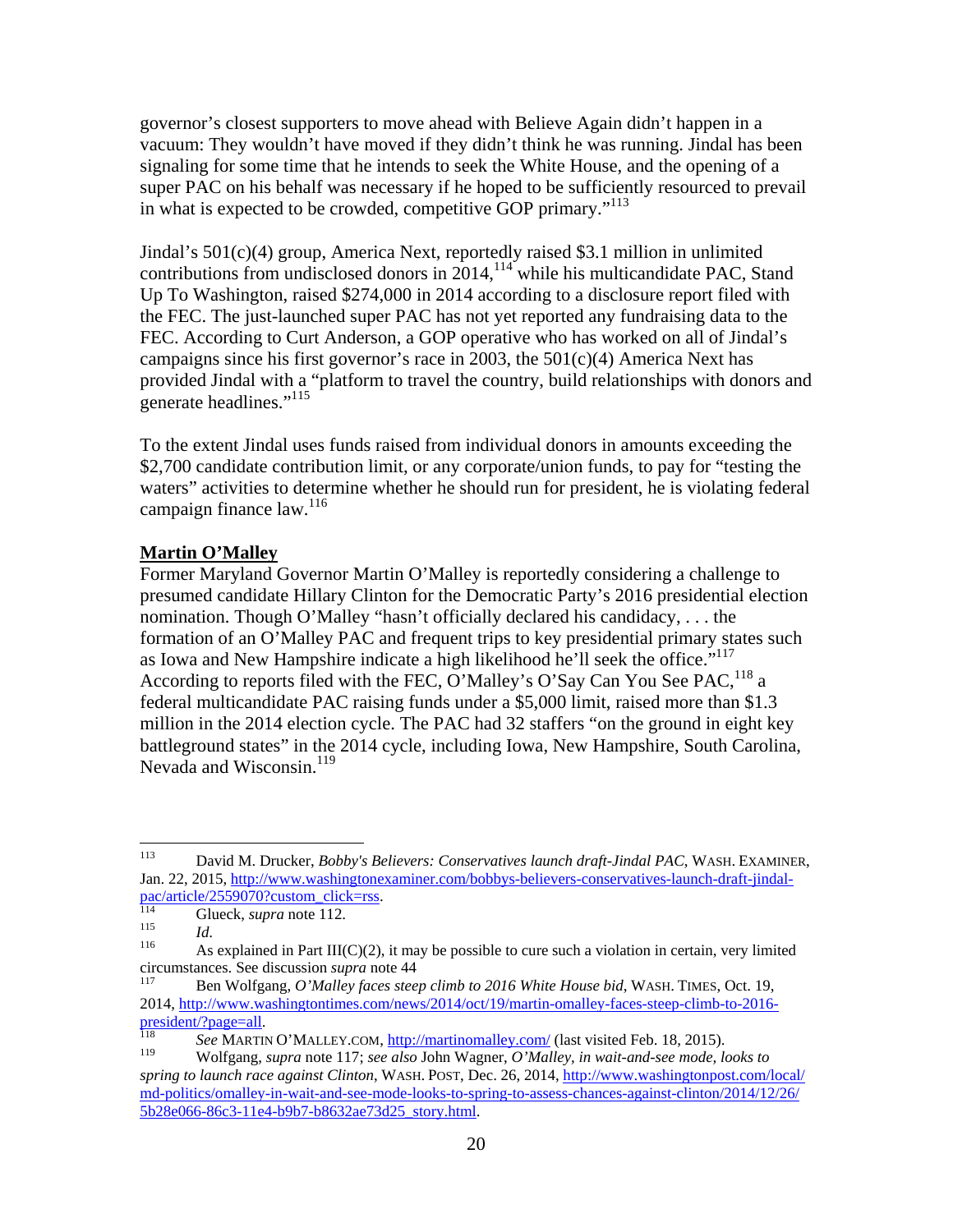According to the *Washington Post*, O'Malley's PAC "has helped fund his extensive travel over the past year and is paying the salaries of a modest but growing political staff. Recent hires include senior adviser Bill Hyers, who managed New York Mayor Bill de Blasio's campaign, and policy director Sarah Miller, who was on the policy team of Clinton's 2008 presidential campaign."120 Although O'Malley's aides say he has not made a final decision about whether he is running, "it's hard to see how the exposure that comes with a White House run could hurt his prospects for future opportunities, whether as a vice-presidential nominee, Cabinet member, television commentator—or presidential candidate in 2020 or 2024."<sup>121</sup>

The *Washington Post* reported in late January 2015 that O'Malley's PAC added more staff, "retaining two operatives who worked in Iowa last year as he continues to weigh a 2016 White House bid."122 O'Malley's PAC "has hired Jake Oeth, a Des Moines-based consultant who most recently served as political director for Bruce Braley, the state's unsuccessful Democratic nominee for U.S. Senate last year . . . . And O'Malley has kept Brad Elkins on the payroll as a Washington-based staffer for his PAC. Elkins worked last year as political director for Jack Hatch, the unsuccessful Democratic nominee for governor in Iowa."<sup>123</sup>

"O'Malley has been a frequent visitor to New Hampshire exploring a run for president" and will be visiting the state again in March for two days, appearing at the "Wild Irish Breakfast in Nashua on St. Patrick's Day and address[ing] a major Democratic fundraiser in Concord the night before."<sup>124</sup> O'Malley is also heading back to Iowa "to see if he can build on support for a White House bid during two trips here, one in March and one in April, aides told The Des Moines Register" in early February.<sup>125</sup>

To the extent O'Malley uses funds raised from individual donors in amounts exceeding the \$2,700 candidate contribution limit, or any corporate/union funds, to pay for "testing the waters" activities to determine whether he should run for president, he is violating federal campaign finance law.126

<sup>120</sup> 

<sup>&</sup>lt;sup>120</sup> See Wagner, *O'Malley, in wait-and-see mode, supra* note 119.<br><sup>121</sup> *Id.* John Wagner, *O'Malley, with eye on 2016, retains two political operatives with Iowa experience,* WASH. POST, Jan. 27, 2015, http://www.washingtonpost.com/local/md-politics/omalley-with-eye-on-2016 retains-two-political-operatives-with-iowa-experience/2015/01/27/43df6060-a63f-11e4-a7c2-<br> $\frac{03d37a f98440 \text{ story.html}}{423}$ 

<sup>&</sup>lt;sup>123</sup> *Id. Id.* 124 *Id.* 124 *Id.* 124 *Id. 124 Idd. 124 Idd. 124 <i>Idmes Pindell, Potential Democratic presidential candidate Martin O'Malley to visit N.H.*, BOSTON GLOBE, Jan. 29, 2015, https://www.bostonglobe.com/metro/2015/01/29/potential-democratic-<br>presidential-candidate-martin-malley-visit/w39eOdA1Mpg8ajVasJ6yhL/story.html.

Jennifer Jacobs, O'Malley looks to capitalize on Clinton's Iowa absence, DES MOINES REG., Feb. 3, 2015, http://www.desmoinesregister.com/story/news/elections/presidential/caucus/2015/02/02/martin-<br>omalley-hillary-clinton-iowa-democrat-caucus-president-iowa-poll/22753007/.

 $\frac{126}{126}$  As explained in Part III(C)(2), it may be possible to cure such a violation in certain, very limited circumstances. See discussion *supra* note 44.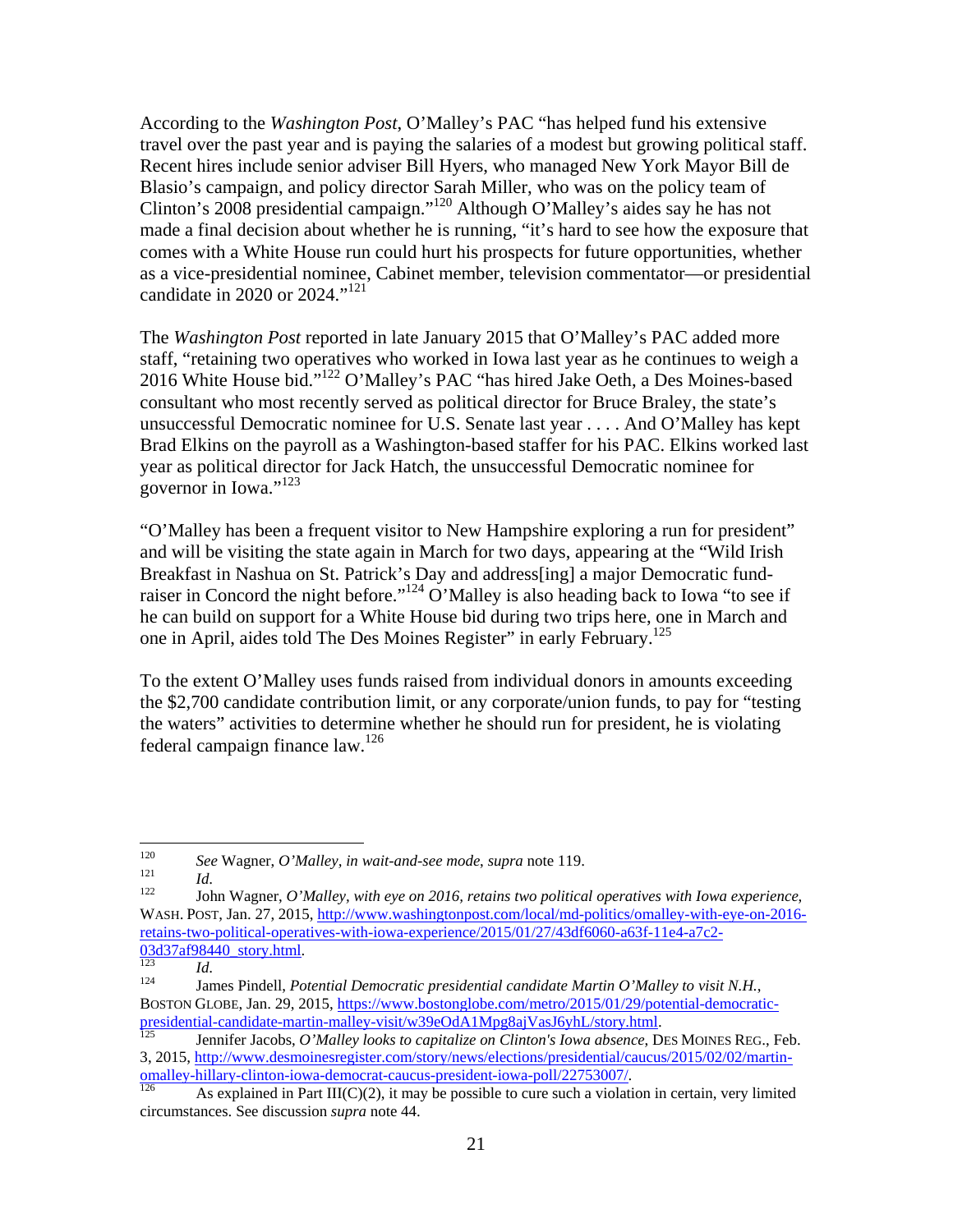### **George Pataki**

Former New York Governor George Pataki told *Fox News* in early February 2015 that he is "'seriously' exploring a 2016 Republican bid for president."127 According to *Fox News*, Pataki "has been teasing his own run for the White House for some time. The three-term former New York governor announced early on that he was weighing one, and in October launched a super PAC called Americans for Real Change, which produced an ad this past fall timed with earlier visits to New Hampshire, the first-in-the-nation primary state."<sup>128</sup>

Although a Pataki-centric website exists at americansforrealchange.com, the FEC's database of political committees includes a seemingly different, unrelated super PAC by the name Americans for Real Change that was created in July 2012 and dissolved in July 2013, without ever having raised of spent any funds. Consequently, the legal status of the super PAC reportedly created by Pataki in October 2014 is unclear. Pataki also reportedly formed the super PAC Tipping Point in 2012, which reported no financial activity to the FEC during the 2014 election cycle but which has not yet been terminated.<sup>129</sup>

And Pataki announced in January 2015 that he had formed yet another super PAC named We the People, Not Washington, which seems to be the super PAC he is actually utilizing in 2015.130 The super PAC's website states: "'We The People, Not Washington' is a Super PAC formed to support Governor Pataki's future agenda . . . . Our country's irrational campaign finance laws make it nearly impossible for Governor Pataki to begin a campaign for President. That's why we are forming this Super PAC instead to ensure that Americans can discuss the Governor's vision for our nation's future."<sup>131</sup>

Pataki reportedly told the *New Hampshire Union Leader* "that the new PAC was an important, major step in considering a possible presidential run."132 The *Boston Globe* reported in late January 2015 that Pataki was planning to "return to New Hampshire next week to address a local Republican fund-raiser and speak to college students" and that the "two-day visit on Tuesday and Wednesday marks his second visit to the Granite State this month."133 According to the *New York Times*, "Mr. Pataki and his aides were frank about its purpose: to provide Mr. Pataki with enough money and a platform to travel the

<sup>127</sup> Pataki exploring 2016 White House run, FOXNEWS.COM, Feb. 2, 2015,

http://www.foxnews.com/politics/2015/02/02/pataki-exploring-2016-white-house-run/.<br> *Id.* Andrew Grossman, *Pataki Forms N.Y. Elections Super PAC*, WALL ST. J., Apr. 12, 2012,<br>
http://www.wsj.com/articles/SB100014240527023

http://www.patakiforms.super PAC, plans another NH visit, N.H. UNION LEADER, Jan. 22, 2015,

http://www.unionleader.com/apps/pbcs.dll/article?AID=/20150122/NEWS06/150129619.<br> *Our Mission*, WE THE PEOPLE, NOT WASHINGTON, <u>http://www.wethepeoplenotwashington.com/</u><br>
<u>mission/</u> (last visited Feb. 18, 2015).

missionalism<br><sup>133</sup> James Pindell, *Pataki, considering a run for president, plans N.H. trip*, BOSTON GLOBE, Jan. 22, 2015, http://www.bostonglobe.com/metro/2015/01/22/pataki-considering-run-for-president-planstrip/pJELVBfFdAKtokDZeTYLwM/story.html (last visited Feb. 5, 2015).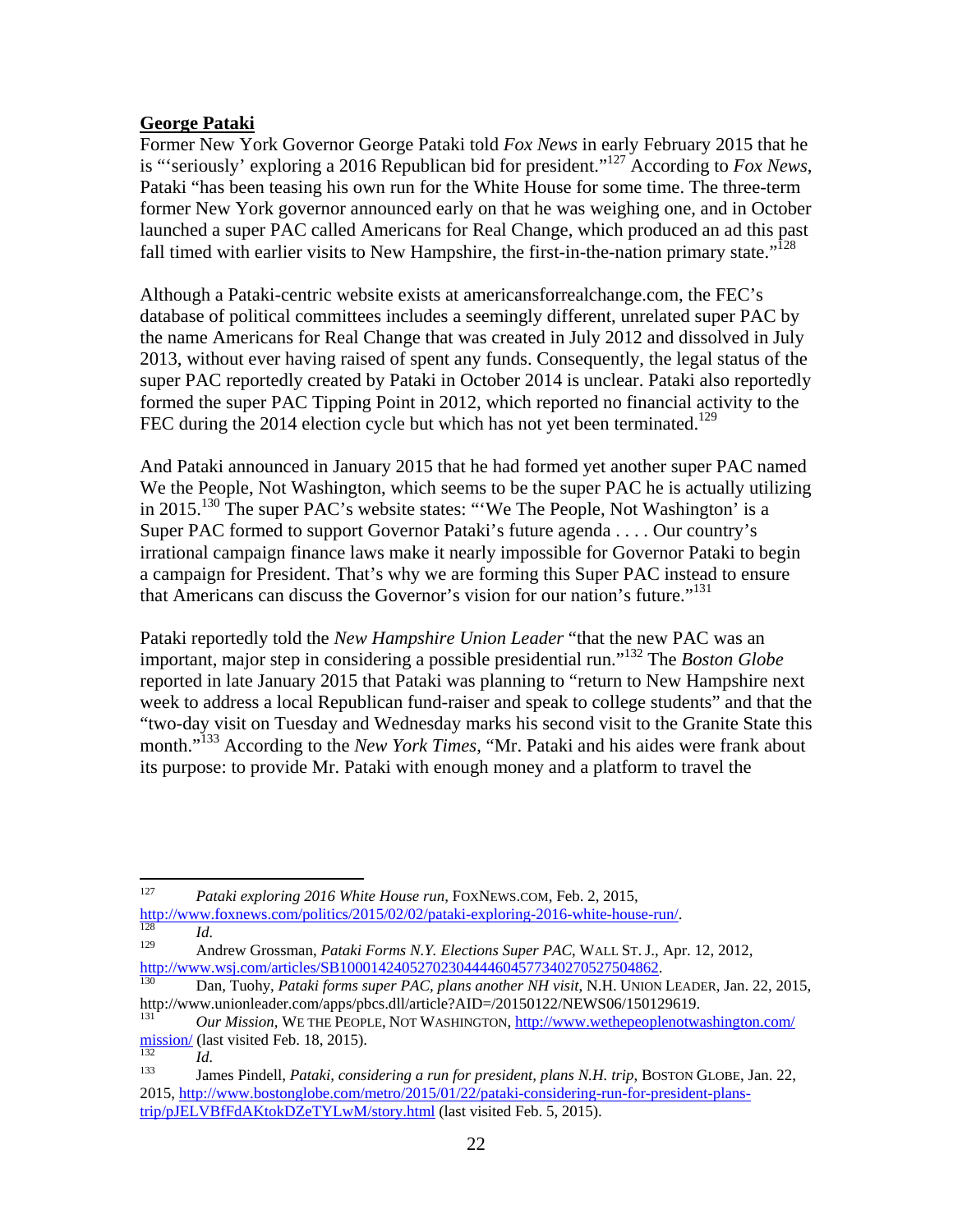country, with a presidential bid firmly in mind."134 The article quoted Pataki as saying: "If it weren't for the election laws today, I could be running for president[.]"

Pataki's comments to the *New York Times*, together with the mission statement on We the People, Not Washington's website, seem to be a clear admission that Pataki is using the super PAC to test the waters of candidacy.

To the extent Pataki uses funds raised from individual donors in amounts exceeding the \$2,700 candidate contribution limit, or any corporate/union funds, to pay for "testing the waters" activities to determine whether he should run for president, he is violating federal campaign finance law.

# **Rand Paul**

Senator Rand Paul has been identified as a "likely Republican presidential contender[]" and, as noted above, in late January 2015 participated in a panel discussion with two other likely contenders—Senators Ted Cruz and Marco Rubio—"that offered a preview of the themes expected to dominate the 2016 election."135 The panel "took place at a private meeting of wealthy donors hosted by Freedom Partners, a tax-exempt group that serves as the hub of a political network supported by Charles and David Koch and other conservative financiers."136 Also at the Freedom Partners meeting, "[t]op officials in the Koch brothers' political organization . . . Monday released a staggering \$889 million budget to fund the activities of the billionaires' sprawling network ahead of the 2016 presidential contest."137

Unlike non-federal-officeholder prospective 2016 presidential candidates, Senator Paul is prohibited by the federal law "soft money" ban from raising unlimited contributions into a super PAC or other entity. Senator Paul does operate a "leadership PAC," Reinventing A New Direction--RANDPAC, <sup>138</sup> which raises money under a \$5,000 per year contribution limit. Paul's leadership PAC reported raising just over \$3.3 million during the 2-year election cycle that ended December 31, 2014.

In late January 2015, Senator Paul "picked up the backing of the Republican Party of Texas' chairman, [Steve Munisteri,] who is stepping down from his role to take a position as a national senior adviser to the Kentucky Republican's presidential campaign-inwaiting."<sup>139</sup> "Munisteri will be tasked with helping Paul fine-tune his communications strategy, as well as help guide Paul's ongoing effort to appeal to minority and younger[] voters, who typically vote for Democrats."140 Munisteri explained: "I don't think we can

<sup>134</sup> 134 Nicholas Confessore, *Today In Politics—Pataki Starts Another Flirtation With a Presidential Campaign*, N.Y. TIMES, Jan. 22, 2015, <u>http://www.nytimes.com/politics/first-draft/2015/01/22/today-in-politics-80/?entry=mb-5</u>.

<sup>&</sup>lt;sup>135</sup> Gold, *supra* note 80.<br> *Id.*<br>
Schouten, *Koch brothers set* \$889 million budget, *supra* note 82.<br> *See* RAND PAC, <u>http://www.randpac.com/</u> (last visited Feb. 18, 2015).

<sup>139</sup> Philip Elliott, *Texas GOP chief leaves role, joins Rand Paul political team*, YAHOO! NEWS, Jan. 29, 2015, http://news.yahoo.com/texas-gop-chief-leaves-role-joins-rand-paul-230036918--election.html. 140 *Id*.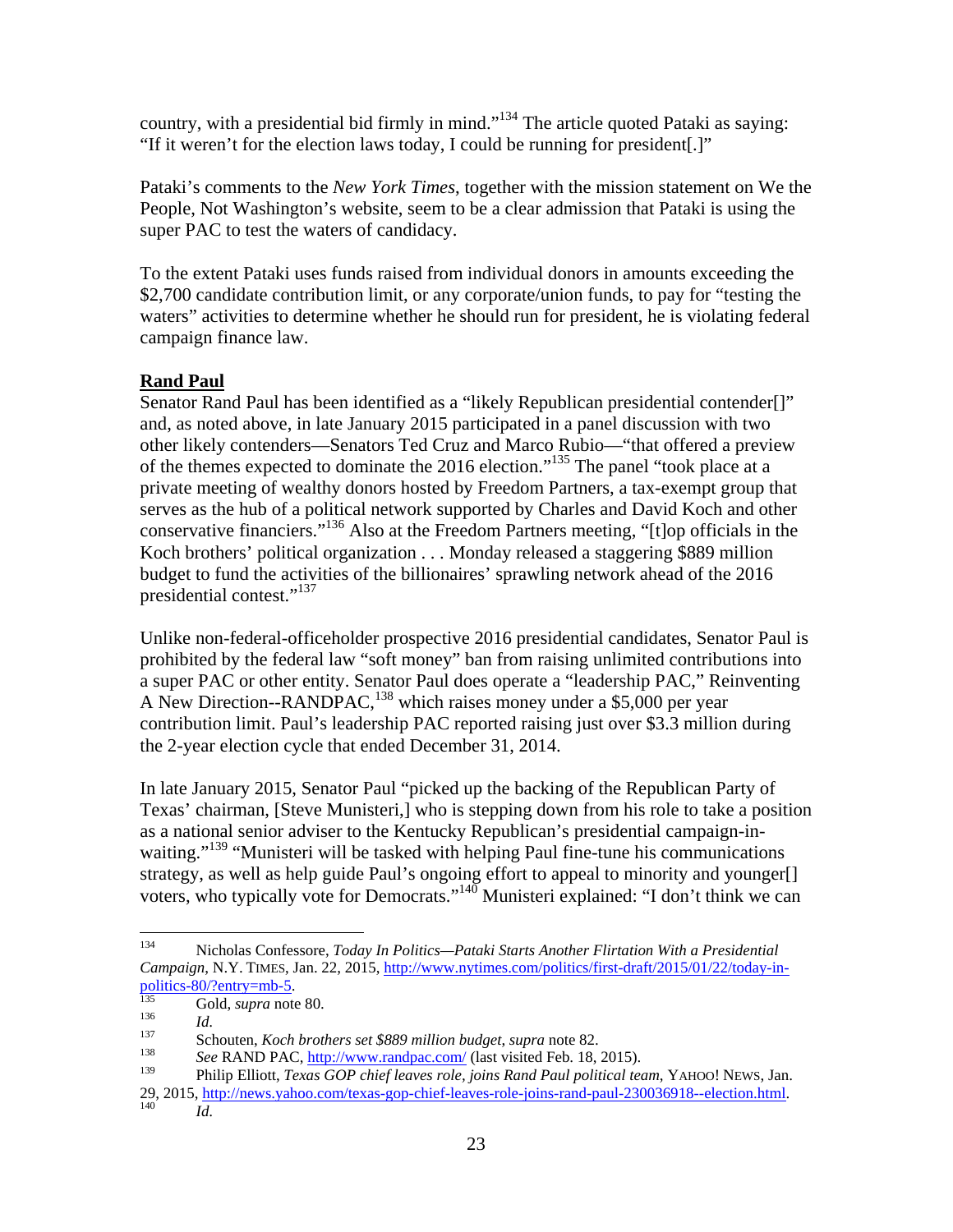win a national election unless we do a better job of getting new people into the party." "Munisteri said his roster of contacts will be available to help connect Paul with the deeppocke[te]d donors who define Texas and Republican politics, but he did not plan to have fundraising as his main task. Instead, he planned to help Paul plan a broader strategy."<sup>141</sup> Munisteri commented further: "I have some definite ideas [about] how to lay out a presidential campaign." Senator Paul has also reportedly "been lining up senior advisers in Iowa, New Hampshire and South Carolina."<sup>142</sup>

According to a *U.S. News* report in mid-January, Senator Paul was "knotted with Sen. Ted Cruz, R-Texas, for conducting the most travel to early presidential nominating states over the past two years. Each freshman GOP senator has made a total of 16 trips to Iowa, New Hampshire and South Carolina, according to the U.S. News Presidential Tracker. It's a leading signal that both Paul and Cruz will wage 2016 presidential bids."<sup>143</sup> Senator Paul is planning extensive travel in February 2015 and beyond, planning to "travel every weekend, going forward."<sup>144</sup>

But Paul is also including some GOP stops that are a bit more predictable: "He's back to red meat next weekend in Iowa," said Allen. "He's doing a liberty event and his big rally is audit the Fed. That's about the reddest meat that you can get."

To the extent Paul uses funds raised from individual donors in amounts exceeding the \$2,700 candidate contribution limit to pay for "testing the waters" activities to determine whether he should run for president, he is violating federal campaign finance law.<sup>145</sup>

#### **Rick Perry**

The *Washington Post* reported in early February 2015 that former Texas governor Rick Perry "has recruited more than 80 major donors, including some of the biggest bundlers in Republican politics, to aid his efforts as he prepares for a likely 2016 presidential campaign."146 These 80 major donors will serve on the advisory board of RickPAC, Perry's multicandidate PAC that raised funds under a \$5,000 limit. "With his announcement, Perry hopes to signal that he would enjoy considerable financial support should he make a second presidential run in 2016, as many of his supporters anticipate. Most of the people listed have given the maximum \$5,000 donation to Rick PAC and they are likely to make up the finance team of any Perry campaign or pro-Perry super PAC, should he pull the trigger on a run."<sup>147</sup>

POST, Feb. 5, 2015, http://www.washingtonpost.com/blogs/post-politics/wp/2015/02/05/rick-perry-toname-80-plus-major-donors-to-his-pacs-advisory-board/.<br><sup>147</sup>*Id.* 

 $141$ 

<sup>141</sup> *Id.*<br><sup>142</sup> *Id.* 2015<br><sup>143</sup> David Catanese, *Rand and Cruz Lead 2016 Travel*, U.S. News & WORLD REP., Jan. 14, 2015, http://www.usnews.com/news/blogs/run-2016/2015/01/14/rand-paul-and-ted-cruz-lead-2016-travel. 144 John King, *Jeb Bush & Rand Paul's post-Romney moves*, CNN, Feb. 1, 2015, http://www.cnn.

 $\frac{\text{com}/2015/02/01/\text{politics/ip-jeb-bush-rand-pauls-post-romney-moves/}}{145}$ . As explained in Part III(C)(2), it may be possible to cure such a violation in certain, very limited

circumstances. See discussion *supra* note 44. 146 Philip Rucker, *Rick Perry to name 80-plus major donors to his PAC's advisory board*, WASH.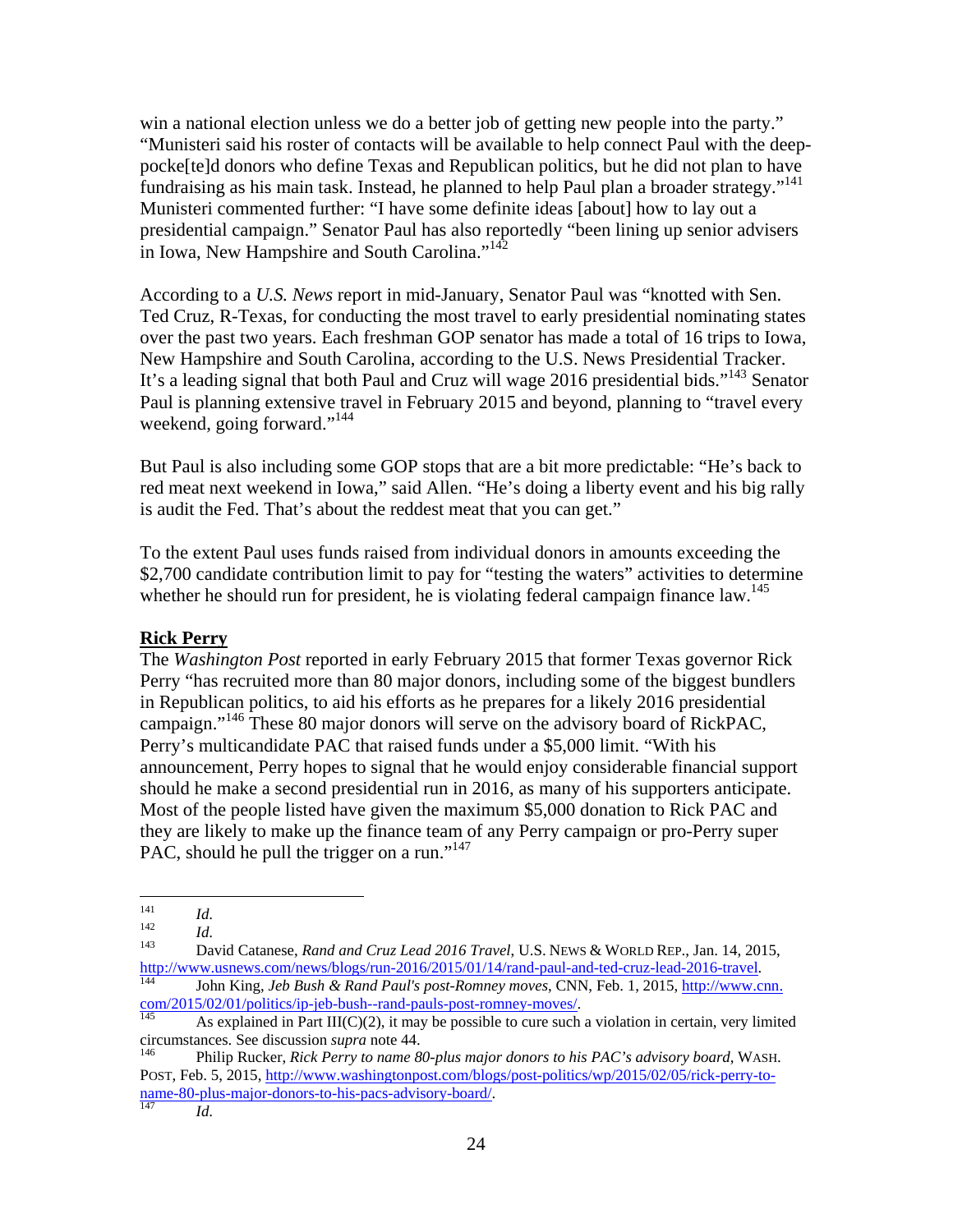Although "Perry has said he won't decide about launching another campaign until this spring," late in 2014 he "invited hundreds of major Republican donors to the Governor's Mansion in Austin for a series of intimate dinners and lunches, where he showcased his economic record as governor and made his pitch as a potential presidential candidate. He also held day-long tutorial sessions with leading conservative scholars and former government officials. And Perry has been making numerous campaign-style trips to Iowa and other early voting states."<sup>148</sup> And like many other prospective 2016 presidential candidates, Perry traveled to Iowa in late January 2015 to speak at the Iowa Freedom  $Summit<sup>149</sup>$ 

Though Perry was supported by the super PAC Make Us Great Again during his 2011-12 campaign for the Republican Party's presidential nomination, the super PAC was terminated in September 2013. Perry is not known to be affiliated with any super PAC.

To the extent Perry uses funds raised from individual donors in amounts exceeding the \$2,700 candidate contribution limit, or any corporate/union funds, to pay for "testing the waters" activities to determine whether he should run for president, he is violating federal campaign finance law.<sup>150</sup>

### **Marco Rubio**

Senator Marco Rubio has been identified as a "likely Republican presidential contender[]" and, as noted above, in late January 2015 participated in a panel discussion with two other likely contenders—Senators Ted Cruz and Rand Paul—"that offered a preview of the themes expected to dominate the 2016 election."151 The panel "took place at a private meeting of wealthy donors hosted by Freedom Partners, a tax-exempt group that serves as the hub of a political network supported by Charles and David Koch and other conservative financiers."152 Also at the Freedom Partners meeting, "[t]op officials in the Koch brothers' political organization . . . released a staggering \$889 million budget to fund the activities of the billionaires' sprawling network ahead of the 2016 presidential contest."<sup>153</sup>

Unlike non-federal-officeholder prospective 2016 presidential candidates, Senator Rubio is prohibited by the federal law "soft money" ban from raising unlimited contributions into a super PAC or other entity. Senator Rubio does operate a "leadership PAC,"

<sup>148</sup> 

<sup>148</sup>*Id*. 149 Jennifer Jacobs, *Prominent speakers at the Iowa Freedom Summit*, DES MOINES REG., Jan. 24, 2015, http://www.desmoinesregister.com/story/news/politics/2015/01/18/iowa-freedom-summit-<br>speakers/21934883/.<br> $\frac{150}{150}$  As explained in Pert WCNO. it was also as

As explained in Part III( $C(2)$ , it may be possible to cure such a violation in certain, very limited circumstances. See discussion *supra* note 44.<br><sup>151</sup> Matea Gold, *Ted Cruz, Rand Paul and Marco Rubio decry income inequality, clash over foreign* 

*policy*, WASH. POST, Jan. 26, 2015, http://www.washingtonpost.com/blogs/post-

politics/wp/2015/01/26/ted-cruz-rand-paul-and-marco-rubio-decry-income-inequality-clash-over-foreignpolicy/.

<sup>152</sup>*Id*. 153 Schouten, *Koch brothers set \$889 million budget*, *supra* note 82.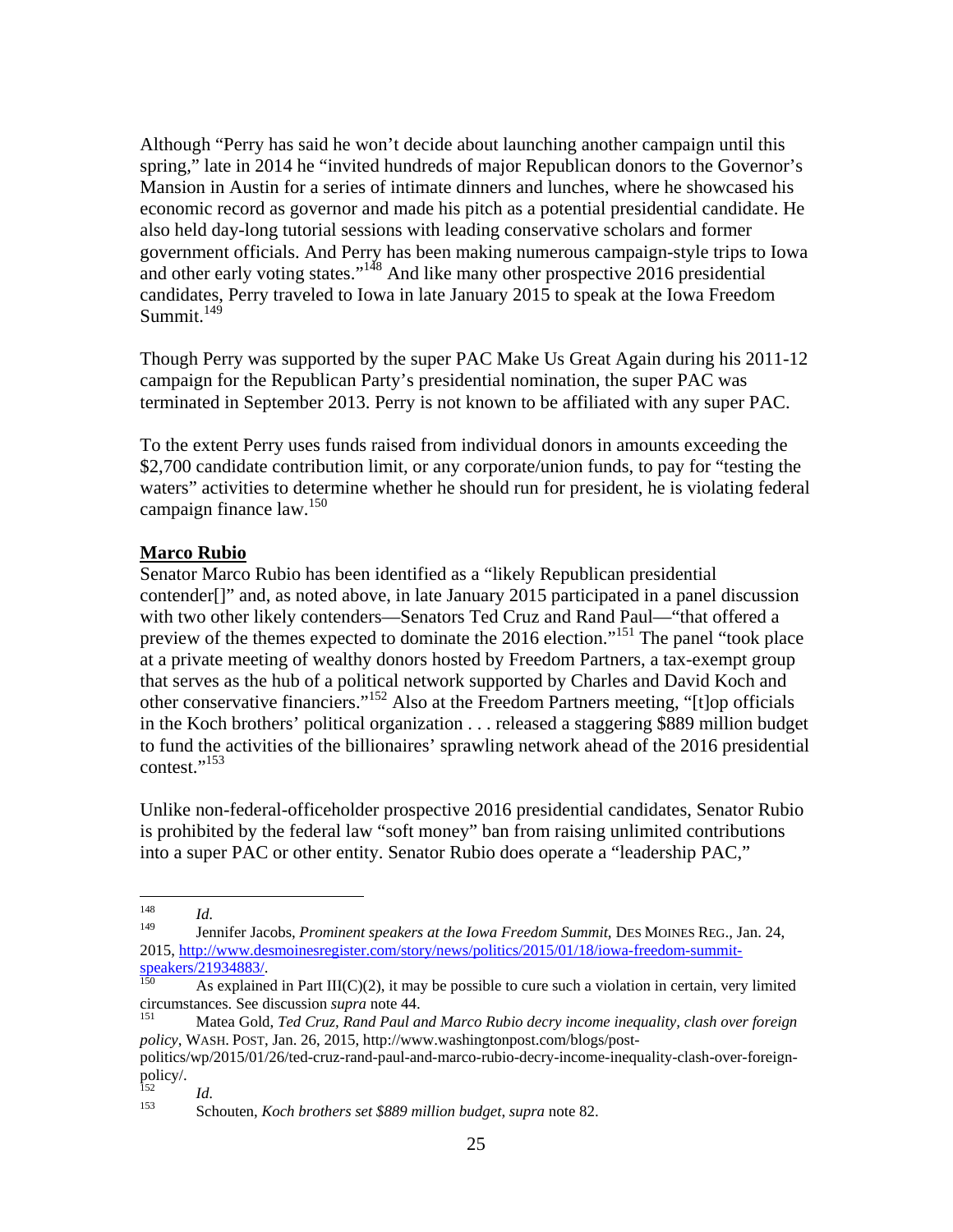Reclaim America PAC,<sup>154</sup> which raises money under a \$5,000 per year contribution limit. Rubio's leadership PAC reported receipts of just over \$3.9 million during the 2-year election cycle that ended December 31, 2014.

Rubio reportedly told the *National Journal* in early January 2015 that "his family is on board for a White House campaign in 2016," but that he has not yet decided whether he wants "to pursue his agenda from the safe confines of the U.S. Senate, or give up his seat to run for president[.]"<sup>155</sup>

Rubio's recent focus on fundraising for his leadership PAC have many speculating that he will be running for president. "I think he's certainly seriously exploring the option. And I think he's very viable," said Sen. John McCain to the *Washington Post* in late January 2015.<sup>156</sup> According to the same article, Tim Baker, a Republican strategist in Florida, said, "All signs point to him running."<sup>157</sup> And "[t]op aides say he has not made a final decision. But his attention appears to be focused on a run for president.<sup> $,158$ </sup> In response to questions about Rubio missing key Senate votes related to the Keystone Pipeline for a fundraising trip to California, Rubio's spokesman Alex Conant told the *Washington Post*: "It's not uncommon for presidential candidates to occasionally miss Senate votes . . . . Senator Rubio hasn't made any final decisions on 2016, but he is taking the necessary steps to raise the resources he will need should he decide to seek the White House."<sup>159</sup>

To the extent Rubio uses funds raised from individual donors in amounts exceeding the \$2,700 candidate contribution limit to pay for "testing the waters" activities to determine whether he should run for president, he is violating federal campaign finance law.<sup>160</sup>

#### **Rick Santorum**

Former Senator and 2012 presidential candidate Rick Santorum is "gathering supporters together to plot out another presidential bid."161 According to the *Washington Post*, in mid-January 2015, Foster Friess, who gave more than \$2 million to a super PAC supporting Santorum's 2012 presidential campaign, hosted a "private gathering in

154 <sup>154</sup>*See* RECLAIM AMERICA PAC, http://www.reclaimamericapac.com/ (last visited Feb. 18, 2015). 155 Tim Alberta, *Marco Rubio: My Family Is on Board With White House Run*, NAT'L J., Jan. 9, 2015,

http://www.nationaljournal.com/politics/marco-rubio-says-he-has-cleared-key-hurdles-to-white-house-run- $20150109.$ 

<sup>156</sup> Sean Sullivan, *New signals of Rubio weighing a 2016 bid as senator makes California fundraising stop*, WASH. POST, Jan. 29, 2015, http://www.washingtonpost.com/politics/new-signals-of-rubio-weighinga-2016-bid-as-senator-makes-california-fundraising-stop/2015/01/29/d7f19936-a715-11e4-a2b2-

<sup>&</sup>lt;sup>157</sup>*Id.* 158 *Id.* 159 *Id.* 159 *Id.* 159 *Id.* 159 *Id.* 159 *Id.* 159 *Id.* 159 **As explained in Part III(C)(2), it may be possible to cure such a violation in certain, very limited** circumstances. See discussion *supra* note 44.<br><sup>161</sup> Cameron Joseph, *Santorum, top backer gathering support*, ROLL CALL, Jan. 15, 2015,

http://thehill.com/blogs/ballot-box/presidential-races/229592-santorum-super-pac-backer-gatheringsupport-for-another.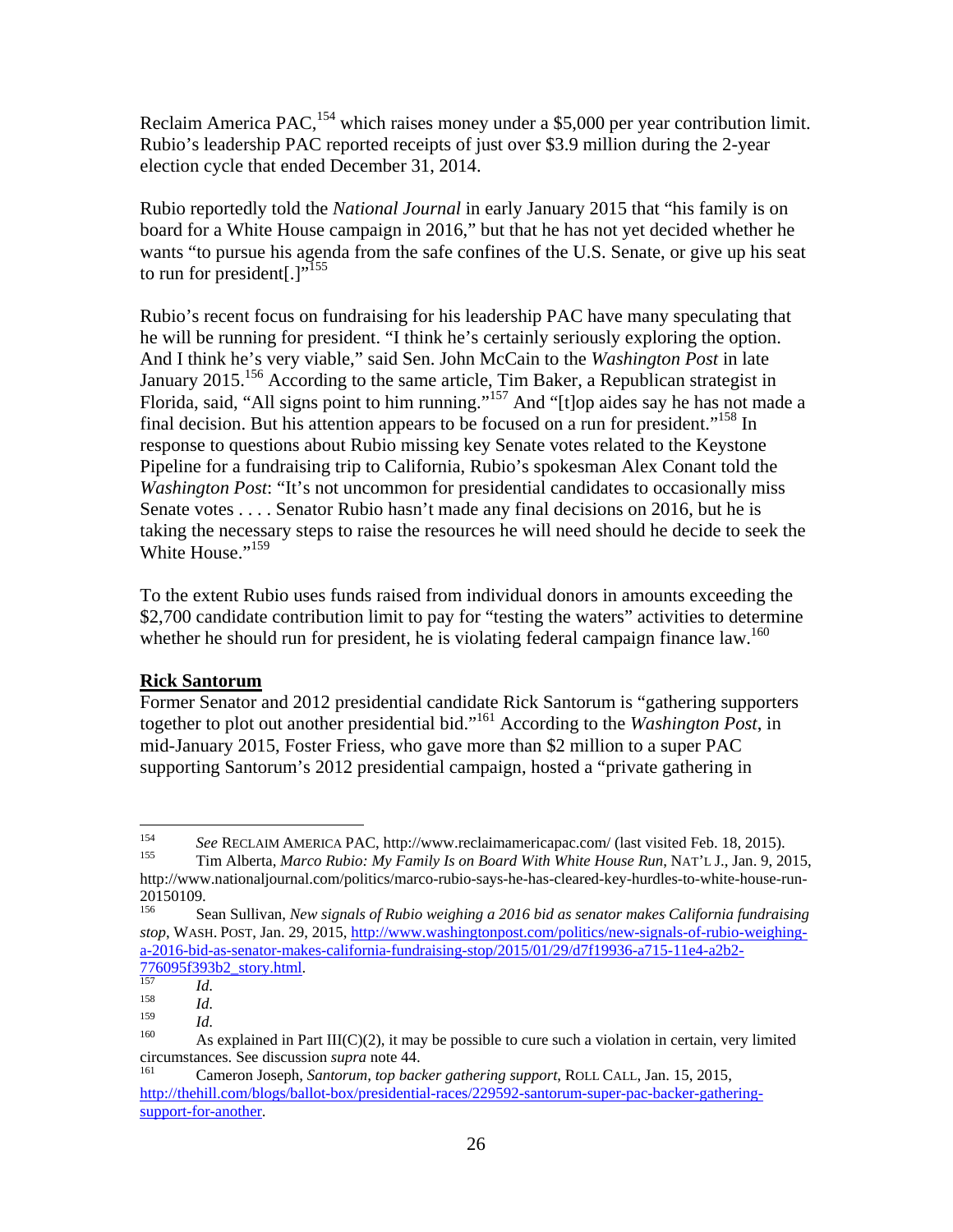Scottsdale, Ariz. . . . to rally support behind Santorum's potential 2016 bid."<sup>162</sup> Santorum and Friess were both expected to "address attendees and make clear they are working together as Santorum moves toward a run."163 Also according to the *Washington Post*, on a Tuesday night in mid-January 2015, Santorum "huddled in Washington with 33 friends and advisers, including his former Senate chiefs of staff, to discuss his 2016 plans."<sup>164</sup> According to "Santorum confidant" Matthew Beynon, "The Senator talked about his 2012 run, lessons learned from 2012, how he has laid the groundwork for a potential 2016 run[.]"165 And like many other prospective 2016 presidential candidates, Santorum traveled to Iowa in late January 2015 to speak at the Iowa Freedom Summit.<sup>166</sup>

*ABC News* reported one week later that Santorum met with advisors in Leesburg, Virginia "to map out a possible new presidential bid aiming to avoid some of the mistakes that doomed his last candidacy."167 "The four-plus hour meeting was described to ABC News by an aide who attended as a discussion of 'lessons learned' from the 2012 campaign that they could use to improve their operation if he 'makes the leap.' The group also got into more detailed planning that never happened before his last run, the aide said."<sup>168</sup>

Santorum presently operates the  $501(c)(4)$  organization Patriot Voices that raises unlimited, undisclosed donations, as well as a "hybrid" federal PAC called Patriot Voices PAC, which is effectively a multicandidate PAC raising funds under a \$5,000 limit and a super PAC raising unlimited contributions rolled into a single legal entity with two separate bank accounts. In January 2015 Santorum "announced his senior finance team for Patriot Voices and Patriot Voices PAC: Nadine Maenza, Roy Jones, and Rob Bickhart."169 Santorum said in the press release: "Nadine, Rob, and Roy will play a crucial role in ensuring we have the resources necessary to be a leader in the coming national debate, particularly as we tackle challenges confronting blue-collar families across this country."<sup>170</sup>

To the extent Santorum uses funds raised from individual donors in amounts exceeding the \$2,700 candidate contribution limit, or any corporate/union funds, to pay for "testing

<sup>162</sup> 162 Robert Costa, *GOP donor Foster Friess launches new effort to boost Rick Santorum*, WASH. POST, Jan. 14, 2015, http://www.washingtonpost.com/blogs/post-politics/wp/2015/01/14/gop-donor-foster-friesslaunches-new-effort-to-boost-rick-santorum/. 163 *Id*. 164 *Id*. 165 *Id*. 166 Jennifer Jacobs, *Prominent speakers at the Iowa Freedom Summit*, DES MOINES REG., Jan. 24,

<sup>2015,</sup> http://www.desmoinesregister.com/story/news/politics/2015/01/18/iowa-freedom-summit-speakers/21934883/.

Shushannah Walshe, *Rick Santorum Preps for 2016, Meets with Aides to Plan Details*, ABC NEWS, Jan. 21, 2015, http://abcnews.go.com/Politics/rick-santorum-preps-2016-meets-aides-plan-<br>details/story?id=28384584&singlePage=true.

<sup>&</sup>lt;sup>168</sup> *Id.*<br><sup>169</sup> *Rick Santorum and Patriot Voices PAC Announce Senior Finance Team*, PATRIOT VOICES, Jan. 20, 2015, http://www.patriotvoices.com/rick\_santorum\_and\_patriot\_voices\_pac\_announce\_senior  $rac{tanh}{170}$  *Id.*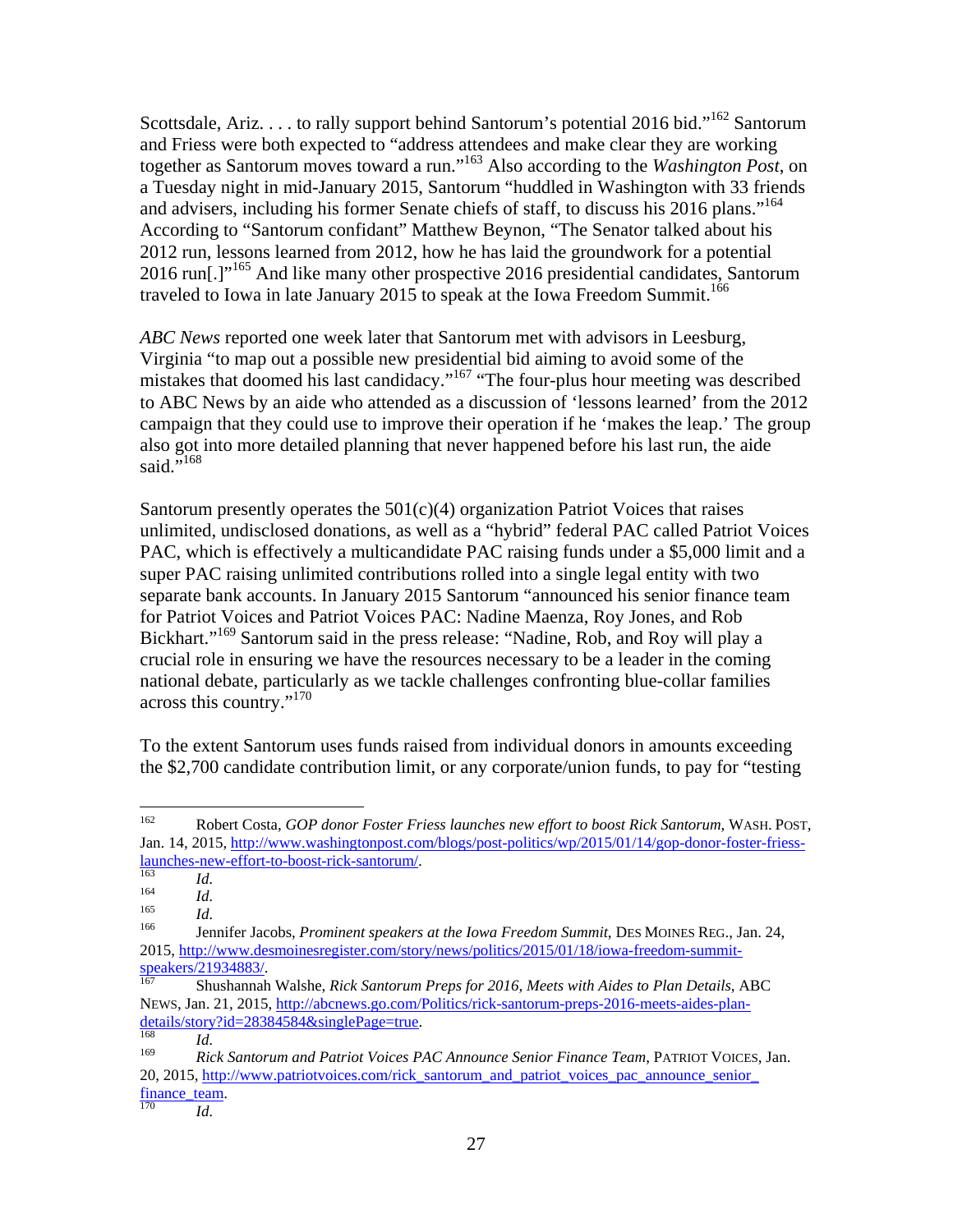the waters" activities to determine whether he should run for president, he is violating federal campaign finance law.171

### **Scott Walker**

In December 2014 Wisconsin Governor Scott Walker "brought on Rick Wiley, a former Republican National Committee political director and veteran of multiple presidential campaigns, ... to build a political operation in advance of the 2016 race[.]"<sup>172</sup> Wiley was reportedly "tapped . . . to serve as his campaign manager should he decide to run for president[.]"173 According to *CNN*, Wiley declined in early January to comment on the job but has reportedly "been aggressively reaching out to potential staffers in recent weeks."<sup>174</sup> "One source close to Walker told CNN that the governor has no timeline for announcing a presidential bid but will be forming 'some kind of entity in the coming weeks to lend itself as a vehicle' . . . before moving forward with a full-blown campaign."<sup>175</sup>

Walker then announced in late January 2015 that he had formed a "527 political organization" called Our American Revival "to help boost a potential 2016 presidential run, the first concrete step toward a possible campaign that comes as others are also ramping up efforts to seek the GOP nomination.<sup>"176</sup> So-called 527 organizations are permitted under tax law to accept unlimited amounts from individuals, corporations and labor unions. Soon after its creation, Our American Revival "fir[ed] its opening salvo in the 2016 presidential campaign," releasing a two-minute commercial featuring Walker and warning "against looking to past leaders or the federal government for answers, taking a not-so-subtle jab at former Secretary of State Hillary Clinton."<sup>177</sup>

Questioned about his new political organization and its ad, Walker mischaracterized the legal purpose of such 527 organizations, stating: "Others have political action committees, PACs, which are really about promoting themselves and political candidates. . . . Our organization is a 527, which means we're focused on ideas." In fact, 527 organizations are named after the section of the federal tax code that give tax exemption to groups "organized and operated primarily for the purpose of directly or indirectly accepting contributions or making expenditures, or both, for . . . influencing or attempting to influence the selection, nomination, election, or appointment of any individual to any Federal, State, or local public office  $\ldots$  ... <sup>178</sup> In other words, 527 groups

<sup>171</sup> <sup>171</sup> As explained in Part III(C)(2), it may be possible to cure such a violation in certain, very limited circumstances. See discussion *supra* note 44.

Peter Hamby, *Walker builds 2016 team with likely campaign manager*, CNN, Jan. 8, 2015,

http://www.cnn.com/2015/01/07/politics/walker-builds-2016-team-with-likely-campaign-manager/<br>
Id.<br>
Id.<br>
Id.<br>
Id.<br>
Scott Bauer and Philip Elliot, *Scott Walker Forms First Committee For 2016 Run*, HUFFINGTON<br>
POST, Jan. 27

Jessie Opoien, Scott Walker says fundraising committee is about 'ideas,' not promoting a *candidate*, THE CAPITAL TIMES, Jan. 28, 2015, http://host.madison.com/news/local/writers/jessie-opoien/ scott-walker-says-fundraising-committee-is-about-ideas-not-promoting/article\_ef9829dd-572f-5dab-b8fb-<br>4ede66b8f52c.html<br> $\frac{178}{178}$  26 U S C 8 527(c)(1) (2) (4) finally provided the commitment of the commitment of the co

<sup>26</sup> U.S.C. § 527(e)(1)-(2) (definitions of "political organization" and "exempt function").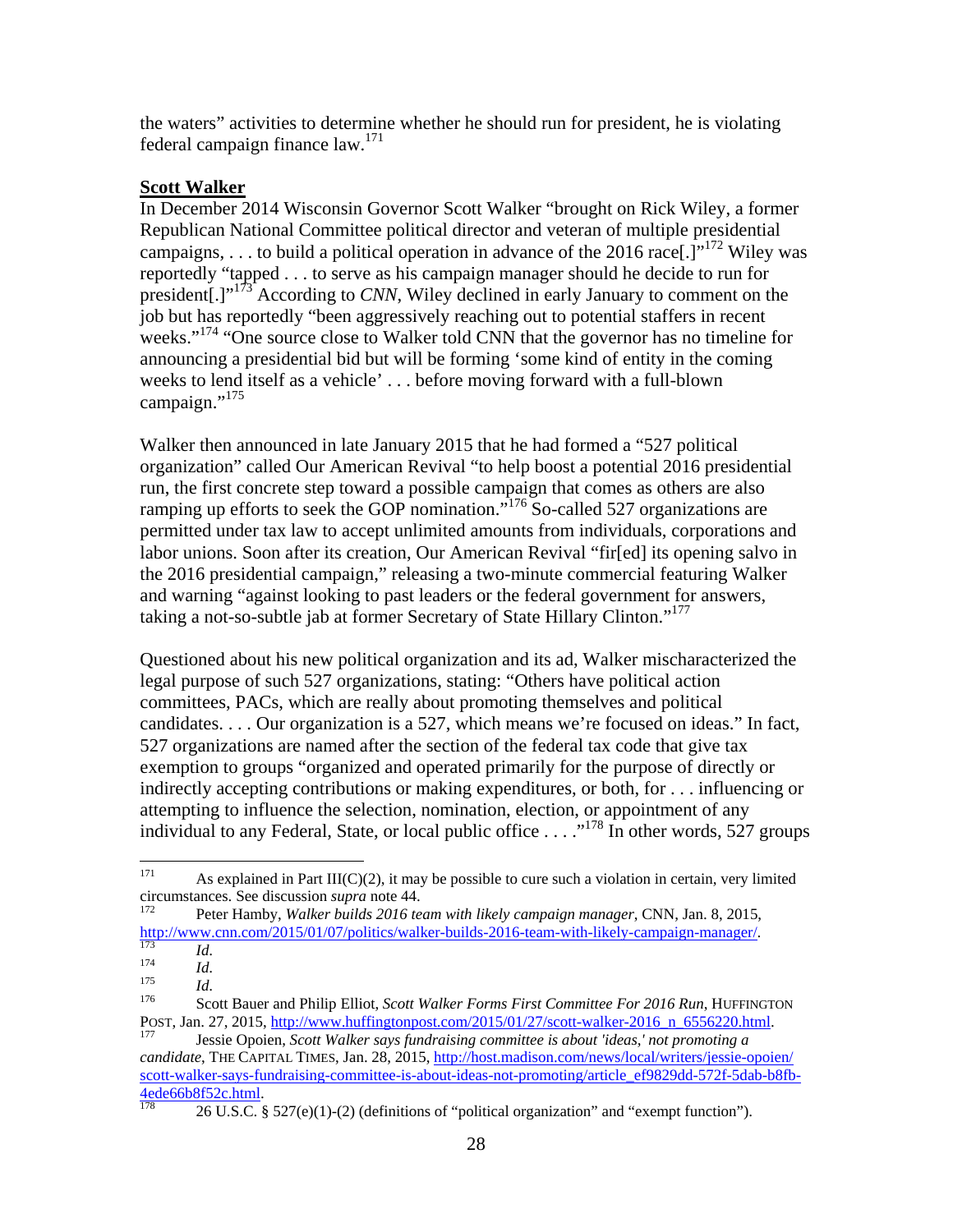must have the primary purpose of influencing candidate elections—not issue advocacy. Indeed, the PACs Walker refers to are also exempt from federal income tax under section 527 of the tax code. The appropriate tax exempt status for an issue advocacy organization is created by section  $501(c)(4)$  of the tax code.

Walker spoke at the Iowa Freedom Summit and has said "he'll likely visit other early primary states such as New Hampshire and South Carolina on weekends 'in the not too distant future.""<sup>179</sup>

In early February, Walker became the first prospective 2016 presidential candidate to open an office in Iowa, leasing space in a strip mall outside Des Moines that has previously been used as a campaign office for Michele Bachmann before the 2012 Iowa caucuses, Mitt Romney during the 2012 general election campaign, and John McCain during his 2008 presidential campaign.<sup>180</sup>

To the extent Walker uses funds raised from individual donors in amounts exceeding the \$2,700 candidate contribution limit, or any corporate/union funds, to pay for "testing the waters" activities to determine whether he should run for president, he is violating federal campaign finance law.

#### **Jim Webb**

As noted in the introduction, among the long list of prospective 2016 presidential candidates, only two prospective candidates appear to be complying with the federal campaign finance law requirement that individuals "testing the waters" of a presidential campaign use funds raised under the \$2,700 candidate contribution limit to pay for such activities.<sup>181</sup> Former Senator Jim Webb is one of them. (Senator Lindsey Graham is the other.) In November 2014, Webb announced his formation of an "exploratory committee" "to examine whether [he] should run for President in 2016."182 Contributions made via the Webb 2016 website are limited to \$2,700 per person. In the event that Webb decides to run for president, contributions that have been made to his exploratory committee will be treated as contributions to his presidential campaign committee—*i.e.*, any donor who has given the maximum \$2,700 to his exploratory effort will not be able to contribute any more to his primary election campaign. Webb's approach to exploring a 2016 presidential run appears to be in full compliance with federal campaign finance law and should be emulated by other prospective candidates.

finance law assumes that prospective candidates currently using federal multicandidate PACs to pay for "testing the waters" activities will not reimburse such PACs using candidate-permissible funds once the controlling individual creates a presidential campaign committee. If history is a reliable guide, this is a safe assumption. See discussion of "reimbursement" option in Part III(B)(2), below.<br> $\frac{182}{182}$  See WEBB 2016 EXBLOBATORY COMMITTEE, http://www.webb2016.co

<sup>179</sup> 

<sup>&</sup>lt;sup>179</sup> Opoien, *supra* note 177.<br><sup>180</sup> Jennifer Jacobs, *First 2016 presidential hopeful to open an Iowa office: Scott Walker*, DES MOINES REG., Feb. 10, 2015, http://www.desmoinesregister.com/story/news/elections/presidential/ caucus/2015/02/10/scott-walker-first-to-open-iowa-office-among-white-house-hopefuls/23173785/.<br><sup>181</sup> This allegation that all but two prospective candidates are not complying with federal campaign

<sup>182</sup> *See* WEBB 2016 EXPLORATORY COMMITTEE, http://www.webb2016.com/ (last visited Feb. 18, 2015).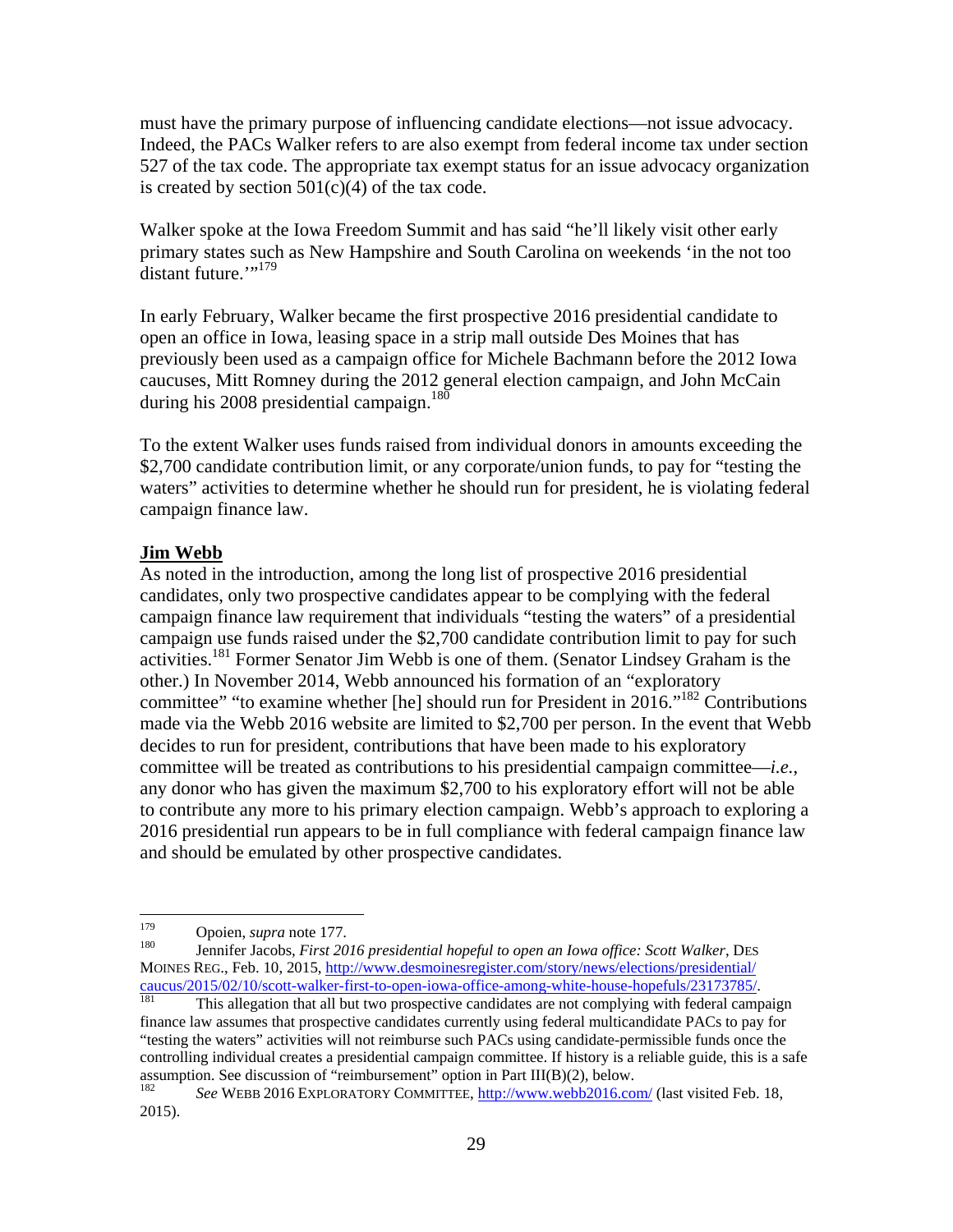#### **III. The Law**

In its rulings on unannounced presidential aspirants the [FEC] has, step by step, gotten itself into the absurd position that it refuses to acknowledge what everyone knows: that Vice President Bush is running for President and is financing his campaign through the Fund for America's Future, Inc., which he organized and controls. . . . Only persons just alighting from a UFO can doubt that activities of these sorts, which are engaged in over a period of many months, will promote the candidacy of the founding father. That, of course, is why so many would-be Presidents, of both parties, have created and utilized PACs of this sort in recent years.

Commissioner Harris Dissenting Opinion, FEC Advisory Opinion 1986-06.

Former FEC Commissioner Thomas E. Harris wrote this passage in 1986 about then-Vice President George H.W. Bush, who everyone believed would be running, and who did in fact run, for president in 1988.

It is worth emphasizing that then-Vice President Bush's activities occurred before—and were ostensibly directly related to—the 1986 midterm election. Given how upset Commissioner Harris was with the Commission's permission of such activities before the midterm election using funds raised under the \$5,000 multicandidate PAC limit, he would undoubtedly be livid about the absurdity unfolding today: prospective 2016 presidential candidates raising unlimited funds to pay for activities occurring within the presidential election cycle.

This section details federal statutes, regulations and FEC guidance regarding candidate contribution limits and "testing the waters" activities, which collectively seemingly prohibit much of the prospective 2016 presidential candidate fundraising and spending going on today.

#### **A. Statutory Law**

Federal campaign finance laws have evolved steadily over the past 100 plus years. In 1907, for example, Congress enacted and President Roosevelt signed into law the Tillman Act, which prohibited contributions from corporations to candidates for federal office.<sup>183</sup> In 1910, campaign finance disclosure requirements were first incorporated into federal law.<sup>184</sup> More than 65 years ago, the War Labor Disputes Act extended the contribution prohibition to labor unions.185 But these campaign finance laws went largely unenforced until the 1974 amendments to the FECA led to the creation of the FEC and, for the first time, imposed a \$1,000 limit on contributions from individuals to candidates for federal office.

<sup>183</sup> 

<sup>183</sup> Tillman Act, Pub. L. No. 59-36, 34 Stat. 864 (1907).<br><sup>184</sup> Act of June 25, 1910, 36 Stat. 822; *see* United States v. UAW, 352 U.S. 567, 575 (1957) (describing 1910 Publicity Act).

War Labor Disputes Act, ch. 144, 57 Stat. 163 (1943) (also known as the Smith-Connally Act).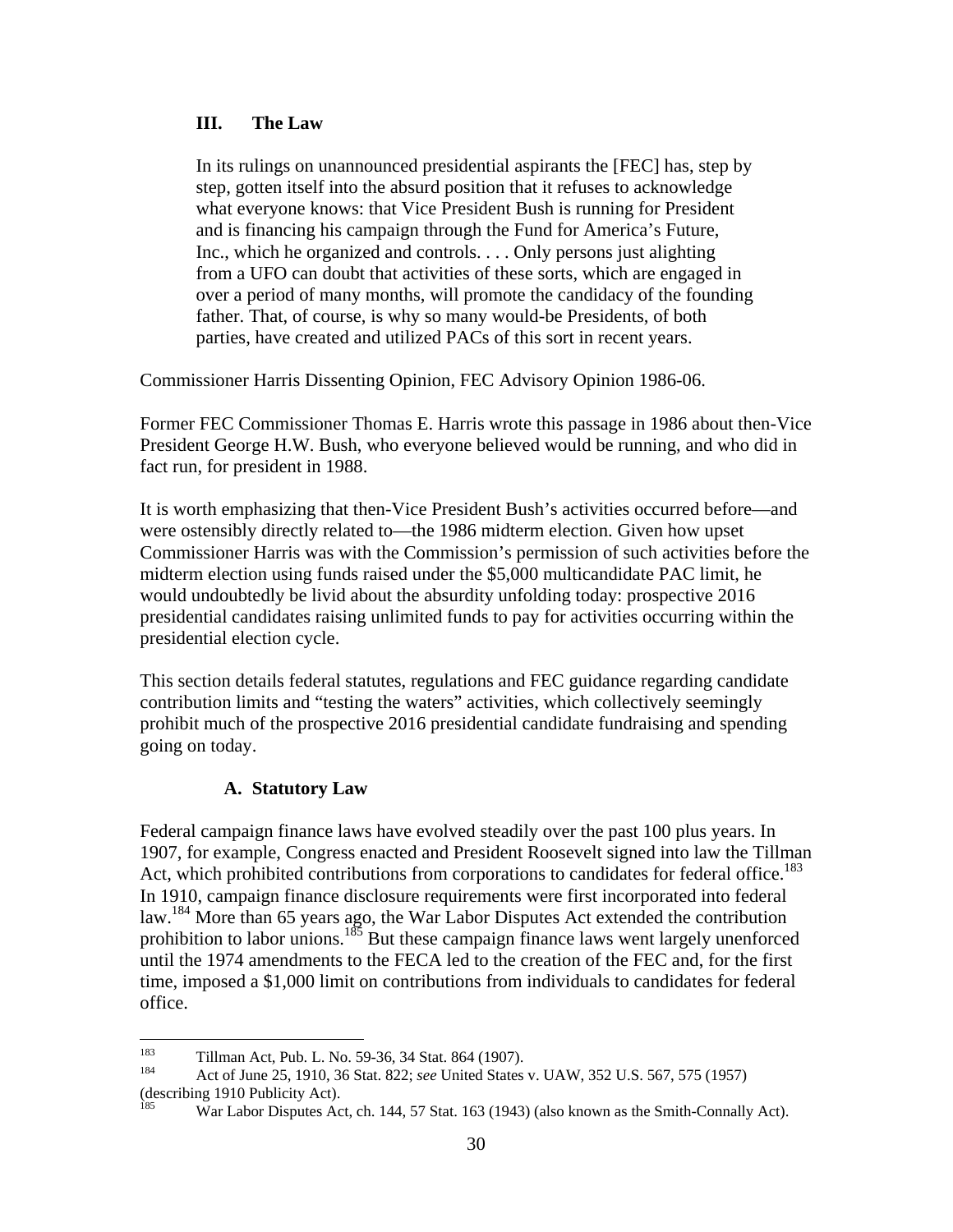Since the 1970s, statutory law providing when a federal candidate must register as such with the FEC and establish a principal campaign committee through which all electionrelated activity is conducted has gone unchanged. The "testing the waters" provisions referenced throughout this paper do not appear in federal statutory law; instead, the "testing the waters" provisions were introduced by the FEC in 1977 as regulations<sup>186</sup> and are detailed below, in Section III(B)(2).

The Bipartisan Campaign Reform Act of 2002 (BCRA) made two noteworthy changes to the laws at issue in this paper. First, BCRA increased the limit on contributions from individuals to candidates from \$1,000 to \$2,000 and provided that the limit be adjusted every two years for changes in the cost of living.<sup>187</sup> The limit is \$2,700 for the 2016 federal elections.188 Second, BCRA's so-called "soft money" ban prohibits federal candidates and officeholders from raising funds in connection with any election unless the funds comply with the federal law contribution amount limits and source restrictions (no corporate/union funds).189 Consequently, whereas individuals who are not federal candidates or officeholders, or "testing the waters" for becoming a federal candidate, can raise and spend unlimited funds in connection with elections (*e.g.*, through a super PAC,  $527$  or  $501(c)(4)$  organization), federal candidates and officeholders raising funds in connection with any election must do so within the confines of federal contribution limits and source restrictions. The BCRA soft money ban does not, however, prohibit a federal officeholder from setting up a federal multicandidate PAC and raising funds for such PAC under the applicable \$5,000 contribution limit.

The following is a summary of current federal statutes but, aside from the changes resulting from BCRA, also serves to accurately describe the statutes that have regulated federal candidacy since the 1970s.

#### **1. Statutes Pertaining to "Candidate" Status**

The term "candidate" means an individual who seeks nomination for election, or election, to Federal office, and for purposes of this paragraph, an individual shall be deemed to seek nomination for election, or election—

(A) if such individual has received contributions aggregating in excess of \$5,000 or has made expenditures aggregating in excess of \$5,000; or

(B) if such individual has given his or her consent to another person to receive contributions or make expenditures on behalf of

<sup>186</sup> 186 *See* FEC Chairman Explanation and Justification of Proposed Regulations, House Doc. 95-44, 95th Cong., 1st Sess. (1977), at 40, *available at* http://www.fec.gov/law/cfr/ej\_compilation/1977/95-44.pdf.<br><sup>187</sup> See supra note 9.<br><sup>188</sup> See Price Index Adjustments for Expenditure Limitations and Lobbying Bundling Disc

Threshold, 80 Fed. Reg. 5750, 5752 (Feb. 3, 2015); *see also Contribution Limits for 2015-2016*, FEC, http://www.fec.gov/pages/fecrecord/2015/february/contriblimits20152016.shtml#search=contribution% 20limits (last visited Feb. 18, 2015).

<sup>52</sup> U.S.C. § 30125(e)(1).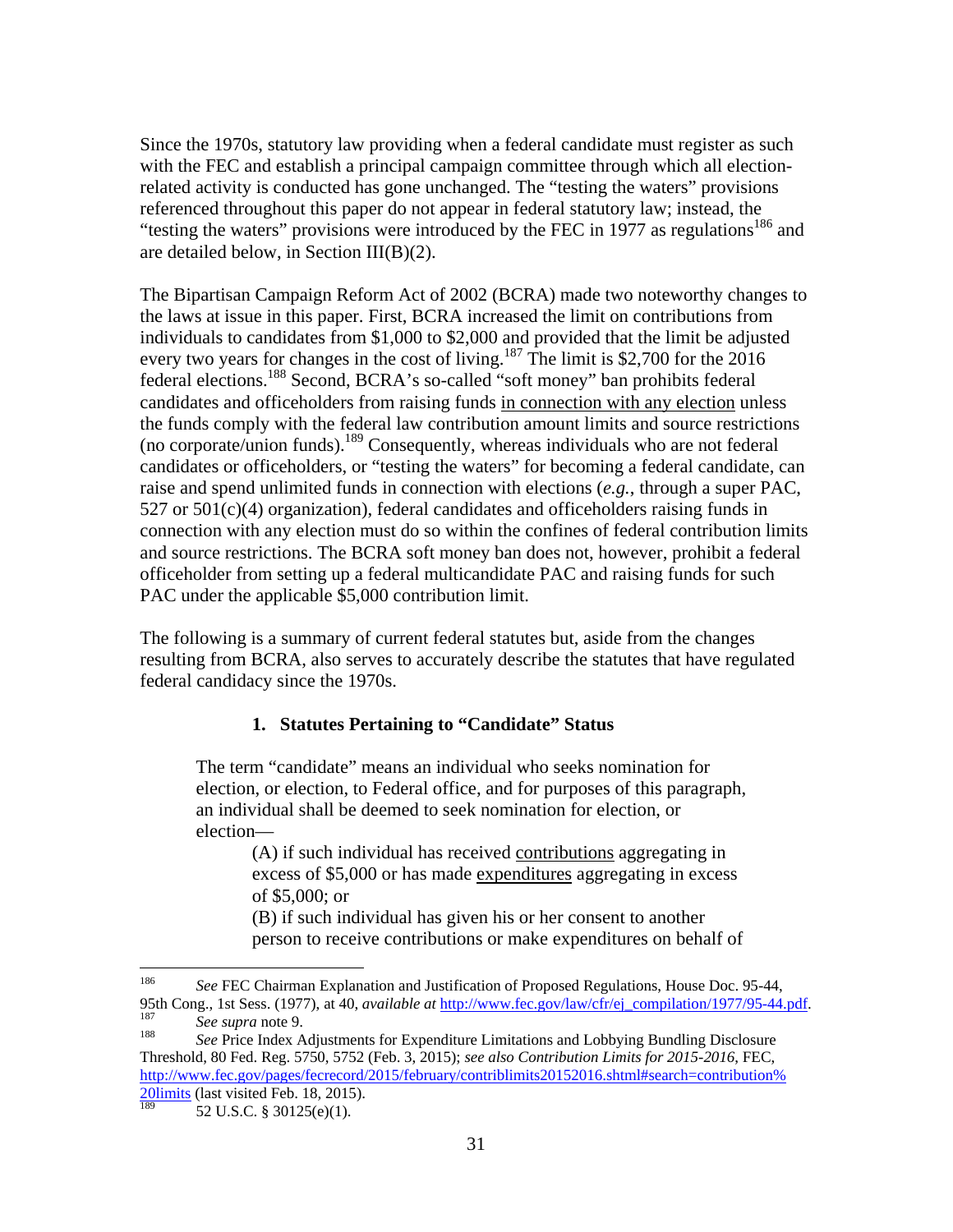such individual and if such person has received such contributions aggregating in excess of \$5,000 or has made such expenditures aggregating in excess of \$5,000.<sup>190</sup>

The statutory definition of "candidate" hinges on the terms "contribution" and "expenditure."

The term "contribution" means "any gift, subscription, loan, advance, or deposit of money or anything of value made by any person for the purpose of influencing any election for Federal office."<sup>191</sup>

The term "expenditure" means "any purchase, payment, distribution, loan, advance, deposit, or gift of money or anything of value, made by any person for the purpose of influencing any election for Federal office."<sup>192</sup>

Taken together, these statutory provisions provide that an individual becomes a "candidate" under FECA when the individual seeks election to federal office—and an individual is deemed to seek election to federal office if such individual receives or spends funds in excess of \$5,000 for the purpose of influencing the election.

The FEC's "testing the waters" regulations described below are structured as exceptions to the definitions of "contribution" and "expenditure" and, consequently, operate as an exception to "candidate" status. But for the "testing the waters" exception, funds raised and spent by an individual to determine whether to run for office would be treated as "contributions" and "expenditures" for the purposes of the \$5,000 threshold for "candidate" status.

# **2. Registration and Reporting Requirements for Presidential Candidate Committees**

"Each candidate for Federal office (other than the nominee for the office of Vice President) shall designate in writing a political committee . . . to serve as the principal campaign committee of such candidate. Such designation shall be made no later than 15 days after becoming a candidate."193 Though a candidate must designate a single "principal campaign committee," a candidate may designate additional "authorized" committees to raise and spend funds on behalf of the candidate (*e.g.*, joint fundraising committees). Contributions to all committees "authorized" by a single candidate are aggregated for the purposes of contribution limits, so multiple authorized committees cannot be used to circumvent contribution limits.<sup>194</sup>

<sup>190</sup> <sup>190</sup> *Id* § 30101(2) (emphasis added).

<sup>&</sup>lt;sup>191</sup> *Id.* § 30101(8)(A)(i) (emphasis added).

<sup>&</sup>lt;sup>192</sup> *Id.* § 30101(9)(A)(i) (emphasis added).<br><sup>193</sup> *Id.* § 20102(a)(1).

<sup>&</sup>lt;sup>193</sup> *Id.* § 30102(e)(1).<br><sup>194</sup> *IJ.* § 30102(c)(1).

*Id.* §§ 30102(e)(1)-(3) and 30116(a)(5).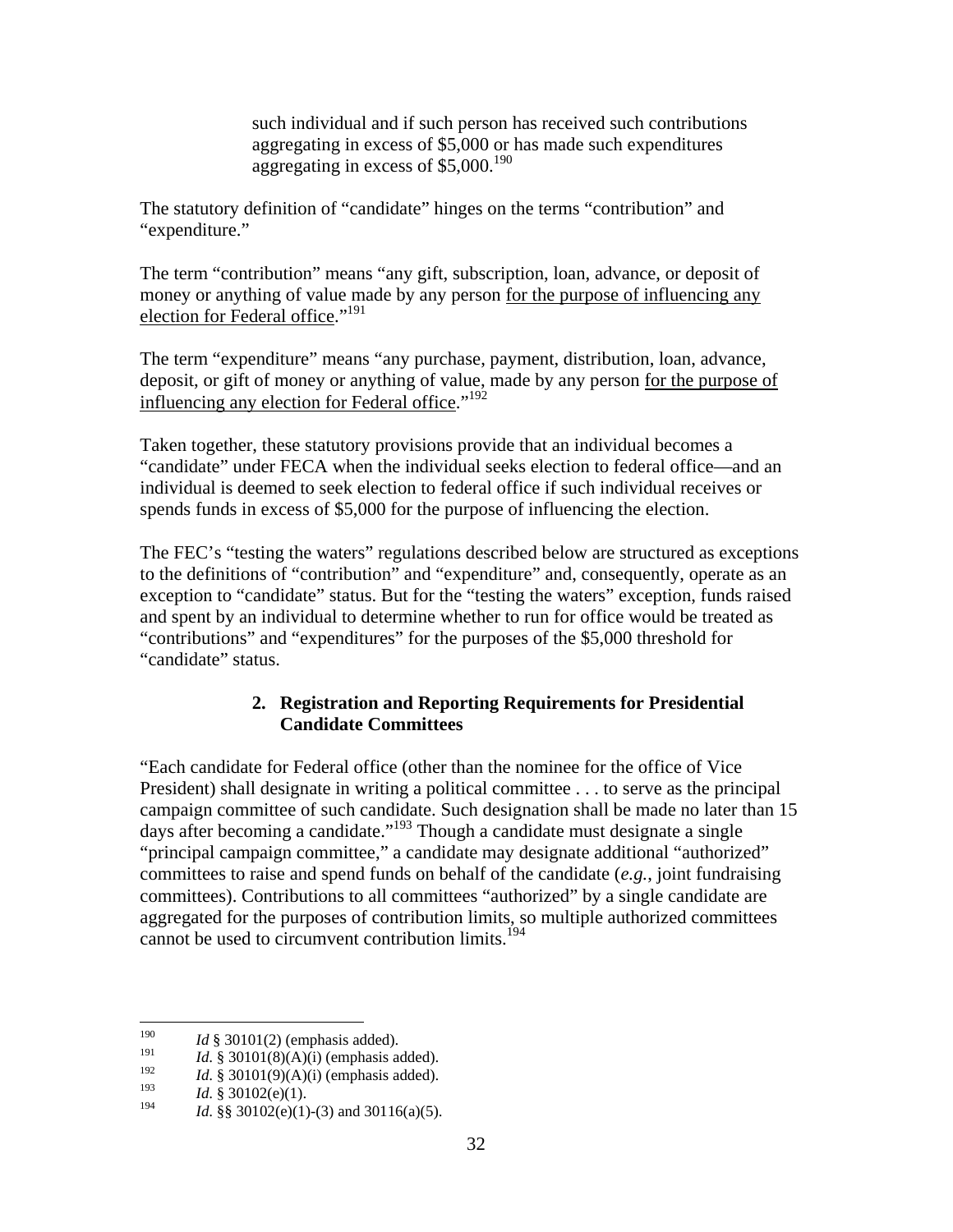All federal political committees, including authorized candidate committees, multicandidate PACs and super PACs must file periodic, detailed reports with the FEC disclosing all of the money they have raised and spent including, for example, the name, address, amount of the contribution and occupation and employer of any contributor who has given them more than \$200.<sup>195</sup>

### **3. Contribution Restrictions on Presidential Candidate Committees**

A presidential candidate's principal campaign committee, together with any other committees authorized by the candidate, may not accept contributions from an individual that, in the aggregate, exceed \$2,700 per election.<sup>196</sup> Candidates may accept \$5,000 per election from political party committees and other multicandidate PACs,<sup>197</sup> but federal candidate committees may not accept contributions from corporations or labor unions.<sup>198</sup>

In addition, as noted above, the BCRA "soft money" ban prohibits federal candidates and officeholders from soliciting or receiving funds in connection with any election unless the funds comply with federal law contribution amount limits and source restrictions (no corporate/union funds).199 Consequently, for example, though federal super PACs are permitted to receive contributions in unlimited amounts and may also accept corporate/union contributions, federal candidates and officeholders may only solicit up to \$5,000 for a super PAC (the multicandidate PAC contribution limit) and may not solicit any corporate/union funds for a super PAC.<sup>200</sup>

## **B. Organizations Commonly Used By Prospective Candidates**

#### **1. Multicandidate PACs**

From the time Ronald Reagan formed Citizens for the Republic in 1977, the "multicandidate political committee" has been a vehicle of choice for prospective presidential candidates to skirt candidate contribution limits. By statutory definition, a "multicandidate political committee" is a political committee that has been registered with the FEC for at least 6 months, has received contributions from more than 50 persons, and has made contributions to 5 or more candidates for Federal office.<sup>201</sup>

Multicandidate PACs raise funds under a \$5,000 per calendar year contribution limit<sup>202</sup> and can contribute up to \$5,000 per election to a candidate—slightly more than the

<sup>195</sup> <sup>195</sup> 52 U.S.C. §§ 30104(b)(3)(A) and 30101(13) (defining "identification").

<sup>52</sup> U.S.C. § 30116(a)(1)(A). As prescribed by statute under 52 U.S.C. § 30116(c), the \$2,000 limit has been adjusted for changes in the cost of living at the beginning of every odd-numbered year since 2002, most recently in this month. *See* Price Index Adjustments for Expenditure Limitations and Lobbying Bundling Disclosure Threshold, 80 Fed. Reg. 5750, 5752 (Feb. 3, 2015).

<sup>&</sup>lt;sup>197</sup> 52 U.S.C. § 30116(a)(2).<br><sup>198</sup> *14* 8 20119(a)

<sup>&</sup>lt;sup>198</sup> *Id.* § 30118(a).<br><sup>199</sup> *Id.* § 20125(a)(

<sup>199</sup> *Id.* § 30125(e)(1).<br>
200 *See* FEC Advisory Opinion 2011-12 (Majority PAC and House Majority PAC).<br>
201 *Id.* § 30116(a)(1)(C).<br> *Id.* § 30116(a)(1)(C).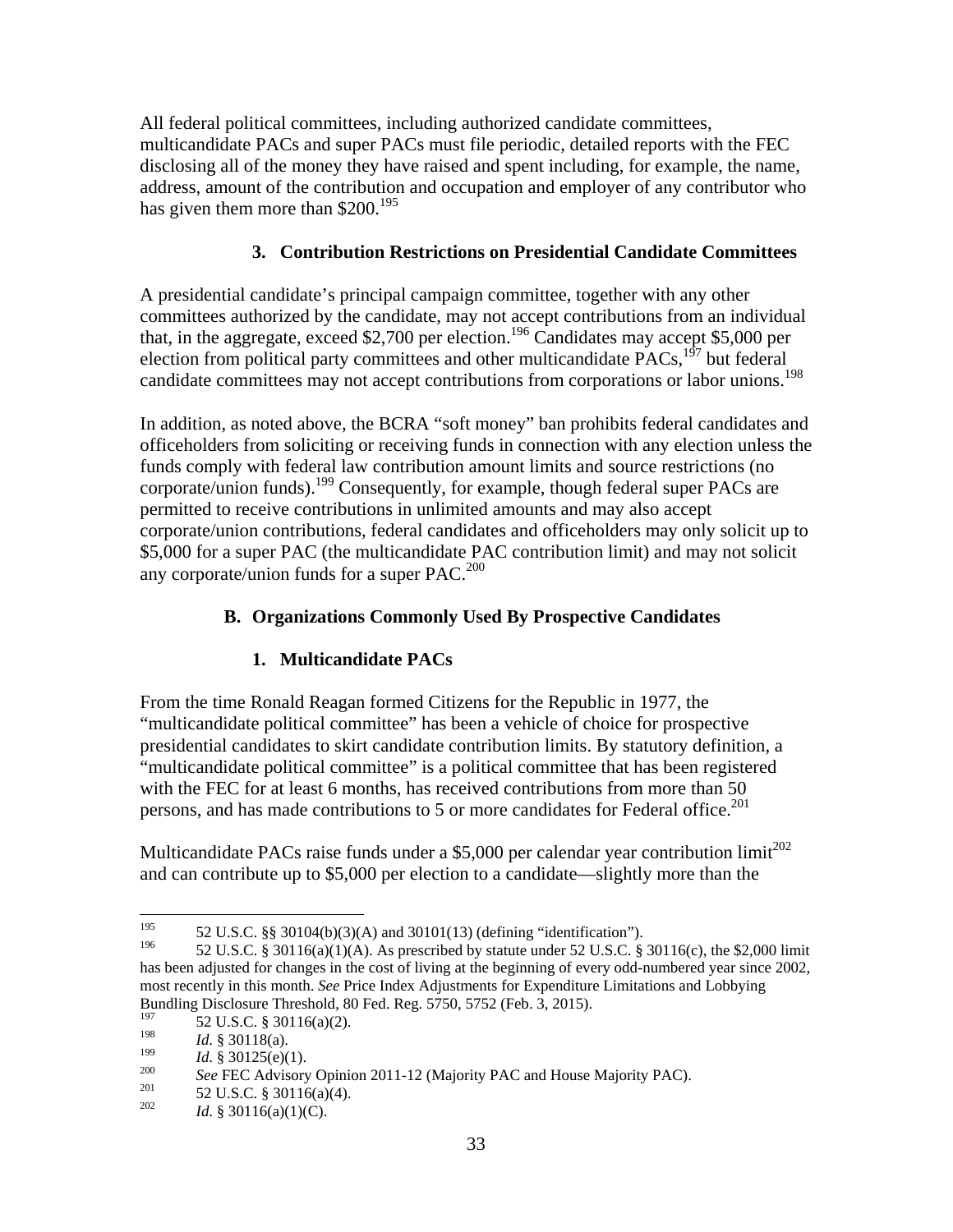\$2,700 that non-multicandidate PACs and individuals can give to candidates.<sup>203</sup> Multicandidate PACs are prohibited from accepting corporate/union contributions.204

In addition to being a popular vehicle for prospective candidates skirting the candidate contribution limits, a multicandidate PAC is the type of committee that would be set up by any person wanting to raise funds to make contributions directly to multiple federal candidates. Furthermore, it is permissible for a retiring federal officeholder or unsuccessful candidate with leftover campaign funds to convert their campaign committee into a multicandidate PAC for the actual purpose of supporting other candidates (as opposed to an actual purpose of laying the foundation of their next campaign).

# **2. Leadership PACs**

A "leadership PAC" is a political committee that is established or controlled by a federal candidate or officeholder, but which is not an authorized committee of the candidate/officeholder.<sup>205</sup> In other words, a leadership PAC is a committee set up by a federal candidate/officeholder, but that does not raise and spend funds to support the election/reelection of that candidate/officeholder. Most leadership PACs qualify as multicandidate PACs, though qualification for multicandidate PAC status is not a requirement of leadership PAC status.

Because leadership PACs are, by definition, controlled by federal candidates/officeholders, only those prospective presidential candidates (*i.e.*, individuals who are not yet presidential candidates) who are federal officeholders can operate leadership PACs. Many press accounts of activities by prospective 2016 presidential candidates who are not currently federal officeholders mistakenly refer to PACs operated by such individuals as "leadership PACs" when, instead, their PACs are simply multicandidate PACs. The mischaracterization is of little consequence, as both types of PACs operate under essentially the same campaign finance rules.

Leadership PACs raise funds under a \$5,000 per calendar year contribution limit<sup>206</sup> and can contribute up to \$5,000 per election to a candidate if they qualify as multicandidate PACs, but are otherwise subject to the \$2,700 limit.<sup>207</sup> Multicandidate PACs are prohibited from accepting corporate/union contributions.<sup>208</sup> The fact that the limit on contributions to a leadership PAC applies on a "per calendar year" basis, rather than on the "per election" basis applicable to candidate contributions, is noteworthy. Whereas a candidate running in 2016 may only accept \$2,700 per donor for the 2016 nomination contest (and another \$2,700 for the 2016 general election, which cannot be spent unless the candidate wins her party's nomination), a prospective 2016 candidate who set up a

<sup>203</sup> 

<sup>203&</sup>lt;br>
204 *Id.* § 30118(a).<br>
205 *Id.* § 30104(i)(8)(B)<br>
206 *Id.* § 30116(a)(1)(C).<br>
207 *Id.* § 30116(a)(4) and (a)(1)(A).<br> *Id.* § 30118(a).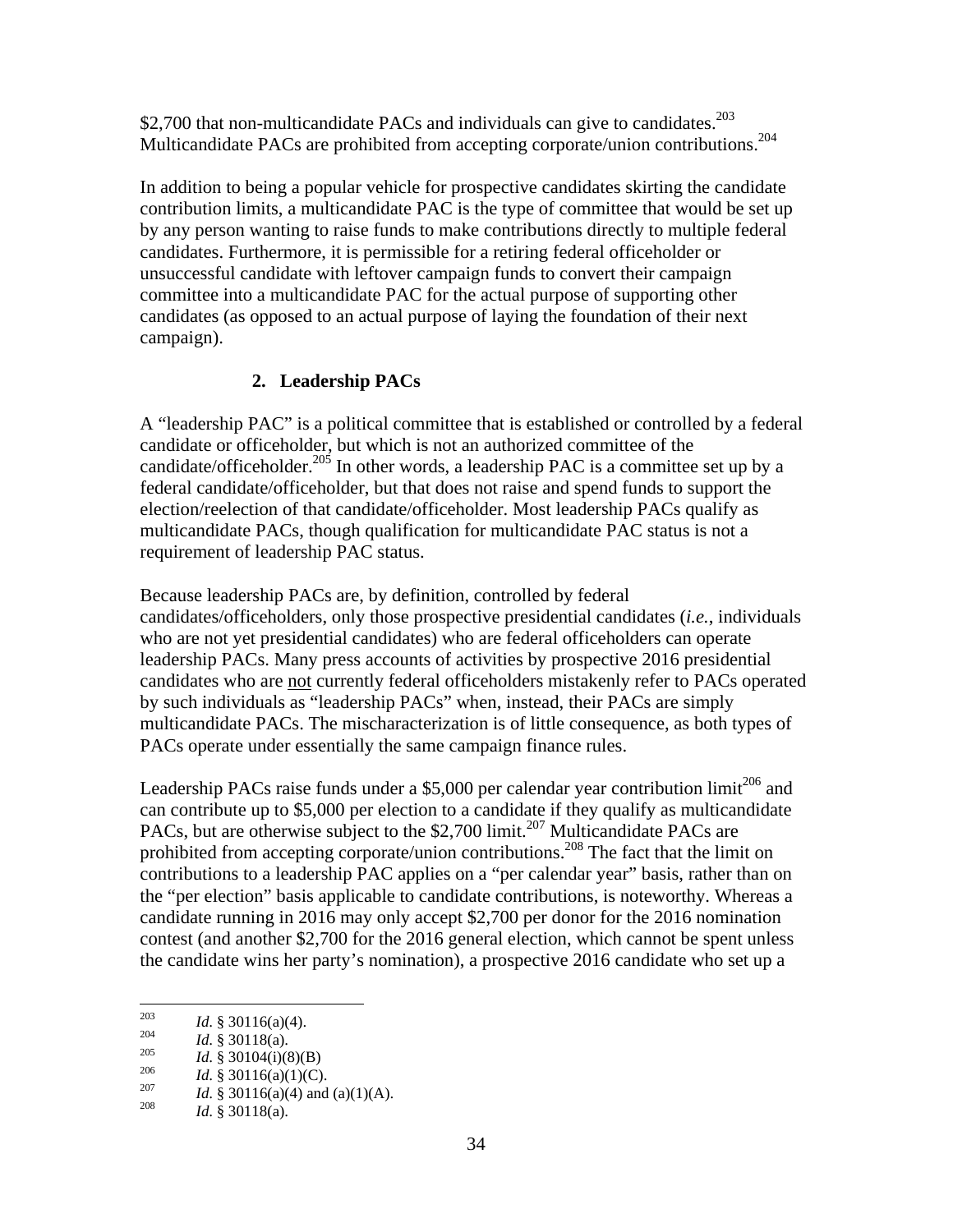leadership PAC in 2013, was permitted to collect from a single donor \$5,000 in 2013, \$5,000 in 2014 and \$5,000 in 2015—without impacting her 2016 candidate contribution limit.

Leadership PACs came into existence in 1978, when the FEC issued an advisory opinion to Congressman Henry Waxman and a group of his supporters, who asked the FEC whether Congressman Waxman could participate in the operation of a political committee other than his own authorized campaign committee, in order to support the candidacies of other individuals like Congressman Waxman, without having the funds raised by the committee count toward Congressman Waxman's candidate contribution  $\lim_{x \to 0}$  No provision existed in the FECA for such fundraising by a candidate/officeholder outside of the candidate contribution limit, but the FEC nevertheless permitted the proposal.

Notwithstanding the fact that the original leadership PAC intended to use the funds it raised to make contributions to other candidates, there is no legal requirement that leadership PACs do so. Consequently, over the intervening decades, many leadership PACs have become little more than slush funds for many federal officeholders, with little of the funds raised being passed on to other candidates in the form of contributions. The "slush fund" nature of leadership PACs makes them attractive vehicles for prospective presidential candidates.

Finally, because funds raised into leadership PACs are subject to contribution limits and the ban on corporate/union contributions, federal candidates/officeholders can maintain them without running afoul of the BCRA "soft money" ban. This makes leadership PACs the only viable option for prospective presidential candidates who are incumbent federal officeholders (*e.g.*, Senators Cruz, Paul, Rubio) and want to skirt the presidential contribution restrictions for pre-candidacy activities.

# **3. Super PACs**

"Super PAC" is a nickname for the type of committee referred to by the FEC as an independent expenditure-only political committee. Super PACs were born in 2010, in the wake of the Supreme Court's decision in *Citizens United*. In *Citizens United*, the Supreme Court held that corporations cannot be prohibited from making independent political expenditures because such independent expenditures do not give rise to corruption or the appearance of corruption. $^{210}$ 

Several months later, in *SpeechNow.org v. FEC*, the D.C. Circuit Court of Appeals applied the Supreme Court's rationale in *Citizens United* to a case challenging the application of contribution limits to a PAC that only intended to make independent expenditures, not contributions directly to candidates or political parties.<sup>211</sup> The Circuit Court reasoned that, if the independent expenditures by such a PAC posed no threat of

<sup>209</sup> <sup>209</sup> See FEC Advisory Opinion 1978-12 (Friends of Congressman Henry A. Waxman).<br><sup>210</sup> Citizens United v. FEC, 558 U.S. 310 (2010).<br><sup>211</sup> SpeechNow.org v. FEC, 599 F.3d 686 (D.C. Cir. 2010).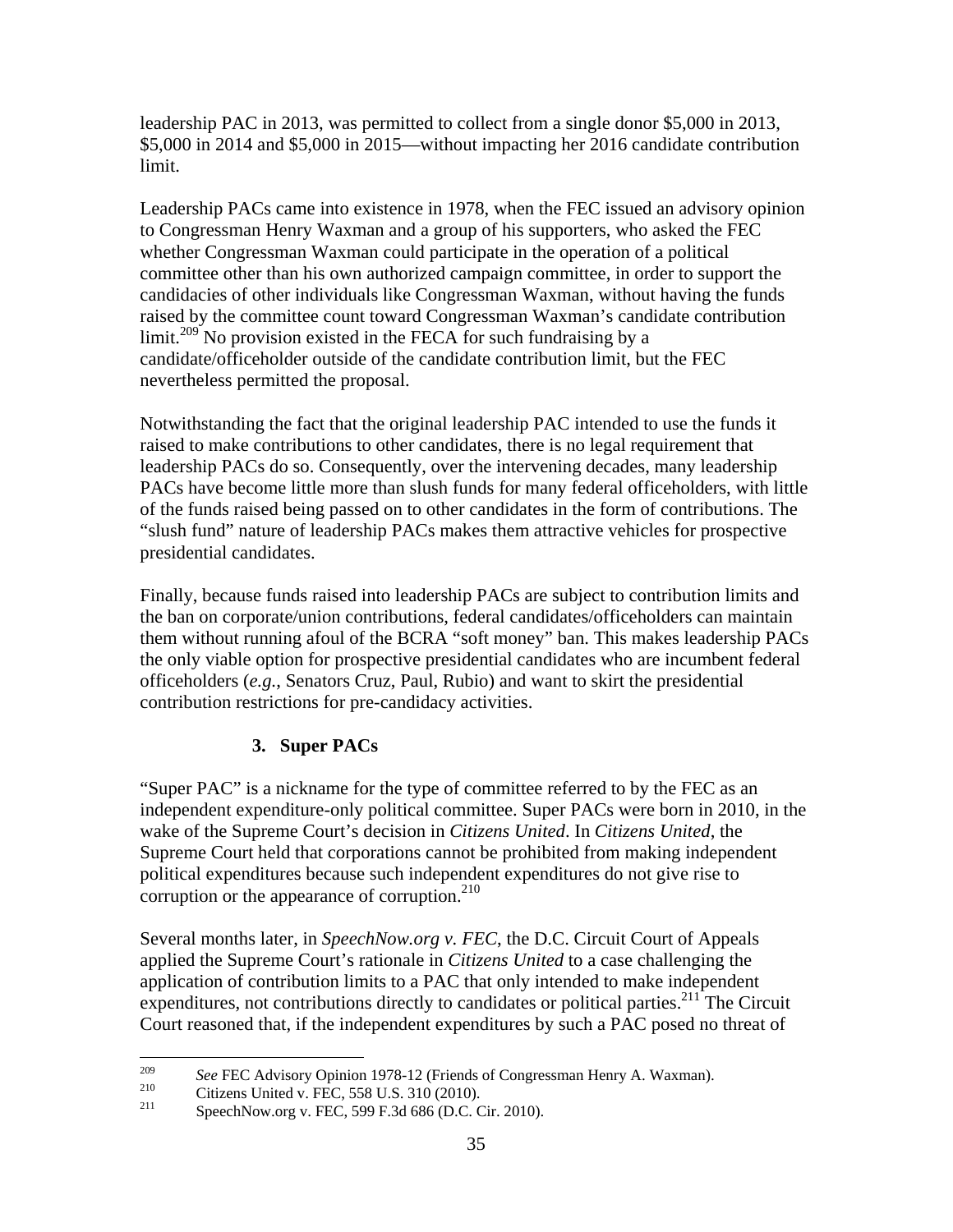corruption, then the contributions going into the PAC likewise posed no threat of corruption and could not be limited.

As the result of the *SpeechNow* decision, any non-candidate/non-party federal political committee that refrains from making contributions to candidates or parties, as well as expenditures coordinated with candidates or parties, is free to accept contributions free of federal law contribution amount limits and the ban on corporate/union contributions. $^{212}$ 

However, federal candidates and officeholders are prohibited by the BCRA "soft money" ban from establishing or controlling any entity that receives or spends funds outside of federal contribution limits in connection with any election—so federal candidates and officeholders are prohibited from operating super PACs.

# **4. 527 Organizations**

"527 organizations" are named after the section of the Internal Revenue Code that grants such "political organizations" exemption from federal income tax.<sup>213</sup> Specifically, section 527 tax-exempt status is available to a group that is "organized and operated primarily for the purpose of directly or indirectly accepting contributions or making expenditures, or both, for . . . influencing or attempting to influence the selection, nomination, election, or appointment of any individual to any Federal, State, or local public office . . . ."<sup>214</sup> Organizations claiming section 527 tax-exempt status are permitted under the tax code to accept unlimited contributions, but must comply with political committee-like disclosure requirements by filing disclosure reports with the Internal Revenue Service.

Section 527 is the correct tax-exempt status for groups primarily formed and operated to elect individuals to public office. Every candidate committee and party committee from city council candidate committees and county party central committees, up to federal office candidate committees and the national party committees, are eligible for exemption from federal income tax under section 527 of the tax code.

Over the past 15 years or so, for reasons that are beyond the scope of this white paper, the term "527 organization" has become shorthand for groups claiming exemption under section 527 of the tax code but not registering with the FEC or with any corollary state or municipal campaign finance agency as a "political committee."

Self-designation as a 527 organization amounts to an admission that the organization's primary purpose is influencing candidate nominations/elections. 527 organizations are not issue advocacy groups. The appropriate tax-exempt status for an issue advocacy group is section  $501(c)(4)$  of the tax code. This is apparently a point of confusion for at least one 2016 prospective candidate. In January 2015, Wisconsin Governor Scott Walker announced that he had formed a "527 political organization" called Our American

<sup>212</sup> 212 *See also* FEC Advisory Opinion 2010-09 (Club for Growth); FEC Advisory Opinion 2010-11 (Commonsense Ten).<br> $2(5.15 \times 10^{-8})$ 

<sup>&</sup>lt;sup>213</sup> 26 U.S.C. § 527.<br><sup>214</sup> *Id.* § 527(e)(1)-(2) (definitions of "political organization" and "exempt function").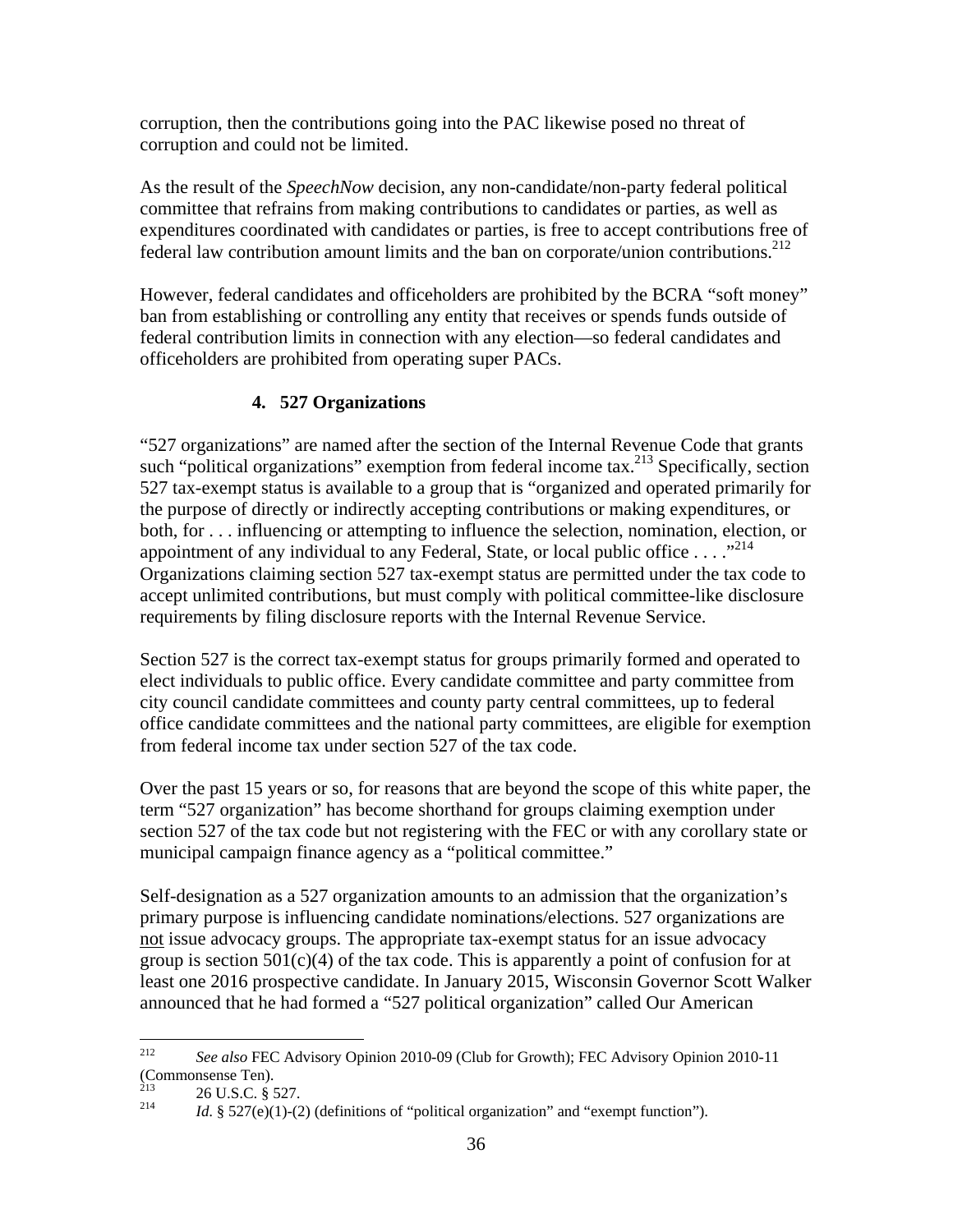Revival. Questioned about his new political organization, Walker mischaracterized the legal purpose of such 527 organizations, stating: "Others have political action committees, PACs, which are really about promoting themselves and political candidates. . . . Our organization is a 527, which means we're focused on ideas."215

# **5. 501(c)(4) Organizations**

" $501(c)(4)$  organizations" are named after the section of the Internal Revenue Code that grants exemption to "social welfare" organizations.<sup>216</sup> 501(c)(4) organizations, sometimes referred to as "issue advocacy" groups, can accept unlimited contributions from any source and are not required to publicly disclose their donors. And though  $501(c)(4)$ organizations may engage in some candidate election-related activities, such activities may not be the primary activities of the organization.

# **6. State PACs**

Every state has its own campaign finance laws defining "political committee," with a high degree of variation among states in the degree of regulation of such entities. For example, some states impose contribution limits on such entities, while others do not. Though prospective presidential candidates have used state PACs to skirt federal candidate contribution restrictions in past elections, no major prospective 2016 candidates are employing that strategy.

# **C. Agency Law—FEC Guide, Regulations, Advisory Opinions and Enforcement Actions**

# **1. FEC Campaign Guide**

Since its creation by the 1974 amendments to FECA, the FEC has promulgated numerous regulations and issued numerous advisory opinions explaining and implementing the statutes that deem an individual who raises or spends funds in excess of \$5,000 for the purpose of influencing their election to be a "candidate."

The FEC summarizes the relevant statutes, regulations and advisory opinions in a "campaign guide" as follows:

Before deciding to campaign for federal office, an individual may want to "test the waters," that is, explore the feasibility of becoming a candidate. For example, an individual may want to conduct polls or travel around the state or district to see if there is sufficient support for his or her candidacy. An individual who merely tests the waters, but does not campaign for office, does not have to register or report to the FEC. This is the case even if the individual exceeds the usual \$5,000 candidate registration threshold.

<sup>215</sup> 215 Scott Bauer and Philip Elliot, *Scott Walker Forms First Committee For 2016 Run*, HUFFINGTON POST, Jan. 27, 2015, http://www.huffingtonpost.com/2015/01/27/scott-walker-2016\_n\_6556220.html.<br>216 26 U.S.C. § 501(c)(4).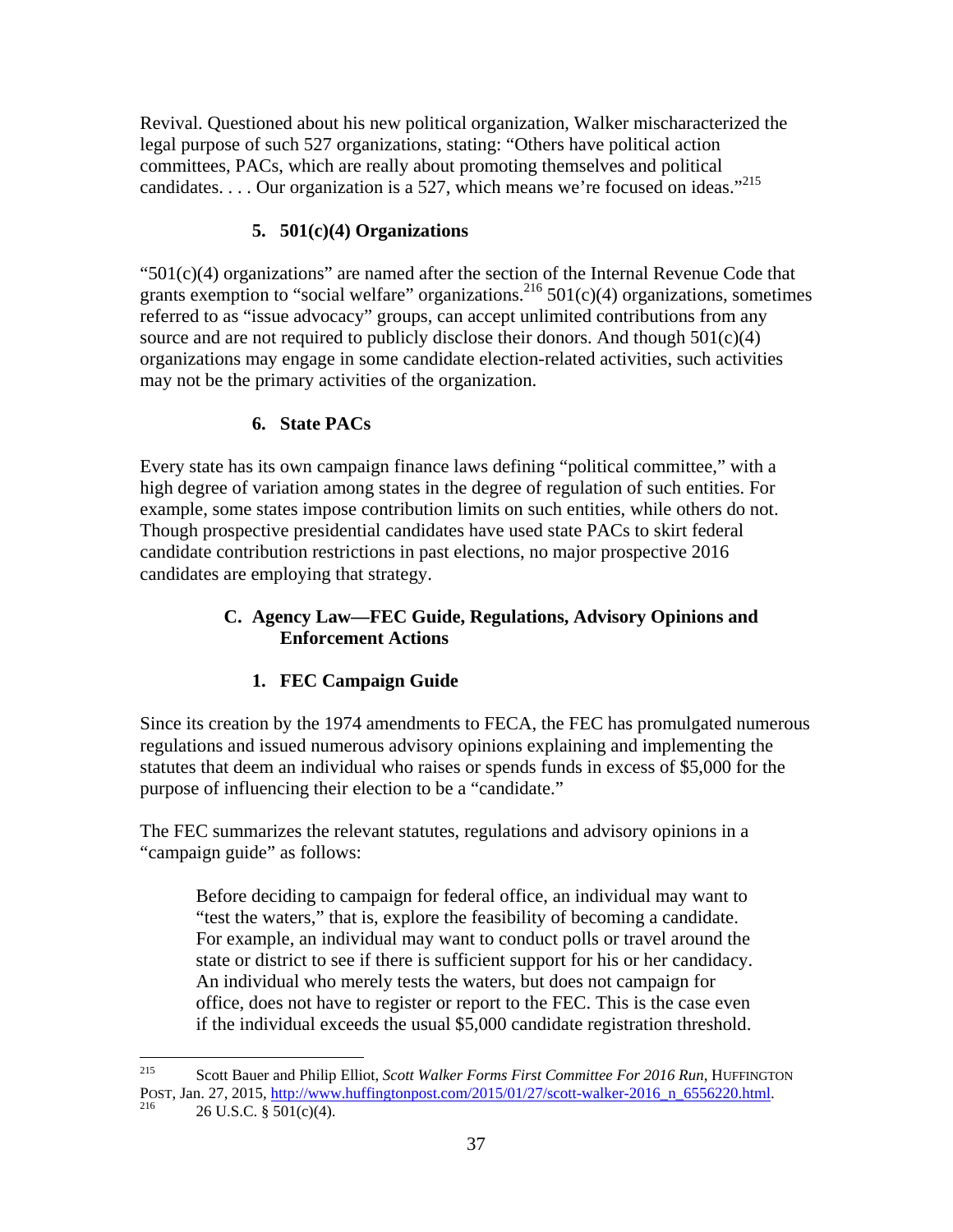Nevertheless, all funds raised and spent during the testing the waters period must comply with the Federal Election Campaign Act's contribution limits and prohibitions.

Once an individual begins to campaign or decides to become a candidate, the testing the waters period ends, and any funds that were raised or spent to test the waters apply to the \$5,000 threshold for qualifying as a candidate. Once that threshold is exceeded, the individual must register with the FEC and begin to file reports. The first report must include all activity that occurred during the testing the waters period. $217$ 

Most of the FEC's guidance with respect to "testing the waters" has been issued in the context of distinguishing "testing the waters" from campaigning—not in the context of distinguishing between not campaigning and "testing the waters." Nevertheless, the FEC's guidance regarding what constitutes "testing the waters" is useful to identifying those activities that prospective presidential candidates should be paying for with candidate-permissible funds. The FEC explains:

#### Testing the Waters

An individual may conduct a variety of activities to test the waters. Examples of permissible testing the waters activities include conducting polls, travelling and making telephone calls to determine whether the individual should become a candidate.

#### **Campaigning**

Certain activities, however, indicate that the individual has decided to become a candidate and is no longer testing the waters. In that case, once the individual has raised or spent more than \$5,000, he or she must register as a candidate. Note that, when an individual decides to run for office, funds that were raised and spent to test the waters apply to the \$5,000 threshold.

Campaigning (as opposed to testing the waters) is apparent, for example, when individuals:

- Make or authorize statements that refer to themselves as candidates ("Smith in 2014" or "Smith for Senate");
- Use general public political advertising to publicize their intention to campaign;

<sup>217</sup> 217 FEC CAMPAIGN GUIDE, *supra* note 2 (emphasis added) (footnote omitted) (citations omitted). No comparable publication exists for presidential candidates, though the FEC makes clear in the guide for Congressional candidates "may be used by committees supporting Presidential candidates," subject to certain differences for presidential candidates in general and, in particular, presidential candidates seeking public funding. *Id.* at iii. No differences exist in the application of federal law "testing the waters" provisions to congressional candidates versus presidential candidates.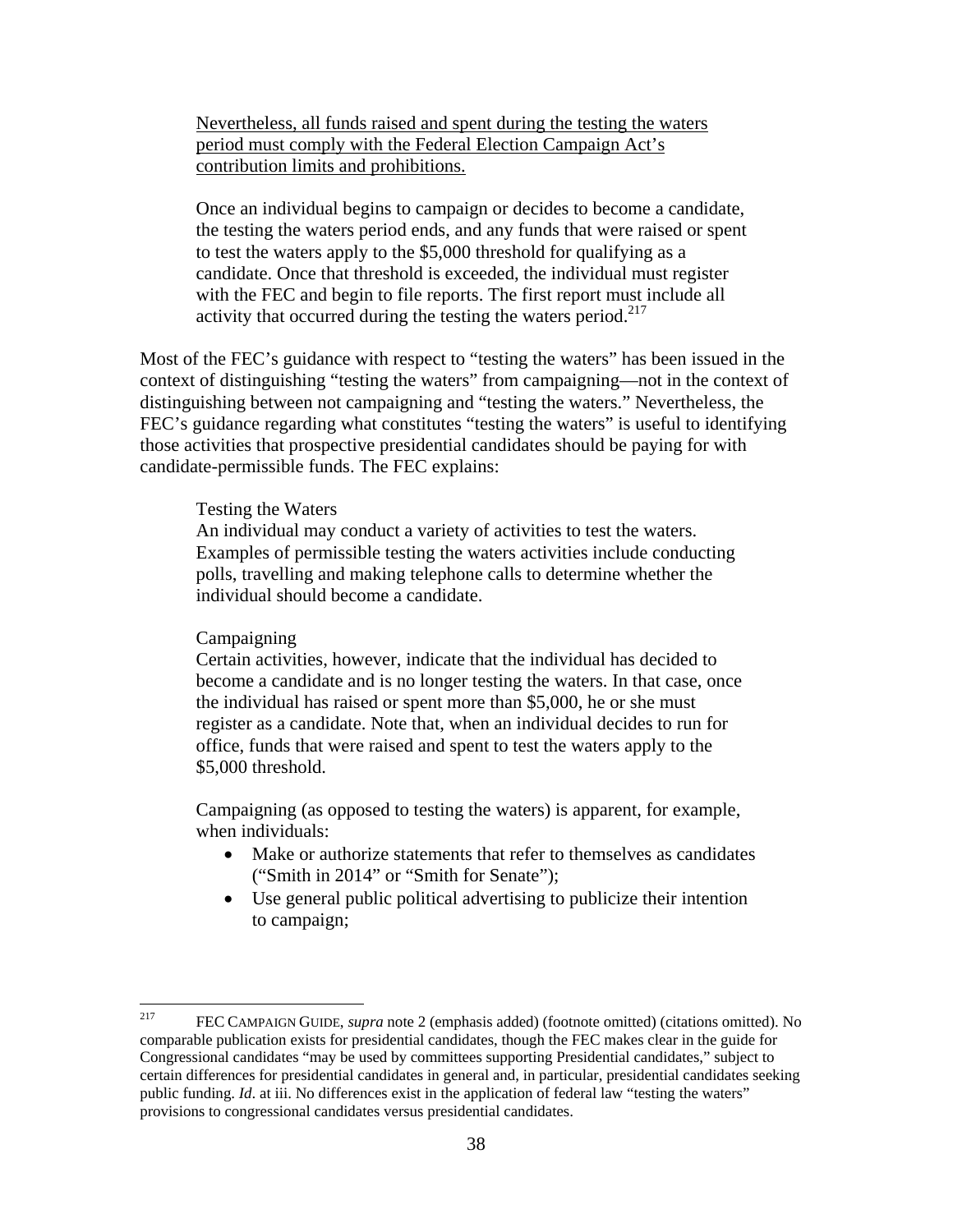- Raise more money than what is reasonably needed to test the waters or amass funds (seed money) to be used after candidacy is established;
- Conduct activities over a protracted period of time or shortly before the election; or
- Take action to qualify for the ballot.<sup>218</sup>

The FEC's campaign guide offers the following example to illustrate a candidate who has crossed over from "testing the waters" to campaigning:

Mr. Jones is interested in running for a seat in the U.S. House of Representatives but is unsure whether he has enough support within his district to make a successful bid. He therefore accepts up to \$2,300 from each of several relatives and friends and uses the money to pay for an opinion poll. He sees that good records are kept on the money raised and spent in his testing-the-waters effort. The poll results indicate good name recognition in the community, and Jones decides to run.

By making this decision, Jones has crossed the line from testing the waters to campaigning. The funds he raised earlier now automatically become contributions and the funds he spent, including the polling costs, are now expenditures. These contributions and expenditures count toward the threshold that triggers candidate status. Once his contributions or expenditures exceed \$5,000, he becomes a candidate and must register under the Act. The money raised and spent for testing the waters must be disclosed on the first report his principal campaign committee files.

Had Jones decided not to run for federal office, there would have been no obligation to report the monies received and spent for testing-the-waters activity, and the donations made to help pay for the poll would not have counted as contributions. $^{219}$ 

Notice that the operative act in the example that converts Jones from "testing the waters" to full-fledged candidacy is Jones deciding to run. What happens if an individual makes a decision, but does not share that decision with others—or at least not with anyone who will break the candidate's confidence?

# **2. FEC Regulations**

The FEC "campaign guide" quoted above paraphrases and cites the FEC's two "testing the waters" regulations, 11 C.F.R. sections 100.72 and 100.131, which were promulgated

<sup>218</sup> <sup>218</sup> *Id.* at 1 (citations omitted) (citing 11 C.F.R. §§ 100.72(a)-(b) and 100.131(a)-(b)).<br><sup>219</sup> *Id.* at 2 (omphasis added).

Id. at 2 (emphasis added).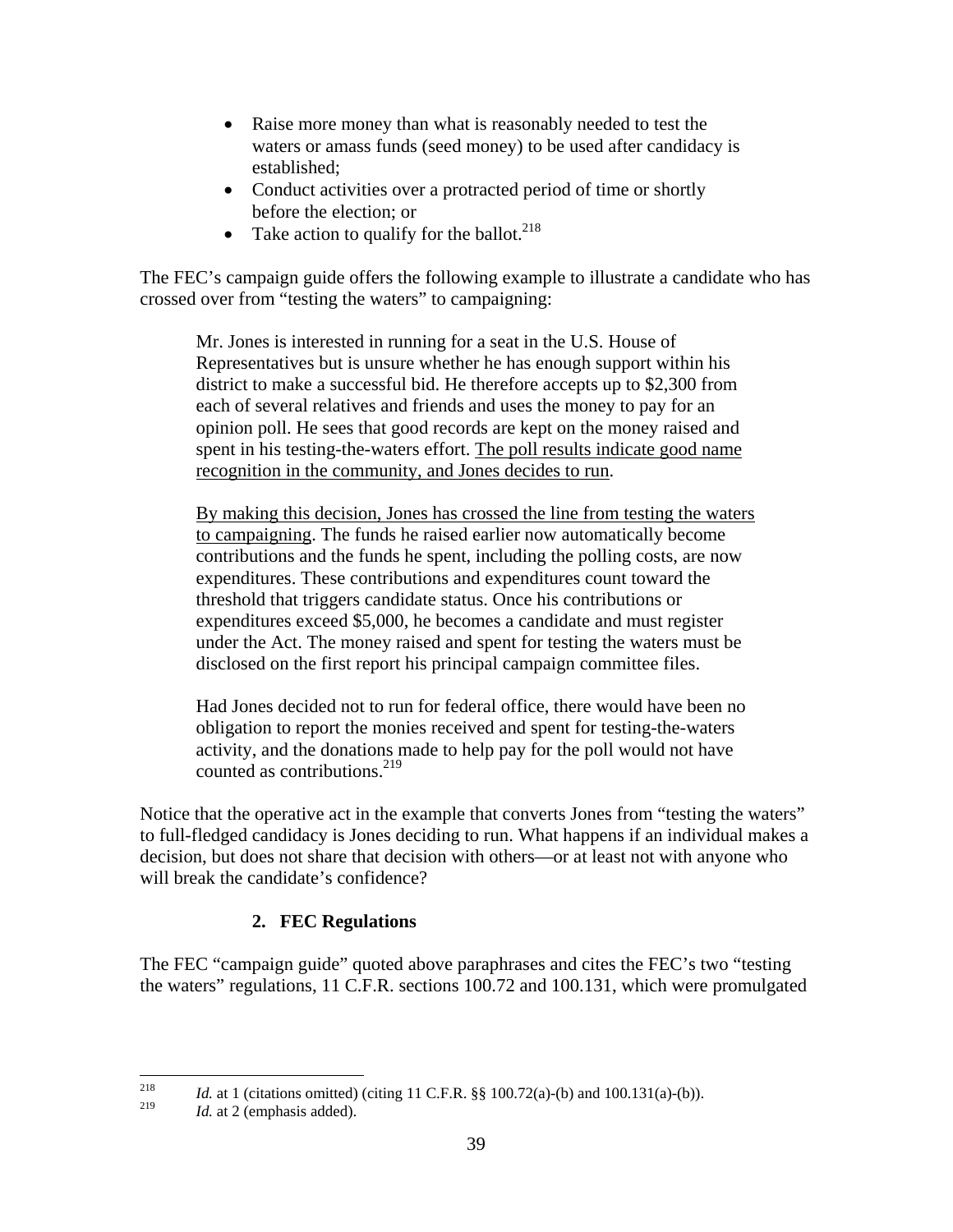by the FEC in  $1985^{220}$  to amend the original "testing the waters" regulation promulgated in 1977.<sup>221</sup>

The 1977 rule simply provided that payments for the purpose of determining whether an individual should become a candidate are excluded from the definition of "contribution" if the individual does not subsequently become a candidate.<sup>222</sup> The FEC explained: "This exception was made so that an individual is not discouraged from 'testing the waters' to determine whether his candidacy is feasible."<sup>223</sup>

The FEC's 1985 amendments to the rules made a significant change to the prior rules. In several advisory opinions in the early 1980s, the FEC had concluded that the prior regulations permitted individuals to "accept funds in excess of the contribution limits . . . and funds from prohibited sources, such as corporations and labor organizations, for 'testing the waters' activities" so long as excessive contributions and contributions from prohibited sources were refunded by a candidate campaign committee in the event the individual decided to run for office.<sup>224</sup> The FEC explained: "The Commission has reconsidered this issue and determined that permitting prohibited funds to be used for 'testing the waters' activities extended the exemptions beyond the narrow range of activities they were originally intended to encompass.<sup>7225</sup> The 1985 rules overrode the earlier advisory opinions and prohibited the use of funds in excess of contribution limits or from prohibited sources to pay for "testing the waters" activities.<sup>226</sup>

The 1985 "testing the waters" regulations, which remain in effect today, are structured as exceptions to the definitions of "contribution" and "expenditure." In other words, but for these regulations, the activities described therein would be "contributions" and "expenditures" under federal law—funds raised/spent "for the purpose of influencing" a federal election—and, therefore, would trigger the requirement that the candidate set up a principal campaign committee when they exceeded \$5,000. Instead, because of these exceptions, so long as an individual uses candidate-permissible funds, the individual can "test the waters" without registering a principal campaign committee with the FEC.

Section 100.72 exempts certain "testing the waters" activities from the definition of "contribution" and reads:

(a) General exemption. Funds received solely for the purpose of determining whether an individual should become a candidate are not contributions. Examples

<sup>220</sup> 220 *See* Payments Received for Testing the Waters Activities, 50 Fed. Reg. 9992 (Mar. 13, 1985) (Final Rules and Explanations and Justification), *available at* http://www.fec.gov/law/cfr/

See FEC Chairman Explanation and Justification of Proposed Regulations, House Doc. 95-44, 95th Cong., 1st Sess. (1977), at 40, *available at*  $\frac{http://www.fec.gov/law/cfr/ej$  compilation/1977/95-44.pdf.<br> *Id.*<br> *Payments Received for Testing the Waters Activities, 50 Fed. Reg. at 9994 (internal citations* 

omitted) (citing Advisory Opinions 1982-19 and 1983-09).<br> $\frac{225}{14}$ 

<sup>225</sup>*Id.* <sup>226</sup>*Id.*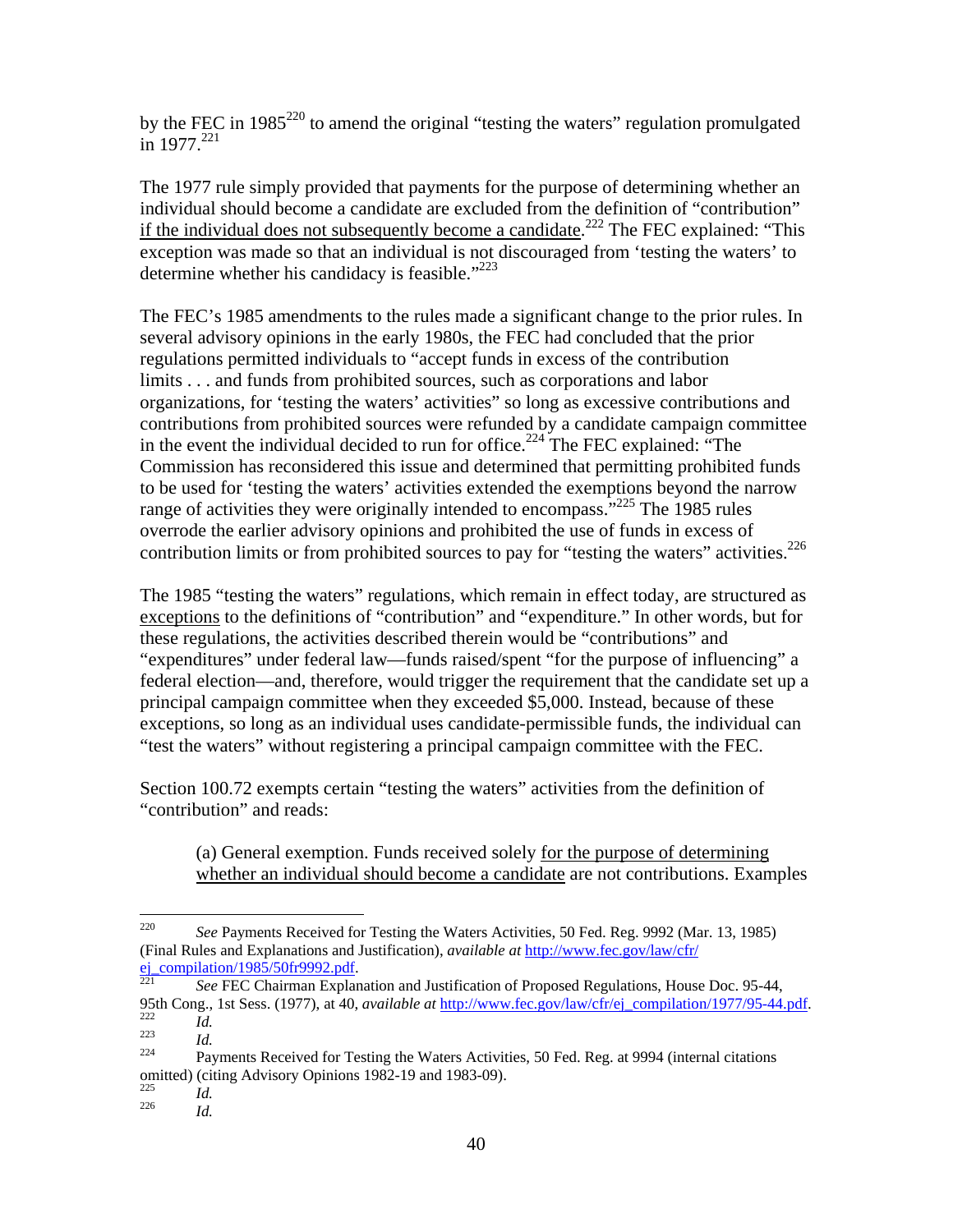of activities permissible under this exemption if they are conducted to determine whether an individual should become a candidate include, but are not limited to, conducting a poll, telephone calls, and travel. Only funds permissible under the Act may be used for such activities. The individual shall keep records of all such funds received. See 11 CFR 101.3. If the individual subsequently becomes a candidate, the funds received are contributions subject to the reporting requirements of the Act. Such contributions must be reported with the first report filed by the principal campaign committee of the candidate, regardless of the date the funds were received.

(b) Exemption not applicable to individuals who have decided to become candidates. This exemption does not apply to funds received for activities indicating that an individual has decided to become a candidate for a particular office or for activities relevant to conducting a campaign. Examples of activities that indicate that an individual has decided to become a candidate include, but are not limited to:

(1) The individual uses general public political advertising to publicize his or her intention to campaign for Federal office.

(2) The individual raises funds in excess of what could reasonably be expected to be used for exploratory activities or undertakes activities designed to amass campaign funds that would be spent after he or she becomes a candidate.

(3) The individual makes or authorizes written or oral statements that refer to him or her as a candidate for a particular office.

(4) The individual conducts activities in close proximity to the election or over a protracted period of time.

(5) The individual has taken action to qualify for the ballot under State  $law<sup>227</sup>$ 

Section 100.131 of the FEC's regulations contain a nearly-identically-worded exemption from the definition of "expenditure" for "testing the waters" expenses, replacing the phrase "funds received" from section 100.72(a) with the phrase "payments made."<sup>228</sup> And section 101.3 establishes the requirement that candidates disclosure the funds they used to "test the waters."<sup>229</sup>

After the 1985 "testing the waters" rulemaking that produced these regulations, the FEC did not revisit this issue in a rulemaking proceeding until 2001-03, when it promulgated rules making clear that certain expenses benefiting presidential candidates, paid for by federal multicandidate PACs before the candidate announces her candidacy, are in-kind "contributions" under the law and must be reimbursed by the presidential campaign committee if they exceed the applicable \$5,000 contribution limit.

 $227$ <sup>227</sup> 11 C.F.R. § 100.72 (emphasis added).<br><sup>228</sup> *Id*. § 100.131.

*Id.* § 101.3.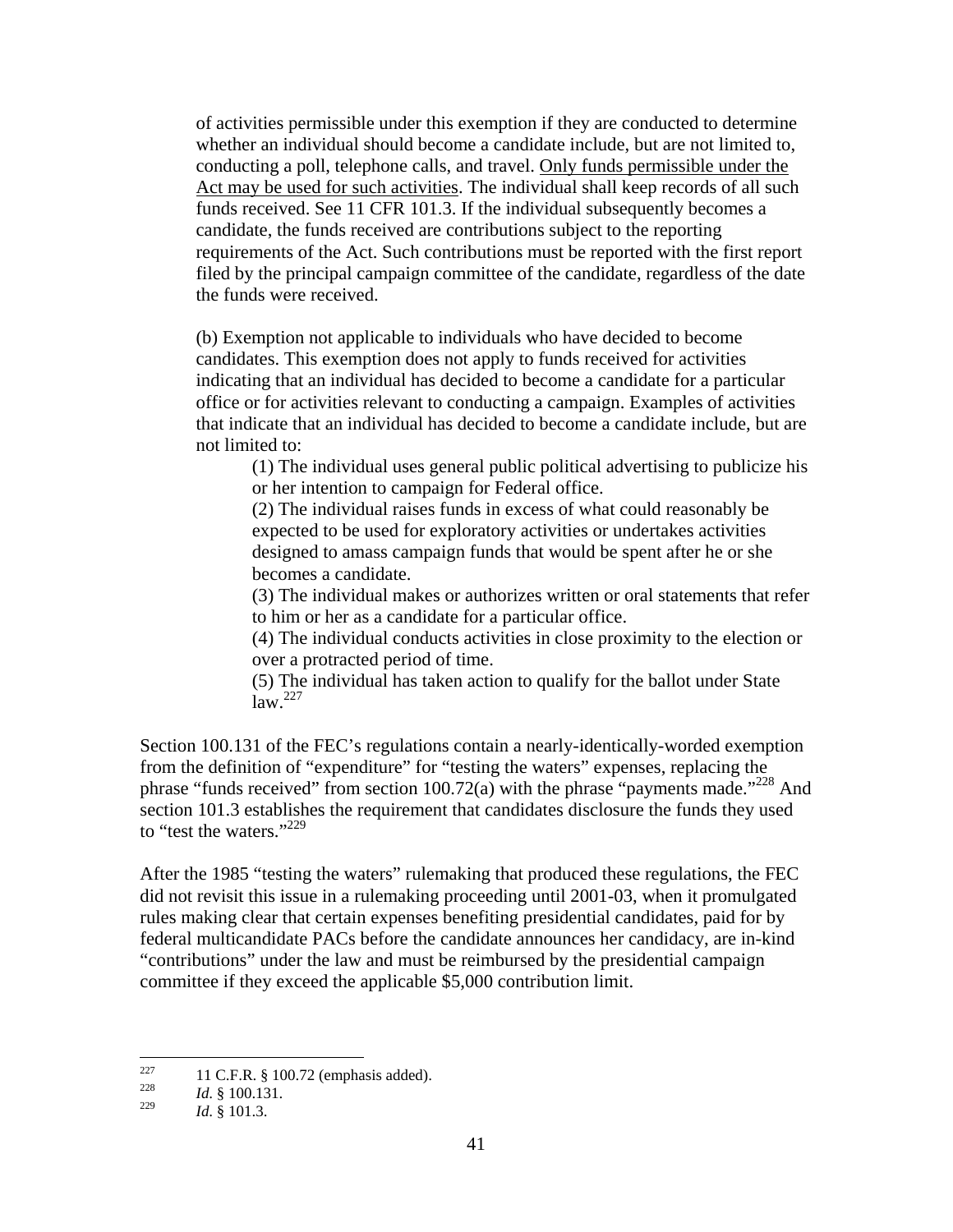These rules establish certain activities as *de facto* "testing the waters" activities that must be paid for with funds raised under the \$2,700 per election candidate contribution limit instead of under the multicandidate PAC's \$5,000 per calendar year contribution limit. However, the regulations allow a cure—if the candidate committee reimburses the multicandidate PAC, all is well under the FEC's regulations.

Section 9034.10 states:

(a) A payment by a multicandidate political committee is an in-kind contribution to, and qualified campaign expense by, a Presidential candidate, even though made before the individual becomes a candidate under 11 CFR 100.3 and 9032.2, if—

(1) The expenditure is made on or after January 1 of the year immediately following the last Presidential election year; (2) With respect to the goods or services involved, the candidate accepted or received them, requested or suggested their provision, was materially involved in the decision to provide them, or was involved in substantial discussions about their provision; and

(3) The goods or services are—

(i) Polling expenses for determining the favorability, name recognition, or relative support level of the candidate involved; (ii) Compensation paid to employees, consultants, or vendors for services rendered in connection with establishing and staffing offices in States where Presidential primaries, caucuses, or preference polls are to be held, other than offices in the candidate's home state and in or near the District of Columbia; (iii) Administrative expenses, including rent, utilities, office supplies and equipment, in connection with establishing and staffing offices in States where Presidential primaries, caucuses, or preference polls are to be held, other than offices in the candidate's home state and in or near the District of Columbia; or (iv) Expenses of individuals seeking to become delegates in the Presidential nomination process.

(b) Notwithstanding paragraph (a) of this section, if the candidate, through an authorized committee, reimburses the multicandidate political committee within 30 days of becoming a candidate, the payment shall not be deemed an in-kind contribution for either entity, and the reimbursement shall be an expenditure and a qualified campaign expense of the candidate.<sup>230</sup>

Section 9034.10 applies to presidential candidates participating in the public financing program. Very similar language was added as section 110.2(l)—a section of the regulations pertaining to all multicandidate political committees—to encompass the same

230 *Id.* § 9034.10 (emphasis added).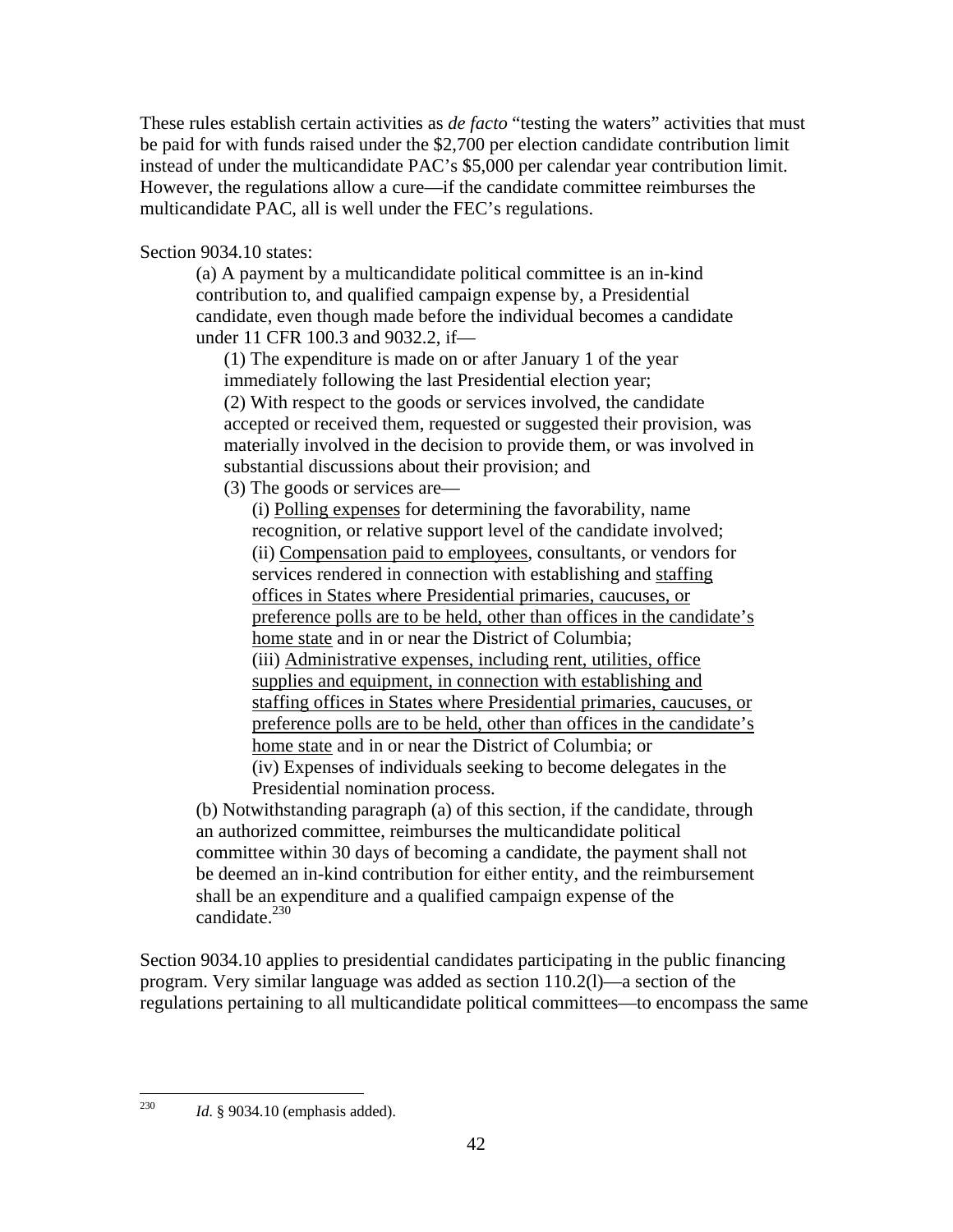activities when engaged in by presidential candidates not participating in the public financing program.<sup>231</sup> The FEC explained:

These provisions were designed to address situations where unauthorized political committees closely associated with a particular individual planning to run for President defray costs that are properly treated as inkind contributions unless reimbursed by the Presidential campaign. . . . The focus of the final rules, therefore, is those expenses paid by multicandidate political committees prior to actual candidacy under the law, i.e., during the "testing the waters" phase and before. $2^{32}$ 

The FEC's explanation of these rules makes clear that the FEC deems the activities covered by the rules to be "testing the waters" activities. "The covered expenses in the new rules at 11 CFR 110.2(l) and 9034.10 would not trigger candidacy themselves, but would count as contributions in-kind and/or qualified campaign expenses if and when the individual benefiting becomes a candidate, including by operation of 11 CFR 100.72(b) and  $100.131(b)$ ."<sup>233</sup>

Based on the FEC's regulations, we know that, at the very least, the following activities constitute "testing the waters" activities. Consequently, these activities must be paid for with funds raised under the \$2,700 candidate contribution limit and subject to the federal law ban on corporation and labor union contributions:

- Conducting a poll for the purpose of determining whether an individual should become a candidate: $234$
- Telephone calls for the purpose of determining whether an individual should become a candidate:<sup>235</sup>
- Travel for the purpose of determining whether an individual should become a candidate: $^{236}$
- Polling expenses for determining the favorability, name recognition, or relative support level of the candidate involved: $237$
- Compensation paid to employees, consultants, or vendors for services rendered in connection with establishing and staffing offices in states other than the candidate's home state and in or near the District of Columbia;<sup>238</sup> and
- Administrative expenses, including rent, utilities, office supplies and equipment, in connection with establishing and staffing offices in states other than the candidate's home state and in or near the District of Columbia.<sup>239</sup>

<sup>231</sup> Id. § 110.2(1); see also Public Financing of Presidential Candidates and Nominating Conventions, 68 Fed. Reg. 47386, 47387 (Aug. 8, 2003) (hereinafter "Presidential Candidates E&J") (Final Rules and Explanation and Justification).

<sup>&</sup>lt;sup>232</sup><br>
Presidential Candidates E&J, 68 Fed. Reg. at 47407.<br> *Id.*<br> *See* 11 C.F.R. §§ 100.72 and 100.131.<br>
<sup>235</sup><br>
<sup>236</sup><br>
11 C.F.R. §§ 100.72, 100.131.<br> *See* 11 C.F.R. §§ 100.72, 100.131.<br> *See* 11 C.F.R. §§ 110.2(1), 9034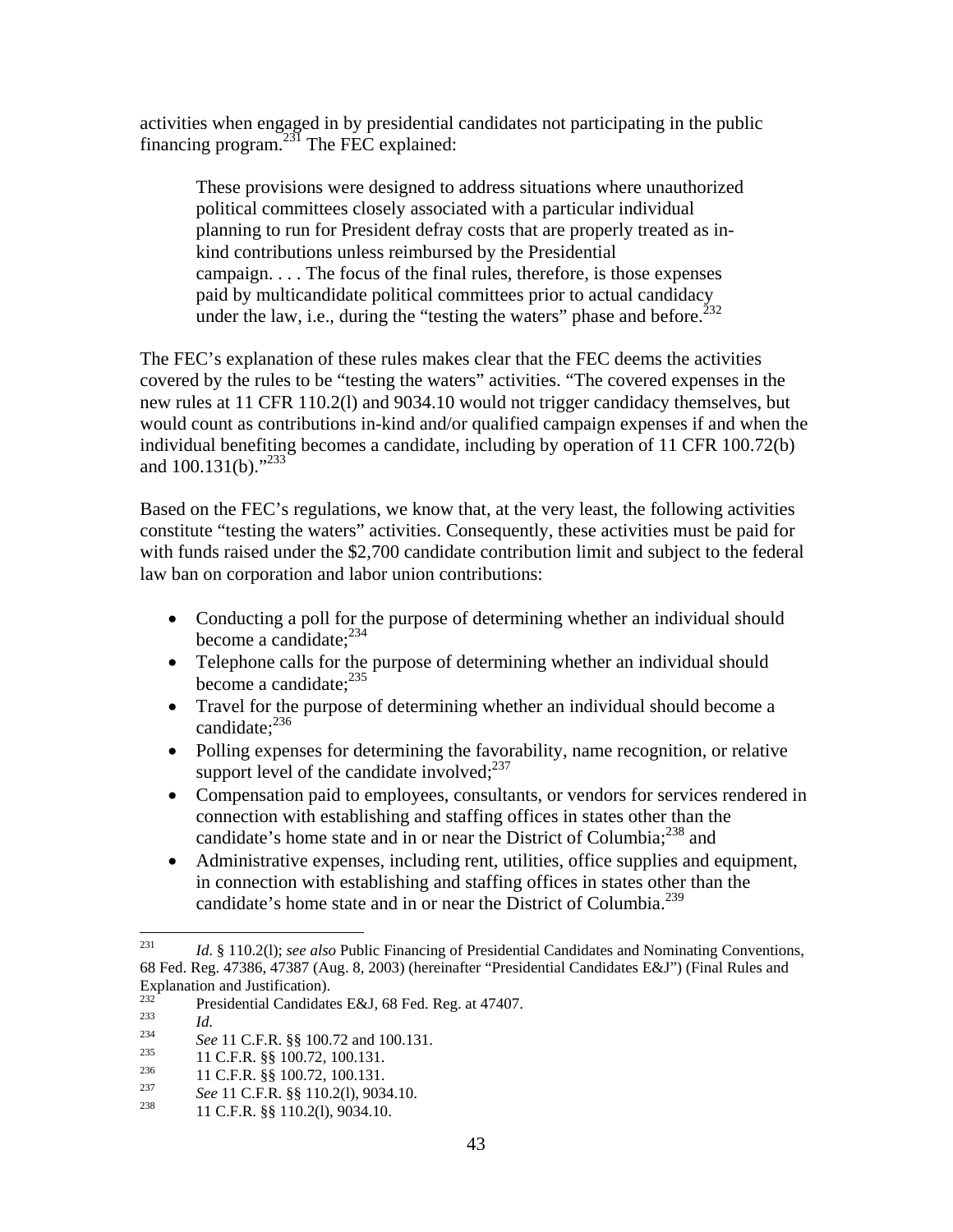# **3. FEC Advisory Opinions and Enforcement Actions**

During the first decade of its existence, the FEC was asked numerous times to advise prospective presidential candidates regarding activities that could permissibly be conducted under the "testing the waters" exemptions from the definitions of "contribution" and "expenditure." During the late 1970s and early 1980s, prospective candidates were attempting to stretch the boundary of activities that could be funded without forming a presidential candidate committee—but they were still paying for the activities using funds raised subject to the candidate contribution limit. Then, in the runup to the 1988 election, prospective candidates shifted their focus to the boundary between non-candidacy and "testing the waters," in order to pay for pre-candidacy activities with funds raised outside the candidate contribution restrictions.

# **a. Advisory Opinion 1981-32 (Askew)**

In Advisory Opinion 1981-32 , for example, former Florida Governor Reubin Askew sought guidance from the FEC in July 1981—more than three years before the presidential election—regarding 14 specific activities he hoped to conduct in order to "test the waters" of a presidential candidacy without forming a principal campaign committee. Unlike many of today's prospective presidential candidates, Askew had every intention of paying for the activities using funds raised in compliance with the candidate contribution restrictions, but wanted to know whether undertaking any or all of the activities would make him a "candidate" under FECA even though he had not made a decision to become a candidate. His request pertained to the following activities:

- 1. Travel throughout the country for the purpose of speaking to political and non-political groups on a variety of public issues and meeting with opinion makers and others interested in public affairs for the purpose of determining whether potential political support exists for a national campaign.
- 2. Employment of political consultants for the purpose of assisting with advice on the potential and mechanics of constructing a national campaign organization.
- 3. Employment of a public relations consultant for the purpose of arranging and coordinating speaking engagements, disseminating copies of the Governor's speeches, and arranging for the publication of articles by the Governor in newspapers and periodicals.
- 4. Rental of office space.
- 5. Rental or purchase of office equipment for the purpose of compiling the names and addresses of individuals who indicate an interest in organizing a national campaign.
- 6. Preparation and use of letterhead stationery and correspondence with persons who have indicated an interest in a possible campaign by the Governor. It is understood that dissemination of information through mailings to the general public would not be appropriate "Testing the Waters" activity.

<sup>&</sup>lt;sup>239</sup> 11 C.F.R. §§ 110.2(1), 9034.10.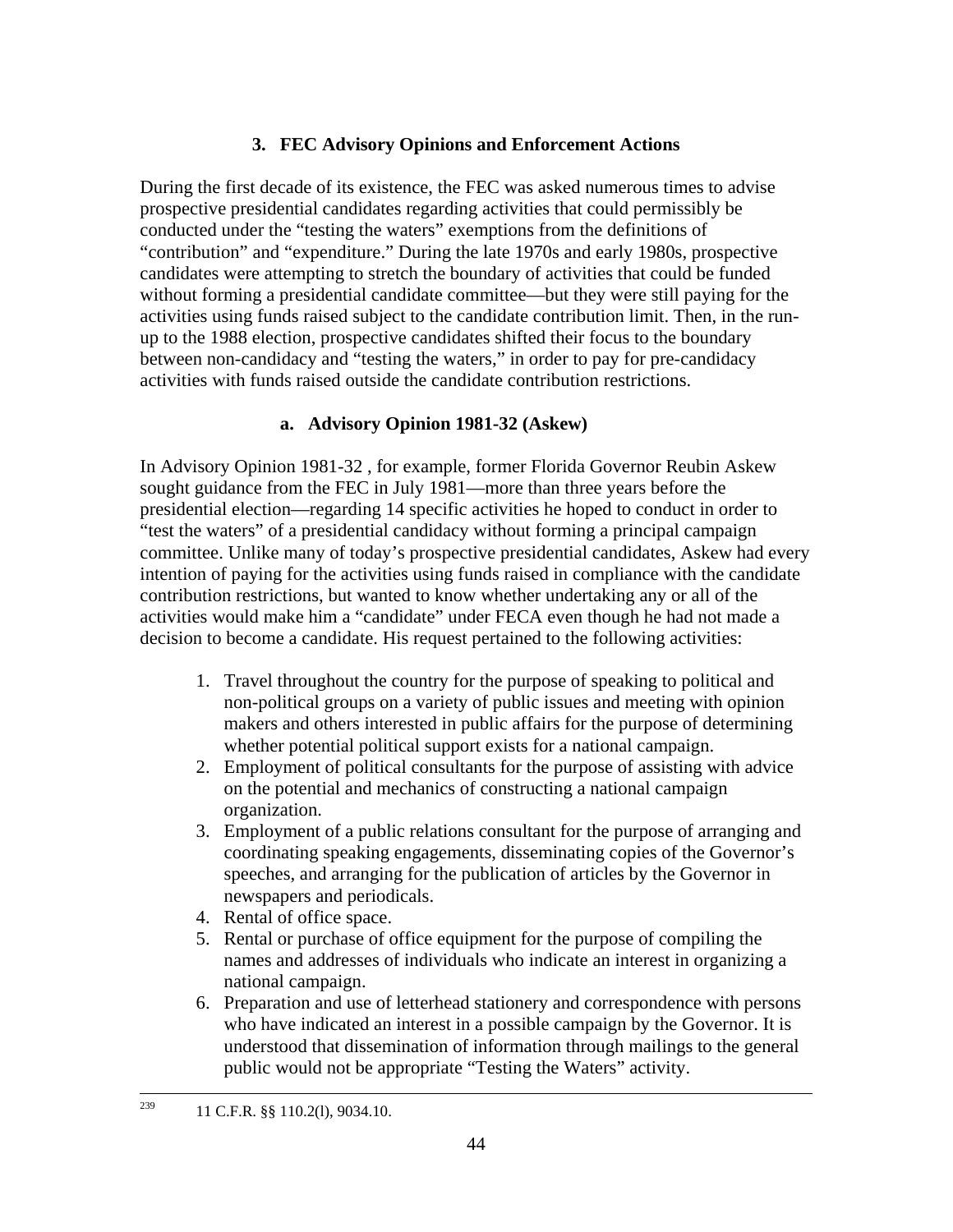- 7. Supplementing the salary of a personal secretary who is employed by the Governor's law firm but will have the additional responsibility during the testing period of making travel arrangements, taking and placing telephone calls related to the testing activities, assisting in receiving and depositing the funds used to finance the testing, and assisting with general correspondence.
- 8. Reimbursement of the Governor's law firm for the activities of an associate attorney who is employed by the firm but will have the responsibility during the testing period of researching and preparing speeches, and coordinating the arrangement of interviews of the Governor by the news media, answering inquiries of the news media, arranging background briefings on various public issues, and traveling as an aide on some of the testing trips.
- 9. Reimbursement of the Governor's law firm for telephone costs, copying costs, and other incidental expenses which may be incurred.
- 10. Travel to other parts of the country in order to attend briefings on various public issues, and reimbursement of those who travel to Miami for the purpose of providing briefings on public issues.
- 11. Employment of a specialist in opinion research to conduct polls for the purpose of determining the feasibility of a national campaign.
- 12. Employment of an assistant to help coordinate travel arrangements and also travel as an aide on some of the testing trips.
- 13. Preparation and printing of a biographical brochure and possibly photographs to be used in connection with speaking appearances by Governor Askew. It is understood that such a brochure and such photographs would not be utilized in a general mailing.
- 14. Solicitation of contributions for the limited purpose of engaging in such "Testing the Water" activities as the foregoing. It is understood that this period would not be used for the purpose of raising funds for any possible later campaign. $240$

The FEC concluded:

[T]he testing the waters exemptions of the regulations permit all of the 14 activities described in your request provided and only so long as Governor Askew in undertaking any single activity, or all the various activities, continues to deliberate his decision to become a presidential candidate for 1984, as distinguished from pursuing the activity as a means of seeking some affirmation or reinforcement of a private decision he has already made to be a candidate.<sup>241</sup>

The FEC then went on and, perhaps unwittingly, provided some advice for how to stay out of "candidate" status. The Commission advised:

This means that any oral or written statements by Governor Askew, or by others who assist in any of the 14 activities, may not refer to him as a

<sup>240</sup> <sup>240</sup> FEC Advisory Opinion 1981-32 (Askew) at 2-3.<br> *Id.* at 4 (emphasis added).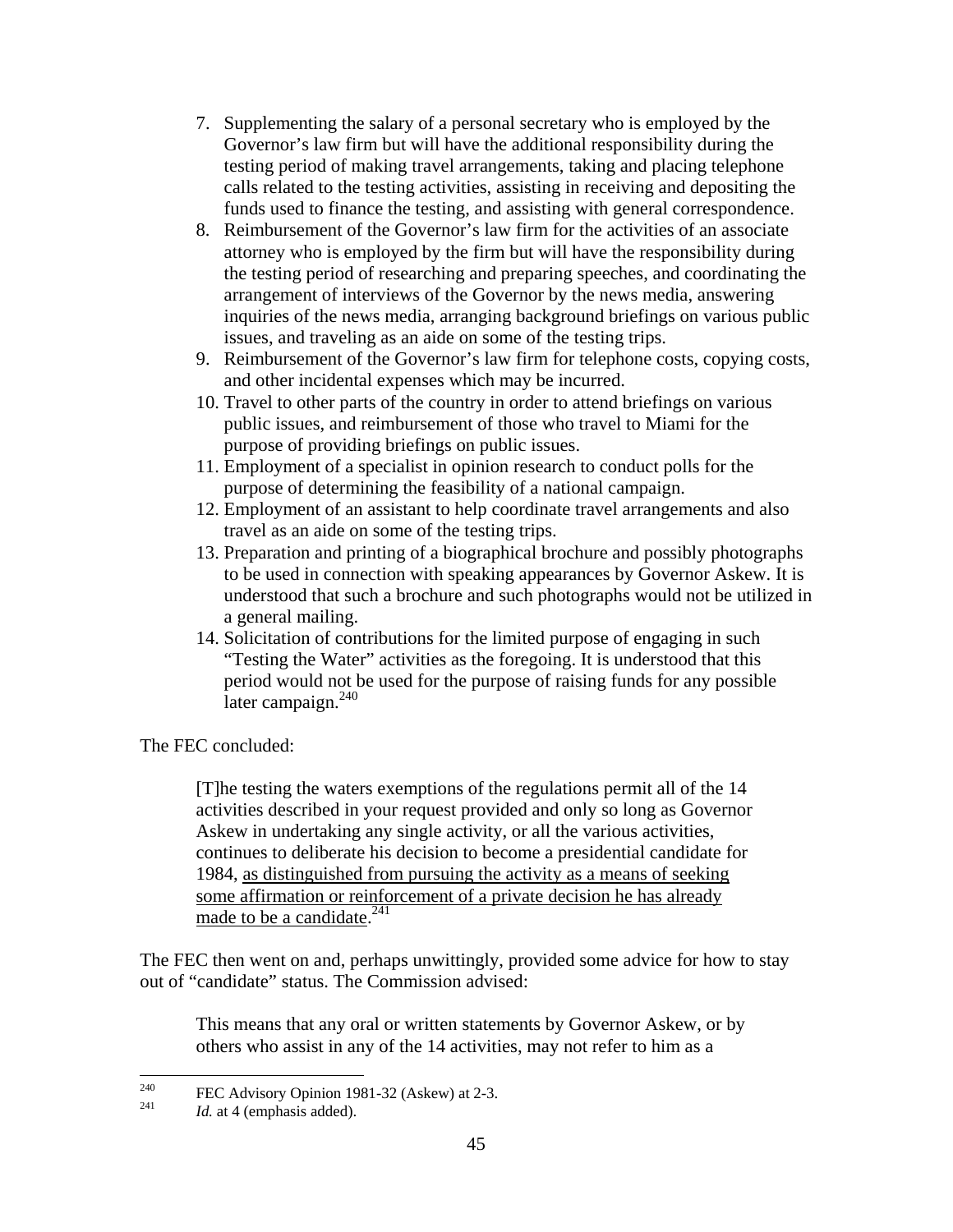presidential candidate. For example, any name selected for the testing the waters effort must avoid expressions such as "Askew for President," or "Askew in '84," etc. $242$ 

The FEC made clear in Advisory Opinion 1981-32 that a "private decision" to run for president renders an individual a "candidate" under the law, but also made clear that prospective presidential candidates could do a whole lot of campaign building without legally becoming "candidates."

Nevertheless, the Commission emphasized that if the proposed activities took "place in a factual context indicating that Governor Askew ha[d] moved beyond the deliberative process of deciding to become a candidate, and into the process of planning and scheduling public activities designed to heighten his political appeal to the electorate," then the activity would cease to be within the "testing the waters" exemption, and "candidacy would arise."243 And Governor Askew's request made clear that many of the activities being engaged in today by 2016 prospective presidential candidates were clearly considered in 1981 to be "testing the waters" activities that had to be paid for with candidate-permissible funds.

# **b. Advisory Opinion 1982-03 (Cranston)**

In January 1982, another prospective 1984 presidential candidate, Senator Alan Cranston, sought confirmation from the FEC that certain activities qualified for the "testing the waters" exemption. As was the case with Governor Askew in Advisory Opinion 1981-32, Senator Cranston fully intended to pay for such activities with candidate-permissible funds. Unlike so many prospective 2016 presidential candidates, evasion of the candidate contribution limit was not Senator Cranston's goal. Senator Cranston sought confirmation that the following activities constituted "testing the waters" activities:

- 1. Travel by the Senator, committee members and perhaps others for the purpose of "testing the waters," including speaking to groups on a variety of public issues and meeting with opinion makers.
- 2. Reimbursement of certain expenses incurred by the Senator, committee members and perhaps others for the purpose of "testing the waters," including some expenses which, if the Senator were to become a candidate, would be contributions to the committee if not reimbursed.
- 3. Hiring independent contractors in such fields as polling, political consulting, public opinion, communications or research for specific tasks relating to "testing the waters."
- 4. Compiling and maintaining information concerning persons who indicate an interest in the possible candidacy of Senator Cranston. There will be no expenditures for mass mailings to such persons or to the general public.

<sup>242</sup> 

 $\frac{242}{243}$  *Id.* at 5.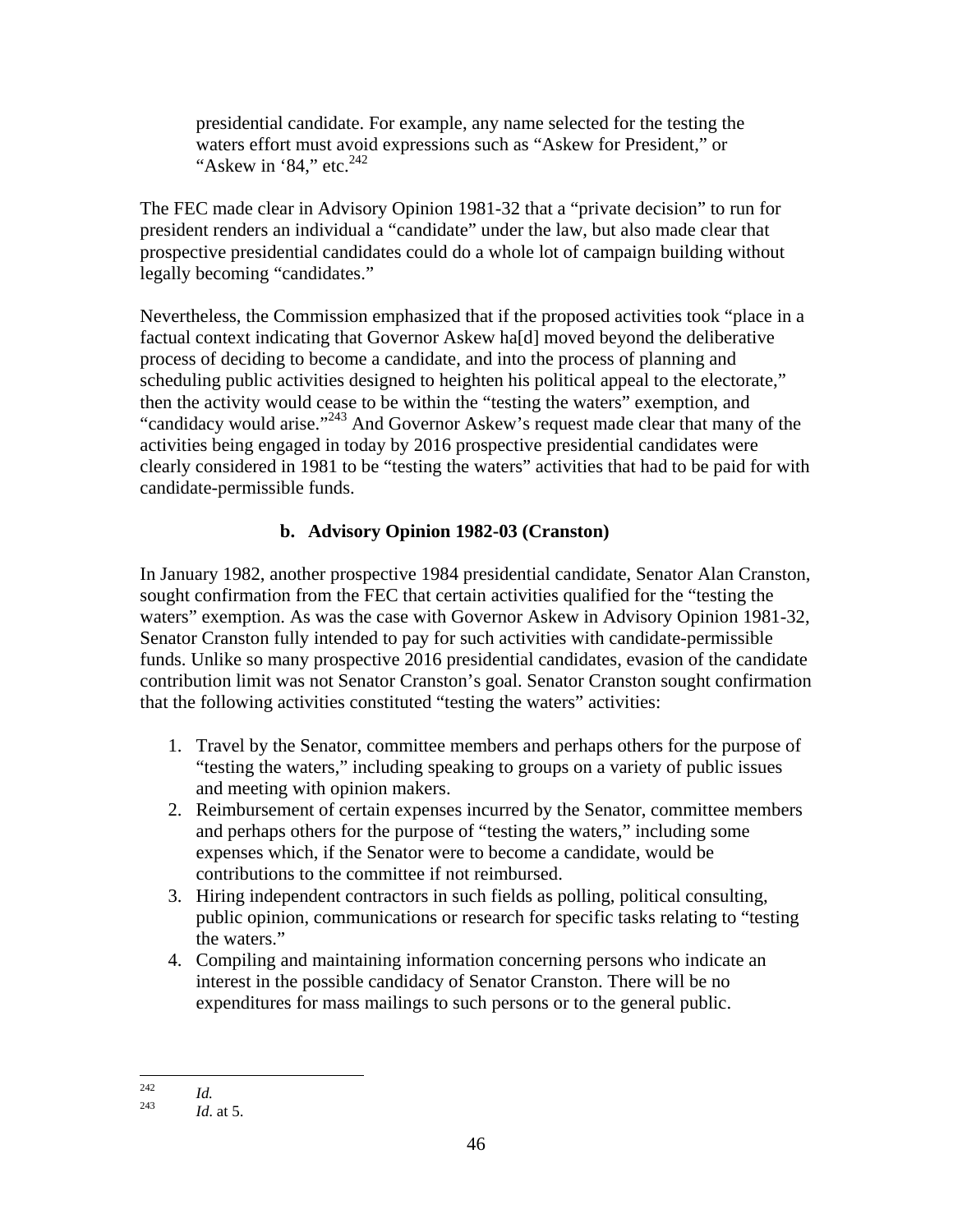5. Organizing advisory groups on critical and substantive issues requiring expertise and particularized knowledge.<sup>244</sup>

The FEC repeated its response to Advisory Opinion 1981-31, advising Cranston:

The Commission is of the opinion that the testing the waters exemptions of the regulations permit all of the activities described in your request provided and only so long as Senator Cranston in undertaking any single activity, or all the various activities, continues to deliberate his decision to become a presidential candidate for 1984, as distinguished from pursuing the activity as a means of seeking some affirmation or reinforcement of a private decision he has already made to be a candidate.<sup>245</sup>

It is again worth noting that many of the activities being engaged in today by prospective 2016 presidential candidates were clearly considered in 1982 to be "testing the waters" activities. Prospective 1984 presidential candidates were paying for these activities with candidate-permissible funds, while prospective 2016 presidential candidates seemingly are not.

Notwithstanding the fact that these prospective 1984 presidential candidates were paying for these activities with candidate-permissible funds, Commissioner Thomas E. Harris wrote a dissenting opinion to Advisory Opinion 1982-03, cautioning:

I fear that the Commission will drown while protecting an individual's right to "test the waters" in order to determine the feasibility of his candidacy. The Commission's regulations were intended to be a narrow exemption from the definition of contribution and expenditure. . . . The Commission was cognizant that the line between "testing the waters" and campaign activity was a thin one, but now it is non-existent.<sup>246</sup>

# **c. Advisory Opinion 1985-40 (Baker / Republican Majority Fund)**

Prior to the 1984 presidential election, "testing the waters" advisory opinion requests focused on the legal line between "testing the waters" and candidacy, with requestors steadily expanding the scope of activities that could be conducted to "test the waters" without immediately registering a political committee and filing disclosure reports—but all the while using funds raised under the candidate contribution restrictions to pay for such activities.

In the run-up to the 1988 election, however, prospective candidates' advisory opinion requests shifted focus to the legal line between non-candidacy and "testing the waters"—

<sup>244</sup> 

<sup>&</sup>lt;sup>244</sup> FEC Advisory Opinion 1982-03 (Cranson) at 2.<br>
<sup>245</sup> *Id.* at 4. Dissenting Opinion of Comm'r Thomas E. Harris at 1, FEC Advisory Opinion 1982-03.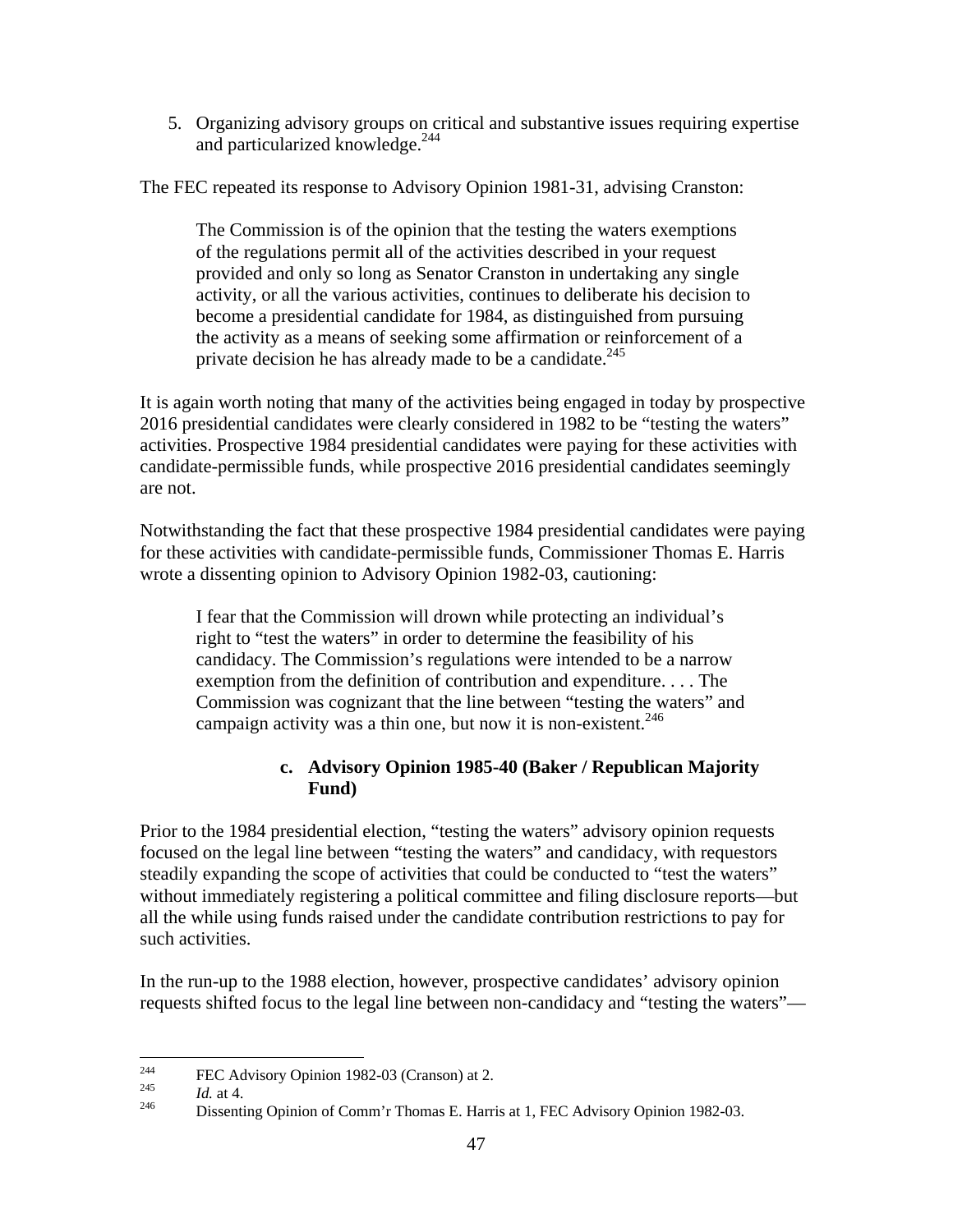in an effort to expand the scope of activities that could be conducted outside of the candidate contribution restrictions.

Advisory Opinion 1985-40 responded to a joint request by the Republican Majority Fund (RMF) multicandidate PAC and the "testing the waters" fund of former U.S. Senator and 1980 presidential candidate Howard H. Baker, Jr. Baker had been "closely identified" with RMF since its creation in 1980, having raised funds for the PAC and having been featured in the PACs newsletter.<sup>247</sup>

At the time the request was submitted in November 1985, Baker was admittedly "determining whether to become a candidate for the 1988 Republican presidential nomination."<sup>248</sup> Baker and RMF sought the FEC's opinion as to whether RMF could pay certain expenses related to Baker's activities before the November 1986 midterm election or whether, by contrast, the activities constituted "testing the waters" that must be treated as in-kind contributions from RMF to Baker, subject to the \$5,000 limit on contributions from multicandidate PACs to candidates, or paid for with candidate-permissible funds.

For example, RMF and Baker explained that "Mr. Baker has been invited to attend and address state and regional Republican Party meetings and conferences in conjunction with appearances by other reported potential contenders for the 1988 Republican presidential nomination" and described these events as "cattle shows" that would "be attended by party officials, party activists, elected officeholders, political consultants, and the press." RMF and Baker conceded that "Mr. Baker's remarks at such events will indicate his potential interest in, and his ongoing consideration of whether to seek, the 1988 Republican presidential nomination."249 The requestors wanted to know if RMF could nevertheless pay for Baker's travel expenses and rental of hospitality suites at such events. The FEC concluded that travel expenses and hospitality suite rentals for these events constituted "testing the waters" activity. Accordingly, the FEC advised that RMF expenditures to defray travel costs for such appearances would constitute in-kind contributions to Baker's "testing the waters" fund subject to candidate contribution limits. $250$ 

Similarly, RMF and Baker explained that Baker planned to "travel to early primary and convention states to meet privately with Republican Party leaders to seek their views on whether he should seek the 1988 Republican presidential nomination.<sup>"251</sup> The FEC concluded: "Mr. Baker will be undertaking travel for these private meetings to determine whether he should become a candidate. Thus, the Commission concludes that travel for such private meetings will constitute testing-the-waters activity" that must be paid for with candidate-permissible funds.<sup>252</sup>

<sup>247</sup> <sup>247</sup> FEC Advisory Opinion 1985-40 (Baker / Republican Majority Fund) at 1-2.<br> *Id.* at 2.<br>
<sup>249</sup> *Id.* at 6.

<sup>249</sup> *Id.* at 6.<br>
250 *Id.* at 6-7.<br>
251 *Id.* at 8.<br> *Id.* (emphasis added).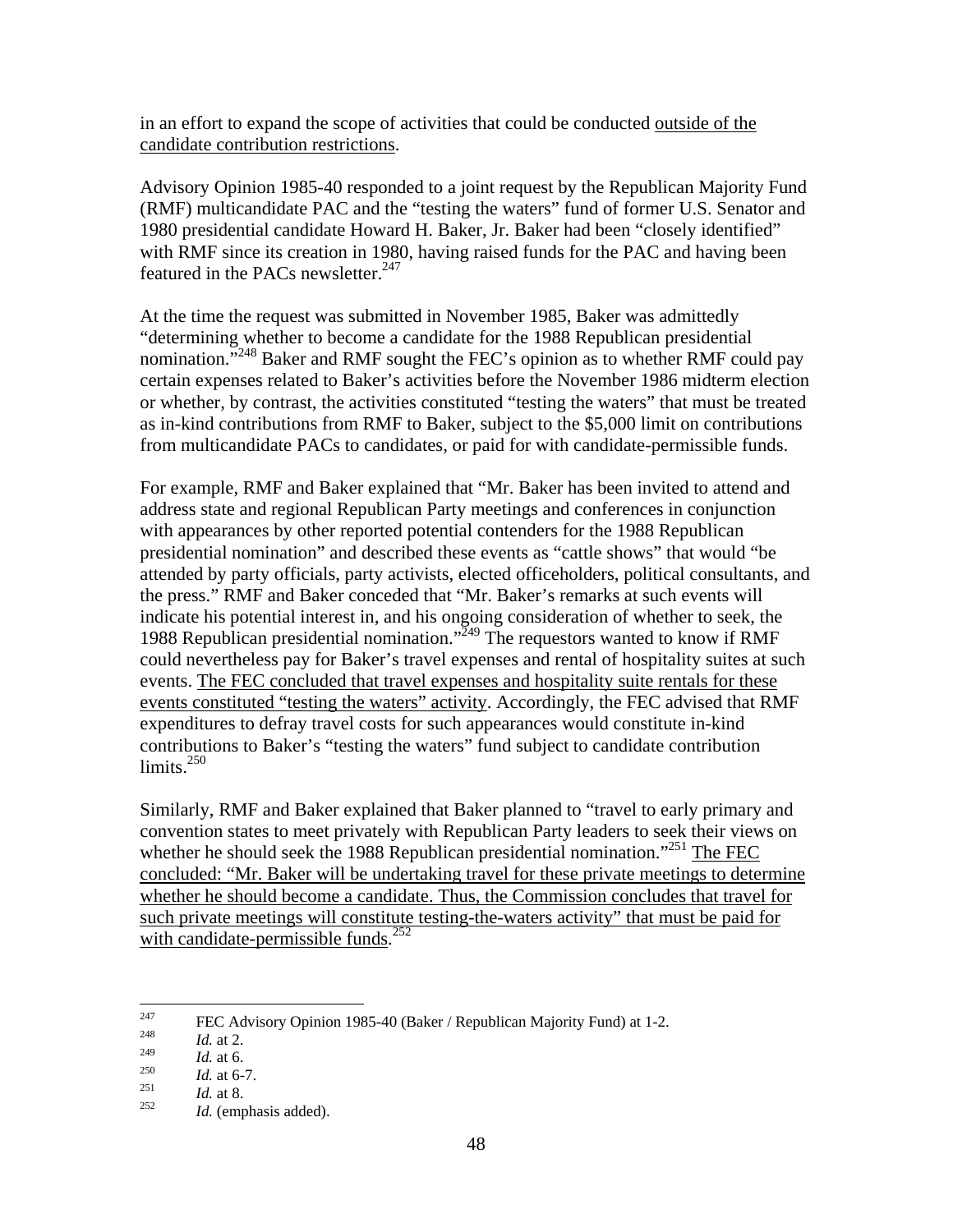Baker and RMF also planned to organize "steering committees in certain states, such as Iowa and New Hampshire, which will hold early caucuses and primaries in connection with the 1988 Republican presidential nomination."<sup>253</sup> The members "will be requested to (1) advise and consult with RMF regarding its contributions to candidates for Federal, state, and local offices in such states; (2) encourage Mr. Baker to seek the 1988 Republican presidential nomination; and (3) remain uncommitted to any other potential candidate for such nomination until Mr. Baker decides whether to become a candidate."<sup>254</sup> Baker and RMF further explained that "in certain instances such steering committee members will be requested to join the committee with the understanding that it will become the official campaign organization supporting Mr. Baker in that state if he should become a candidate."<sup>255</sup> The Commission concluded that "the setting up of these RMF steering committees will constitute in-kind support for Mr. Baker's testing-the waters activities, and will be subject to the \$5,000 limit."<sup>256</sup>

The RMF/Baker advisory opinion makes sense and acknowledges the obvious—that attending and addressing state political party conferences in conjunction with appearances by other reported potential contenders, traveling to states for private meetings with party leadership to gauge support of a possible candidacy, and setting up "steering committees" in early caucus/primary states constitute classic "testing the waters" activities that must be paid for with candidate-permissible funds.

After testing the waters, Baker decided not to run for the Republican Party's 1988 presidential nomination.

# **d. Advisory Opinion 1986-06 (George H.W. Bush / Fund for America's Future)**

Less than two months after Mr. Baker and RMF had filed their advisory opinion request, and before the Commission had issued an opinion in response to that request, another multicandidate PAC closely associated with a prospective 1988 presidential candidate submitted an advisory opinion request.

In January 1986, the multicandidate PAC Fund for America's Future (FAF), founded by Vice President George H.W. Bush, requested an advisory opinion regarding activities that FAF and Vice President Bush intended to undertake prior to the 1986 midterm election. FAF stated that it was "created to support the Republican Party and Republican candidates for state and local office as well as for both houses of Congress" and that it sought "to build a stronger Republican Party at all levels, including local party organizations."257 At the time of its request, FAF had "made contributions to Republican Party organizations in Arizona, California, Iowa, Michigan, New Jersey, Ohio, Oregon,

<sup>253</sup> 

<sup>&</sup>lt;sup>253</sup><br> *Id. Id.*<br>
<sup>255</sup><br>
<sup>256</sup><br>
<sup>257</sup> FEC Advisory Opinion 1986-06 (George H.W. Bush / Fund for America's Future) at 1.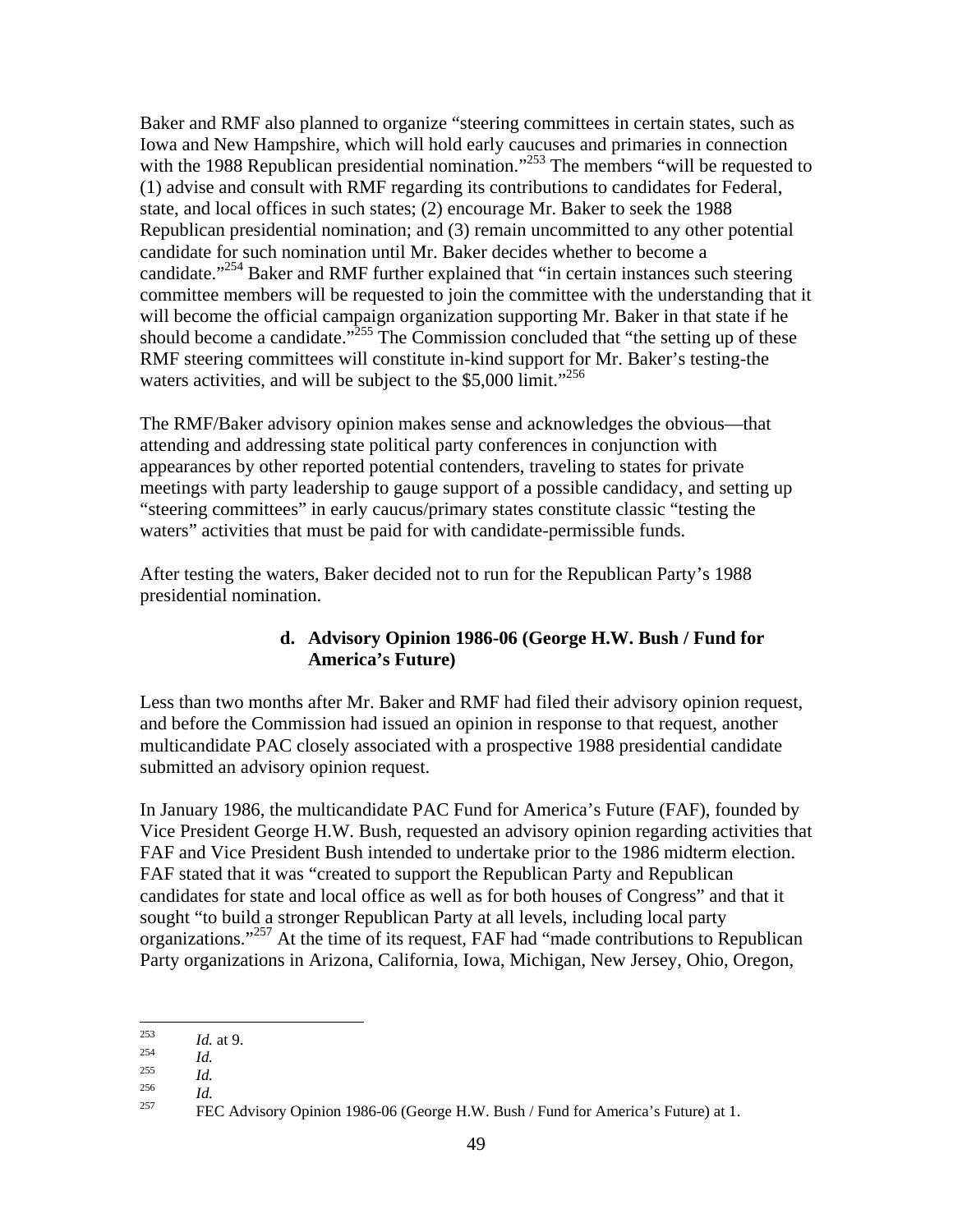South Dakota, Virginia, and Washington" and had "contributed to more than 100 Republican candidates for local, state, and Federal office."258

According to FAF, its "party-building and direct candidate support activities necessitate publications, fundraising solicitations, and travel and speechmaking by the Vice President, other Fund officials, and other well-known Republicans" and that the "Vice President's and the Fund's activities in this regard [would] increase as the 1986 election season continue<sup>[d]."259</sup>

FAF represented that Vice President Bush was not a candidate at the time of its request and that he would not consider any potential candidacy until after the 1986 midterm elections.260 But FAF was "concerned that the Commission may view its expenditures for activities in support of the Republican Party and Republican candidates as allocable toward any potential future candidacy by the Vice President in 1988.<sup>"261</sup> In other words, FAF was concerned that the FEC might conclude that the proposed activities constituted "testing the waters" by Bush, requiring payment with candidate-permissible funds.

The FEC explained:

The Fund's proposed activities described in [its] request include: (1) appearances by the Vice President on behalf of Republican candidates and the Republican Party; (2) references to the Vice President in the Fund's publications and solicitations; (3) the establishment and operation of the Fund's steering committees; (4) the Fund's program to organize volunteers for the Republican Party; and (5) the Fund's recruitment and financial assistance to persons seeking election to party offices, particularly with regard to the Michigan precinct delegate election in August 1986.<sup>262</sup>

The FEC concluded that the first four activities could be undertaken subject to some restrictions described below, and that the fifth activity does not necessarily involve candidate-related activities and was therefore permissible.<sup>263</sup>

As for the FEC's requirement that the activities be restricted in some fashion, the Commission explained, for example:

According to your description of the Fund's proposed activity, the only references to any potential candidacy by the Vice President in 1988 at his appearances in 1986 will be made "in an incidental manner or in response to questions by the public or press." In the Commission's view, this

<sup>258</sup>  $\frac{258}{259}$  *Id.* at 1-2.

<sup>259</sup>*Id.* at 2. 260 *Id*. 261 *Id*. 262 *Id.* at 3. 263 *Id.*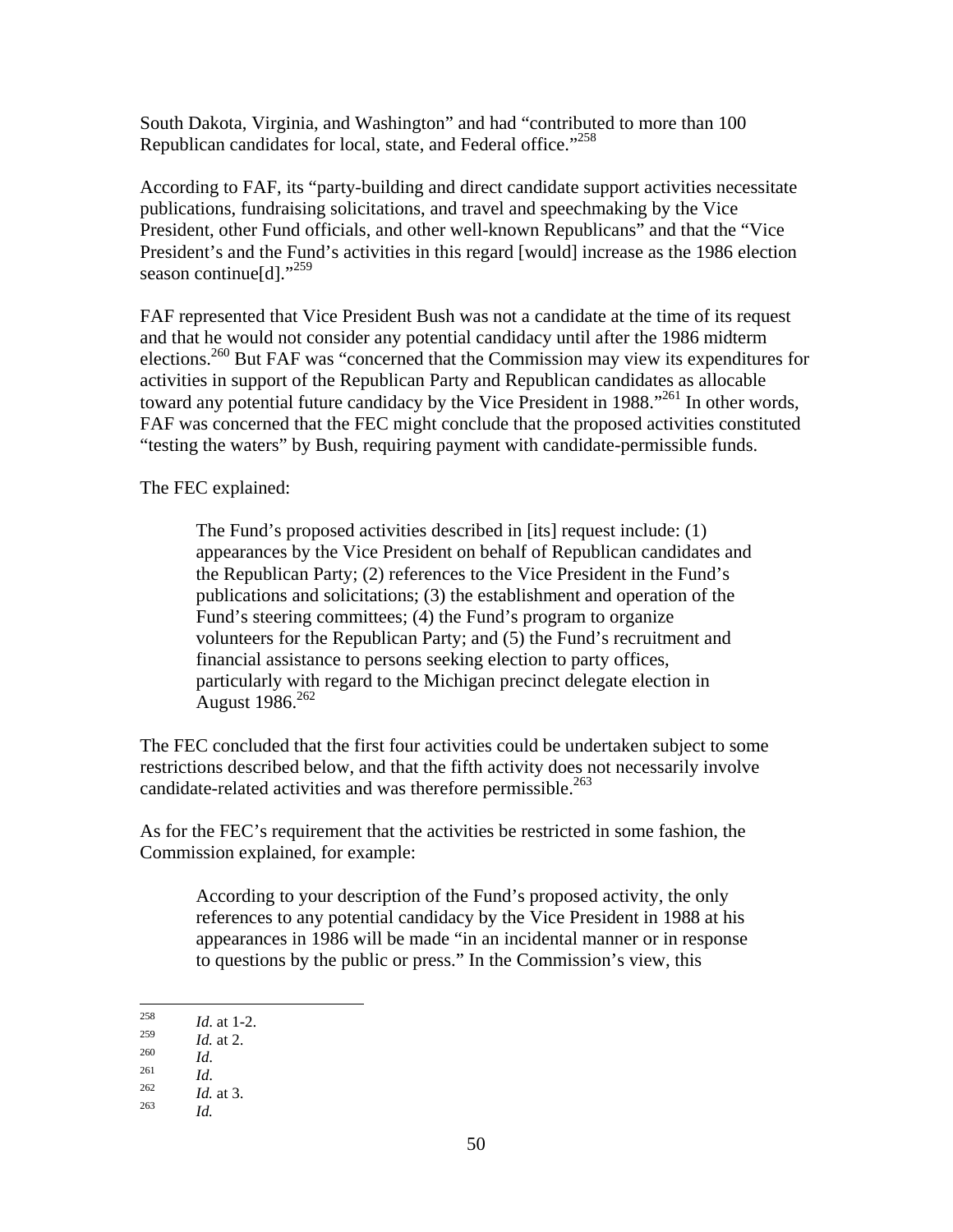statement should be narrowly interpreted to apply only to incidental contacts and incidental remarks, such as those in response to questions. Thus, the Commission assumes that it excludes public statements referring to the Vice President's possible intent to campaign for Federal office in the 1988 election cycle or to the campaign intentions of potential opponents for Federal office in 1988.<sup>264</sup>

The FEC further explained that the "Fund has established steering committees with members from every state" with the purpose "to involve local party officials, leaders, and officeholders in the Fund's activities and to permit them to advise and consult with the Fund concerning contributions to Republican candidates for Federal, state, local, and party office in such states."<sup>265</sup> The Commission then "note[d] that the establishment of steering committees by itself is a permissible activity for a multicandidate political committee" and the Commission "assume[d] that the Fund's steering committee's activities will only be related to the Fund's stated purposes of aiding the Republican Party and Republican candidates and will not be related to any potential candidacy by the Vice President in 1988, such as the formation of a campaign organization on the Vice President's behalf or participation in the presidential nomination process, such as the delegate selection process, on his behalf."<sup>266</sup>

Similarly, the Fund established a "volunteer program" in states throughout the nation for the same purposes, "include[ing] the establishment of local offices in many states in order to identify, encourage, and organize Republican volunteers and make it possible for them to play a role in local party efforts and campaigns."<sup>267</sup> The FEC explained that the Fund's "description of this proposed activity makes no reference to the Vice President or any 1988 candidacy by him. Thus, by implication, [the Fund's] description suggests that the Fund will not conduct this activity in order to benefit any potential candidacy by the Vice President in 1988, such as the formation of a campaign organization on the Vice President's behalf or participation in the presidential nomination process, such as the delegate selection process, on his behalf."<sup>268</sup>

With respect to all of these activities, the FEC took FAF at its word that the purpose of the activities was aid the Republican Party and Republican candidates running in the 1986 midterm election—not to aid or benefit any potential candidacy by Vice President Bush in 1988. And the Commission made clear that any references to potential candidacy by the Vice President in 1988 during the proposed 1986 activities must be truly incidental, with incidental interpreted "narrowly" to apply, for example, to remarks in response to questions and excluding "public statements referring to the Vice President's possible intent to campaign for Federal office in the 1988 election cycle or to the campaign intentions of potential opponents for Federal office in 1988."<sup>269</sup>

<sup>264</sup> 

<sup>264</sup> *Id.* at 4 (emphasis added).<br>
265 *Id.* at 6.<br>
266 *Id.* (emphasis added).<br>
268 *Id.* at 7 (emphasis added).

*Id.* at 4.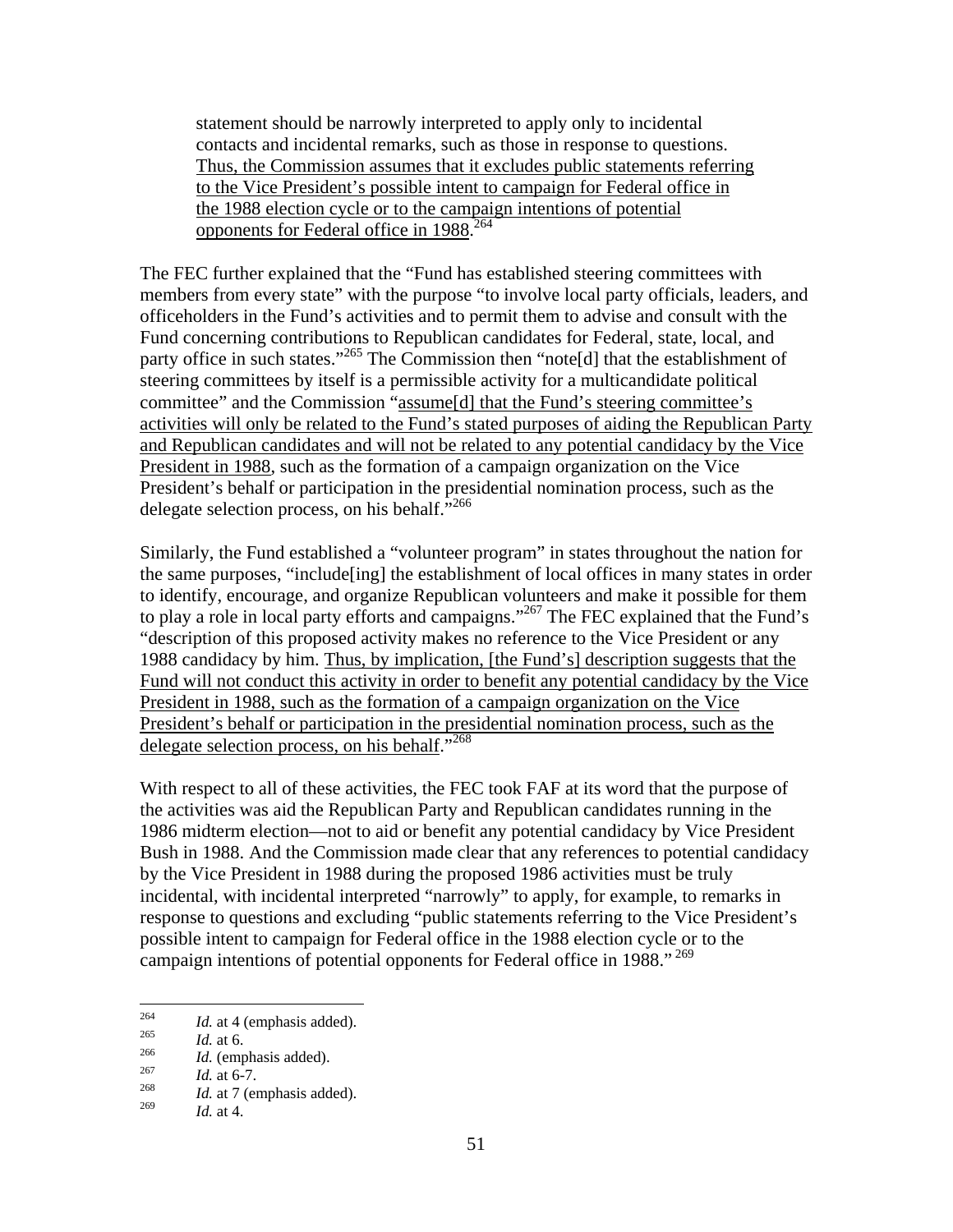Although the Commission's majority circumscribed the activities it approved as detailed above, Commissioner Harris dissented and wrote the passage quoted at the outset of Section III of this paper:

In its rulings on unannounced presidential aspirants the [FEC] has, step by step, gotten itself into the absurd position that it refuses to acknowledge what everyone knows: that Vice President Bush is running for President and is financing his campaign through the Fund for America's Future, Inc., which he organized and controls. . . . Only persons just alighting from a UFO can doubt that activities of these sorts, which are engaged in over a period of many months, will promote the candidacy of the founding father. That, of course, is why so many would-be Presidents, of both parties, have created and utilized PACs of this sort in recent years. $270$ 

The Commission's Vice Chairman John Warren McGarry also dissented, on the ground that "it makes no sense for a multicandidate committee with which a prospective presidential candidate is closely and actively associated to make expenditures to . . . precinct delegate candidates, or to recruit or otherwise encourage such candidates, and to not have such expenditures count against that candidate's expenditure limitations . . . once he or she becomes a candidate."271

With two of the Commission's six commissioners dissenting, FAF and Bush followed their proposed course of action in 1986 and Vice President Bush did, of course, go on to successfully run for president in 1988. The FEC largely remains in the same "absurd position" today. Nevertheless, it is worth pointing out important distinctions between the activities proposed by Vice President Bush/FAF and those being conducted today by so many prospective 2016 presidential candidates.

Whereas the Bush/FAF activities that the Commission accepted as not "testing the waters" in Advisory Opinion 1986-06 were to take place in 1986, a midterm election year, prospective 2016 presidential candidates are engaging in such activities today, in the year immediately preceding a presidential election, with no valid claim to be supporting the Republican Party in general or Republican candidates running in Congressional, state and local elections. Also, whereas "the only references to any potential candidacy by the Vice President in 1988 at his appearances in 1986" would be incidental ones, or in response to questions by the public or press, such is not the case for many 2016 prospective presidential candidates, who repeatedly and very publicly discuss their possible presidential campaigns without any prodding at all.

For these reasons, Advisory Opinion 1986-06 simply cannot reasonably be read as permitting the types of activities so common among prospective presidential candidates today. And it marks the last time the FEC considered the boundaries of "testing the waters" in any detail in an advisory opinion.

<sup>270</sup> 

<sup>&</sup>lt;sup>270</sup> Comm'r Harris Dissenting Opinion at 1, FEC Advisory Opinion 1986-06.<br><sup>271</sup> Vice Chairman McGarry Dissenting Opinion at 1, FEC Advisory Opinion 1986-06.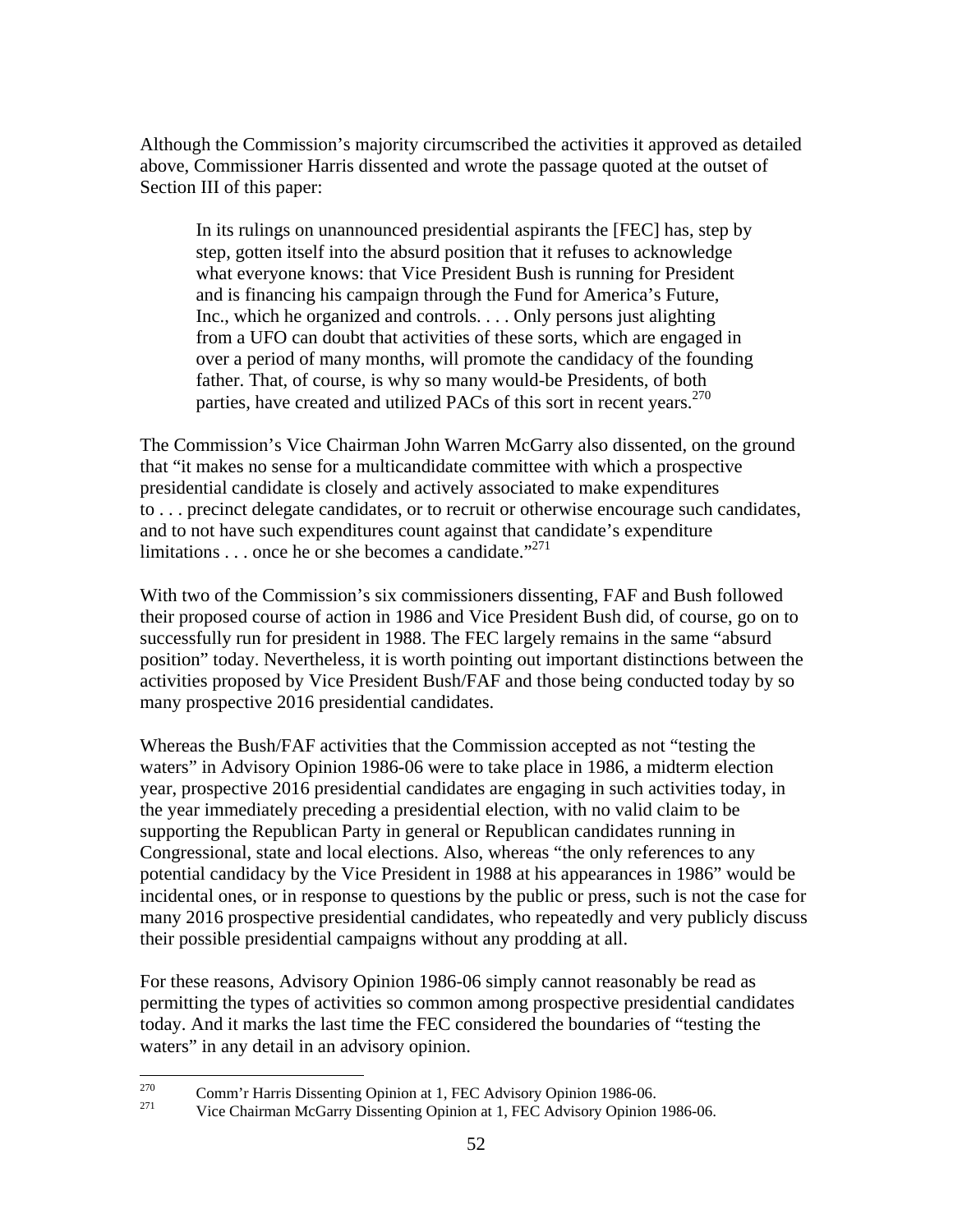#### **e. Matter Under Review 2262 (Robertson)**

In October 1986, a complaint was filed against Reverend Pat Robertson alleging that Robertson was violating federal campaign finance laws because the complainant believed that Robertson's activities "clearly identif[ied] Mr. Robertson's ambitions and goals and on the basis of these facts and the law . . . the Commission should conclude that Mr. Robertson has, as a matter of law, established himself as a candidate for nomination by the Republican Party as president of the United States."<sup>272</sup>

According to the complaint, by October 1986, Robertson had "for several months" been "actively engaged in general public advertising directed to the solicitation of funds on a mass scale." Robertson had reportedly stated that the success of his fundraising efforts would "tell him whether he should announce his candidacy for President of the United States."<sup>273</sup> On September 17, 1986, Robertson "sponsored a teleconference broadcast which was transmitted by satellite to 215 additional locations throughout the United States. Approximately 150,000 persons were present at the 216 locations.<sup>274</sup> More than \$4 million in expenditures were made in connection with the broadcast and, in response to 1.6 million fundraising letters were sent out in conjunction with the event, Americans for Robertson reported receipt of \$2.3 million in return.<sup>275</sup> In a speech during the broadcast, Robertson stated that "if by September 17, 1987 three million registered voters had signed petitions on his behalf and otherwise demonstrated their support, he would become a candidate."<sup>276</sup>

The FEC concluded that the "context and content of the September 17, 1986 broadcast and of the related direct mail program went beyond the testing of the feasibility of a campaign and therefore exceed the scope" of the "testing the waters" exemption.<sup>277</sup> Not until October 1987 did Robertson and Americans for Robertson file registration and disclosure paperwork with the FEC required by a candidate and authorized committee.<sup>278</sup> Robertson and Americans for Robertson, the FEC concluded, had violated federal law by failing to register with and report to the FEC in  $1986$ <sup>279</sup>

#### **Conclusion**

Federal law clearly provides that funds raised and spent "for the purpose of determining whether an individual should become a candidate" constitutes "testing the waters" and "testing the waters" activities must be paid for with candidate-permissible funds (\$2,700

2262.pdf. 275 *Id*. at 4-5. 276 *Id*. 277 *Id*. at 5-6. 278 *Id*. at 2-3.

<sup>272</sup> 272 Complaint, MUR 2262, at 3, *available at* http://fec.gov/disclosure\_data/mur/2262.pdf. 273 *Id*. at 2. 274 Conciliation Agreement, MUR 2262, at 4, *available at* http://fec.gov/disclosure\_data/mur/

<sup>279</sup> *Id*. at 6.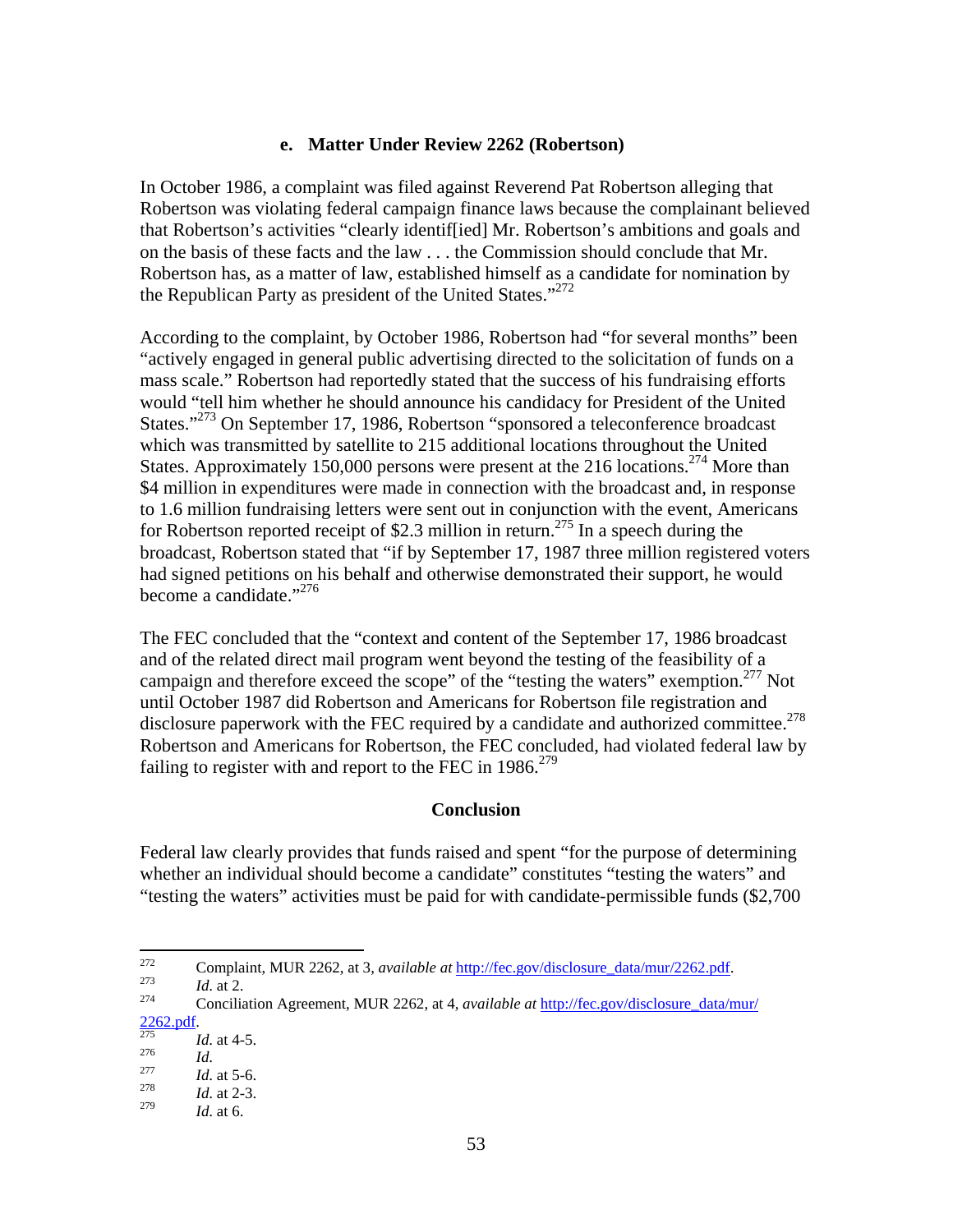limit, no corporate/union funds). "Testing the waters" activities include, but are not limited to:

- Conducting a poll for the purpose of determining whether an individual should become a candidate:<sup>280</sup>
- Telephone calls for the purpose of determining whether an individual should become a candidate:<sup>281</sup>
- Travel for the purpose of determining whether an individual should become a candidate:<sup>282</sup>
- Polling expenses for determining the favorability, name recognition, or relative support level of the candidate involved: $283$
- Compensation paid to employees, consultants, or vendors for services rendered in connection with establishing and staffing offices in states other than the candidate's home state and in or near the District of Columbia;<sup>284</sup>
- Administrative expenses, including rent, utilities, office supplies and equipment, in connection with establishing and staffing offices in states other than the candidate's home state and in or near the District of Columbia;<sup>285</sup>
- Travel expenses to attend, address and rent hospitality suites at state political party conferences where the individual "indicates his potential interest in, and his ongoing consideration of whether to seek" his party's nomination;<sup>286</sup>
- Travel expenses for private meetings with state party leadership to gauge support of a possible candidacy; $^{287}$  and
- Expenses to set up "steering committees" in early caucus/primary states with the understanding that the committee will become the official campaign organization in the event the individual runs for office.<sup>288</sup>

The FEC is responsible for enforcing the contribution limits and has the capacity to conduct investigations of prospective candidates, to determine, for example, precisely what activities have been paid for by prospective candidates and their organizations, whether internal communications indicate a decision on the part of the individual to "test the waters" of candidacy or become an actual candidate, and what dollars have been used to pay for any "testing the waters" activities—*i.e.*, whether candidate-permissible funds have been used to pay for "testing the waters" activities.

Statements such as Jeb Bush's acknowledgement that he has "decided to actively explore the possibility of running for President of the United States," combined with his establishment of a multicandidate PAC and super PAC and the widely-reported fact that

<sup>280</sup> 

<sup>&</sup>lt;sup>280</sup> 11 C.F.R. §§ 100.72 and 100.131.<br>
<sup>281</sup> 11 C.F.R. §§ 100.72 and 100.131.<br>
<sup>282</sup> 11 C.F.R. §§ 100.72 and 100.131.<br>
<sup>283</sup> 11 C.F.R. §§ 110.2(1) and 9034.10.<br>
<sup>284</sup> 11 C.F.R. §§ 110.2(1) and 9034.10.<br>
<sup>285</sup> 11 C.F.R. §§